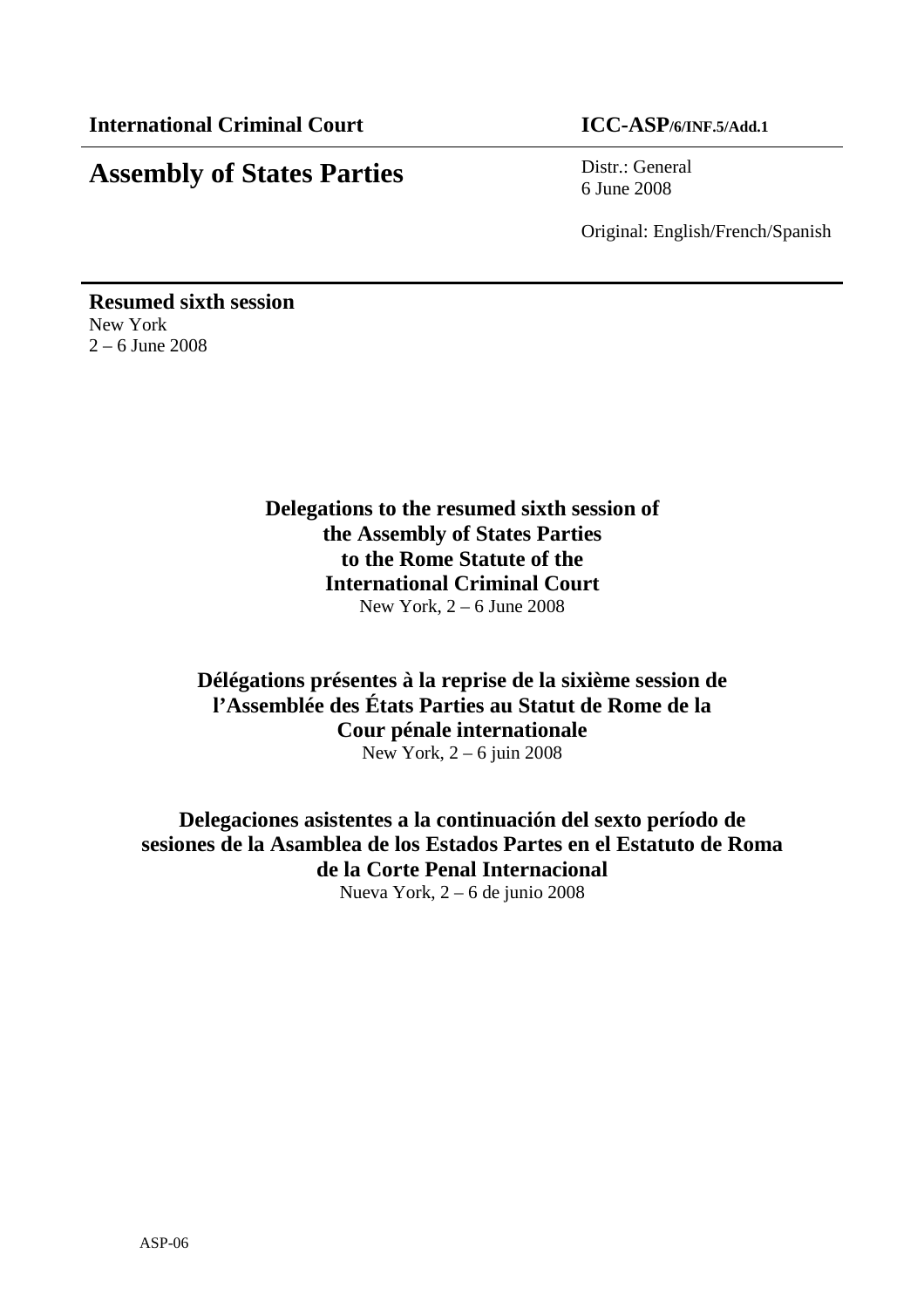# **Contents/ Table des matières/ Índice**

|      |                                                                         | Page |
|------|-------------------------------------------------------------------------|------|
| I.   | States Parties to the Rome Statute of the International Criminal Court/ | 3    |
|      | États Parties au Statut de Rome de la Cour pénale internationale/       |      |
|      | Estados Partes en el Estatuto de Roma de la Corte Penal Internacional   |      |
| II.  | Observer States/                                                        | 41   |
|      | États observateurs/                                                     |      |
|      | Estados observadores                                                    |      |
| III. | States invited to be present during the work of the Assembly/           | 52   |
|      | Les États invités à se faire représenter aux travaux de l'Assemblée/    |      |
|      | Los Estados invitados a que asistieran a los trabajos de la Asamblea    |      |
| IV.  | Entities, intergovernmental organizations and other entities/           | 54   |
|      | Entités, organisations intergouvernementales et autres entités/         |      |
|      | Entidades, organizaciones intergubernamentales y otras entidades        |      |
| V.   | Non-governmental organizations/                                         | 56   |
|      | Organisations non gouvernementales/                                     |      |
|      | Organizaciones no gubernamentales                                       |      |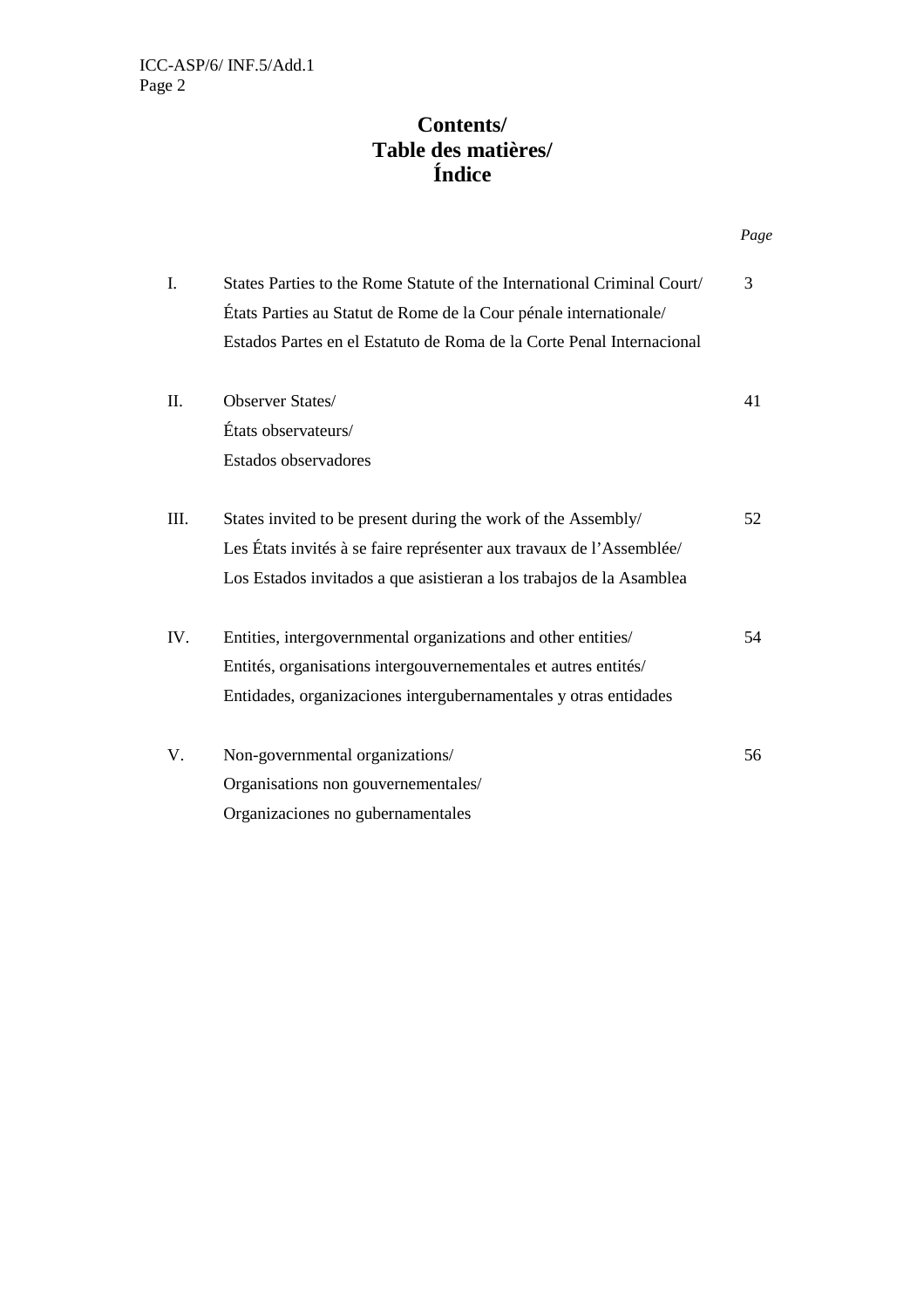**I. States Parties to the Rome Statute of the International Criminal Court/ États Parties au Statut de Rome de la Cour pénale internationale/ Estados Partes en el Estatuto de Roma de la Corte Penal Internacional** 

#### **AFGHANISTAN**

Representative H.E. Mr. Zahir Tanin *Ambassador, Permanent Representative to the United Nations* 

Advisers Mr. Mohammed Erfani Ayoub *Minister Counsellor, Permanent Mission to the United Nations* 

Mr. Naseer Ahmad Faiq *Third Secretary, Permanent Mission to the United Nations* 

### **ALBANIA**

Representative H.E. Mr. Adrian Neritani *Ambassador, Permanent Representative to the United Nations* 

Alternate Mr. Andris Stastoli *Second Secretary, Permanent Mission to the United Nations* 

#### **ANDORRA**

Representative H.E. Mr. Carles Font Rossell *Ambassador, Permanent Representative to the United Nations* 

Alternate Mr. Andreu Jordi Tomàs *Deputy Permanent Representative to the United Nations* 

Advisers Mrs. Sabrina Pujol *Permanent Mission to the United Nations* 

Mrs. Ester Cañadas *Permanent Mission to the United Nations*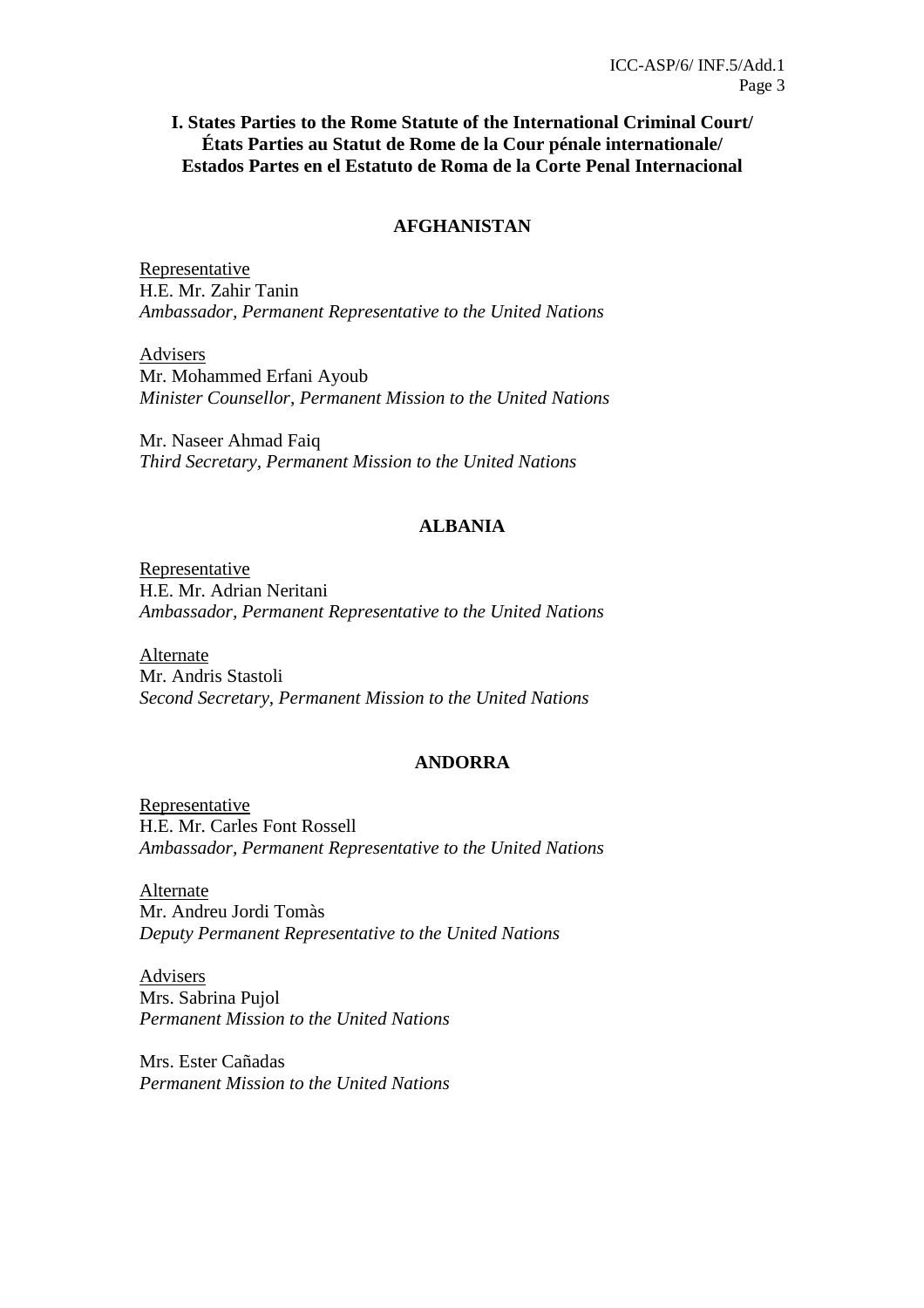### **ANTIGUA AND BARBUDA**

Representative Ms. Gillian Joseph *First Secretary, Permanent Mission to the United Nations* 

Alternate Ms. Janil Greenaway *Minister Counsellor, Deputy Permanent Representative to the United Nations*

### **ARGENTINA**

Representante S.E. Sr. Jorge Argüello *Embajador, Representante Permanente ante las Naciones Unidas* 

Suplente Sr. Diego Limeres *Ministro, Representante Permanente Alterno ante las Naciones Unidas* 

Consejeros Sr. Osvaldo Mársico *Ministro* 

Sr. Diego Malpede *Consejero, Misión Permanente ante las Naciones Unidas* 

Sr. Federico Barttfeld *Secretario, Misión Permanente ante las Naciones Unidas* 

Sra. María Luz Melón *Secretario, Misión Permanente ante las Naciones Unidas* 

Sr. Martin Mainero *Secretario* 

# **AUSTRALIA**

Representative H.E. Mr. Robert Murray Hill *Ambassador*, *Permanent Representative to the United Nations* 

Alternates H.E. Ms. Frances Mary Lisson *Ambassador, Deputy Permanent Representative to the United Nations* 

Mr. Benjamin Malcolm Milton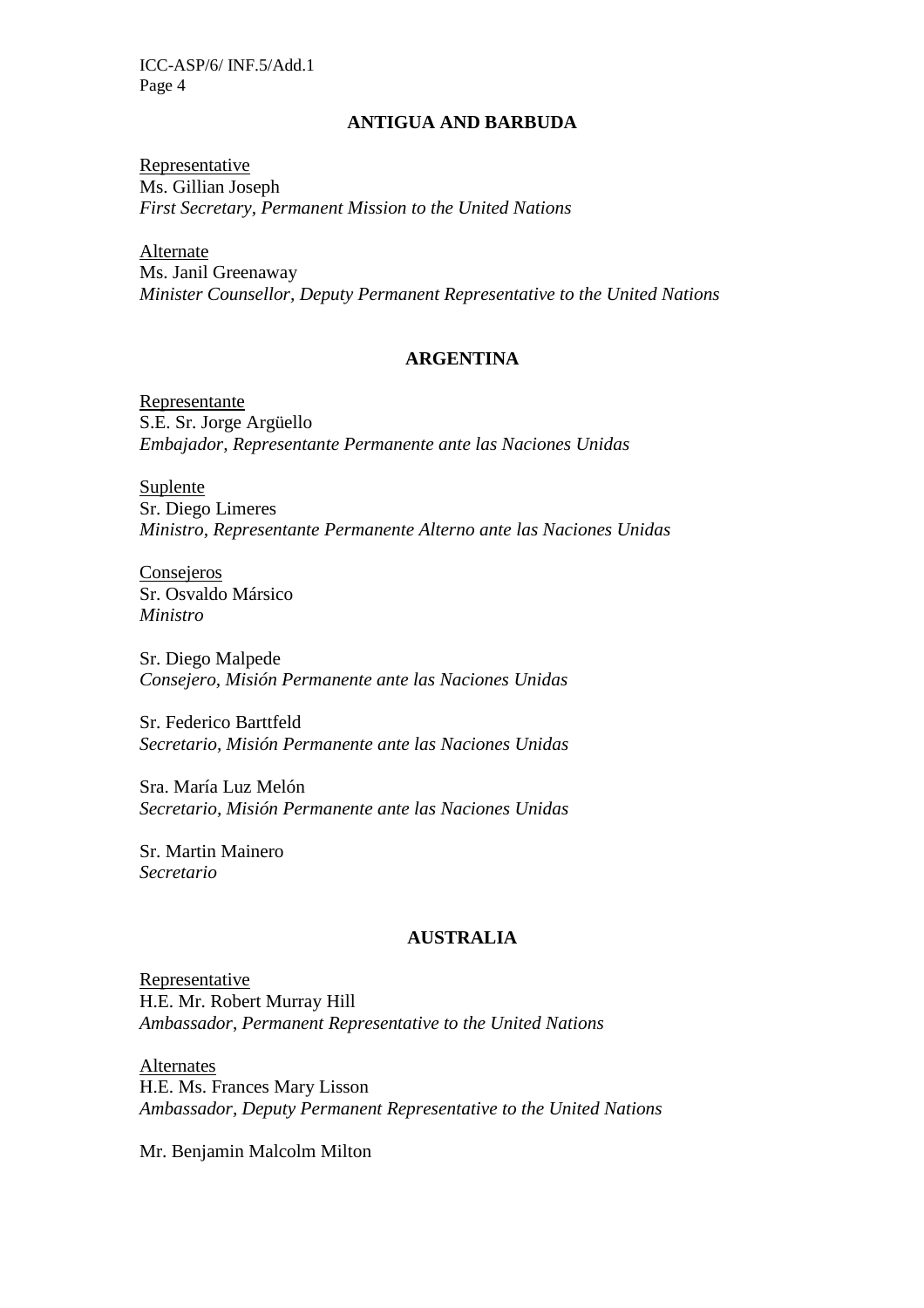Mr. Andrew John Rose *First Secretary, Permanent Mission to the United Nations* 

Advisers Mr. Thomas Paul Muggleton *Legal Adviser, Department of Defense* 

Mr. James Kieran Potter *Senior Legal Officer, Attorney-General's Department*

Ms. Patricia Margaret Schlüter *Policy Officer, Department of Defense* 

Ms. Corinne Jane Vale *Senior Legal Officer, Attorney-General's Department*

Ms. Carrie Fahey McDougall *Academic* 

# **AUSTRIA**

Representative H.E. Mr. Gerhard Pfanzelter *Ambassador, Permanent Representative to the United Nations* 

Alternate Mr. Christian Ebner *Deputy Permanent Representative to the United Nations* 

Advisers Mr. Konrad Bühler *Counsellor, Permanent Mission to the United Nations*

Ms. Eva Marie Russek *Legal Expert, Federal Ministry for European and International Affairs* 

### **BARBADOS**

Representative H.E. Mr. Christopher Hackett *Ambassador, Permanent Representative to the United Nations* 

Advisers Mr. Charles Leacock *Director, Public Prosecutions, Office of the Attorney General* 

Mrs. Gayle Francis-Vaughan *Deputy Permanent Representative to the United Nations*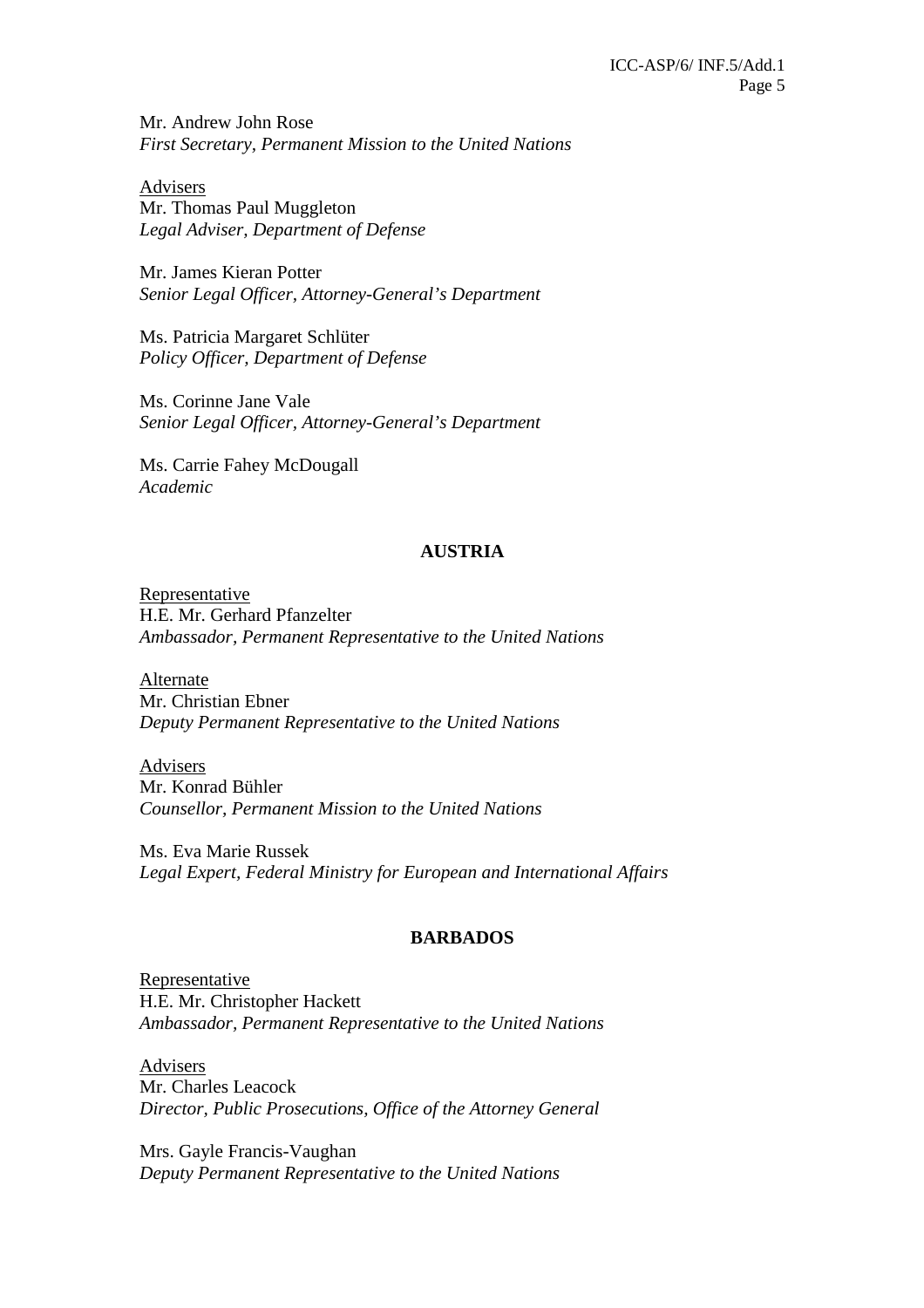Mr. Mohammad Degia *First Secretary, Permanent Mission to the United Nations* 

Ms. Aiwekhoe Iyahen *Foreign Service Officer, Ministry of Foreign Affairs and Foreign Trade*

#### **BELGIUM**

Représentant S.E. M. Yves Haesendonck *Ambassadeur, Représentant Permanent auprès de la Cour pénale internationale* 

Suppléants M. Gérard Dive *Conseiller, Service public fédéral justice, Coordinateur, Belgian Task Force* 

M. William Roelants de Stappers *Premier Secrétaire, Mission permanente auprès des Nations Unies* 

Mme Valérie Delcroix *Attaché, Service public fédéral Affaires étrangères, Commerce extérieur et Coopération au Dévelopement* 

Mme Fanny Fontaine *Attaché, Service public fédéral Justice* 

#### **BELIZE**

Representative Mrs. Janine Coye-Felson *Chargé d'Affaires a.i., Deputy Permanent Representative to the United Nations* 

Advisers Ms. Dina Shoman *Minister Counsellor, Permanent Mission to the United Nations* 

Ms. Miriam Usher *First Secretary, Permanent Mission to the United Nations*

### **BENIN**

Représentant S.E. M. Jean-Marie Ehouzou *Ambassadeur, Représentant Permanent auprès des Nations Unies*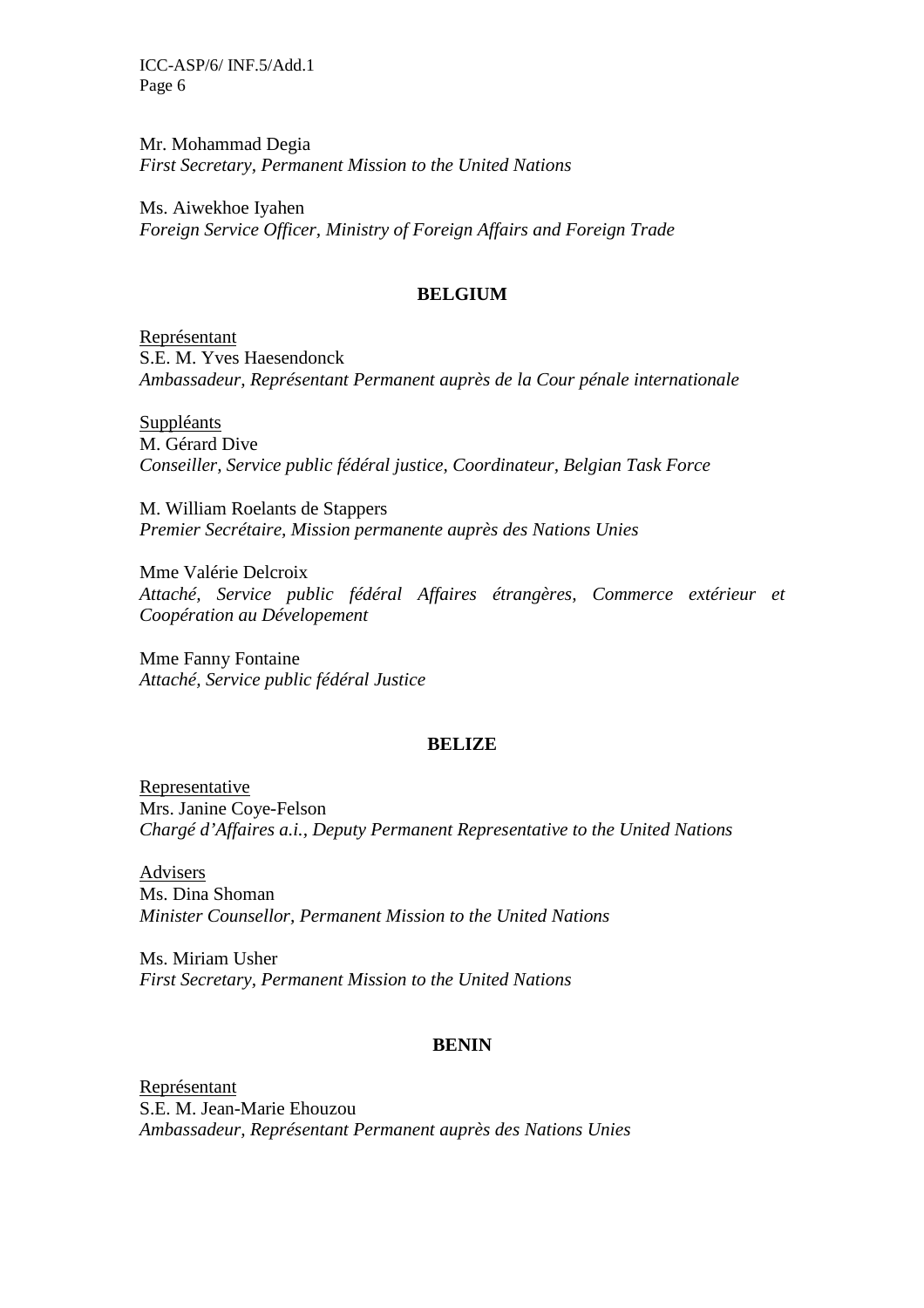Conseillers M. Jean-Francis R. Zinsou *Ministre, Mission permanente auprès des Nations Unies* 

M. Bertin Babadoudou *Premier Conseiller, Mission permanente auprès des Nations Unies* 

### **BOLIVIA**

Representante S.E. Sr. Hugo Siles Alvarado *Embajador, Representante Permanente ante las Naciones Unidas* 

Consejero Sr. Ruddy José Flores Monterrey *Primer Secretario, Misión Permanente ante las Naciones Unidas*

### **BOSNIA AND HERZEGOVINA**

Representative H.E. Mr. Miloš Prica *Ambassador, Permanent Representative to the United Nations* 

Advisers Ms. Mirsada Čolaković *Minister Counsellor, Permanent Mission to the United Nations* 

Mr. Mihajlo Sužnjević *Minister Counsellor, Permanent Mission to the United Nations* 

Mr. Željko Vukobratović *First Secretary, Permanent Mission to the United Nations* 

Ms. Šejla Ðurbuzović *Second Secretary, Permanent Mission to the United Nations*

### **BOTSWANA**

Representative Ms. Tapiwa S. Mongwa *Minister Counsellor, Deputy Permanent Representative to the United Nations* 

Alternate Ms. Tebatso F. Baleseng *First Secretary, Permanent Mission to the United Nations*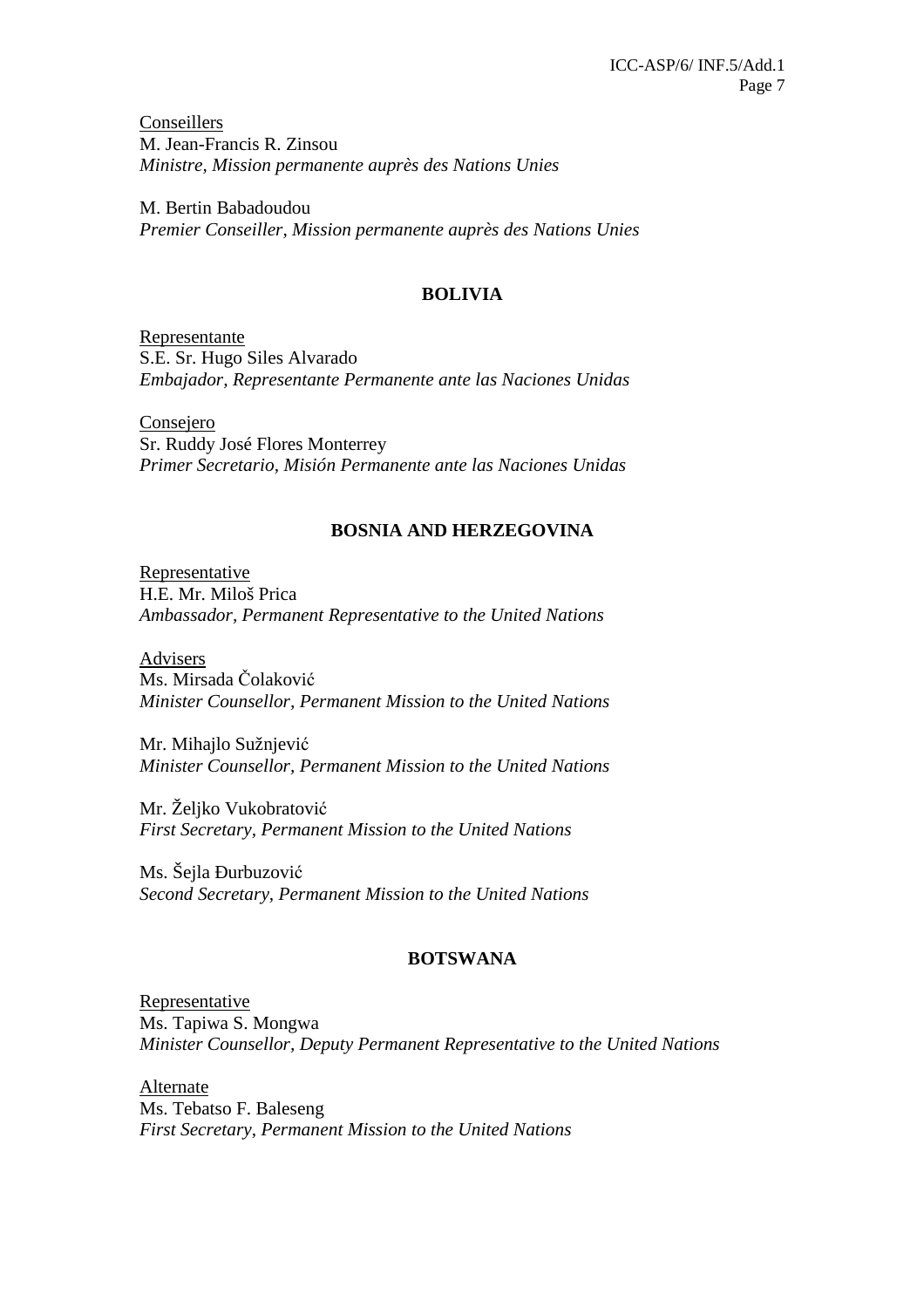#### **BRAZIL**

Representative H.E. Mr. Piragibe dos Santos Tarragô *Ambassador, Deputy Permanent Representative to the United Nations* 

Alternate Mr. Paulo Roberto Campos Tarrisse da Fontoura *Minister, Permanent Mission to the United Nations* 

Adviser Mr. Marcelo Böhlke *Second Secretary, Permanent Mission to the United Nations* 

### **BULGARIA**

Representative H.E. Mr. Rayko Raytchev *Ambassador, Permanent Representative to the United Nations* 

Alternates Mr. Branimir Zaimov *Minister Plenipotentiary, Permanent Mission to the United Nations* 

Mrs. Krassimira Beshkova *Second Secretary, International Law Directorate, Ministry of Foreign Affairs* 

### **BURKINA FASO**

Représentant S.E. M. Michel Kafando *Ambassadeur, Représentant Permanent auprès des Nations Unies* 

Conseillers M. Jérôme Traore *Secrétaire Général du Ministère de la Justice* 

M. Hilaire Soulama *Directeur des Affaires Juridiques et Consulaires, Ministère des Affaires Etrangères et de la Coopération Régionale* 

M. Bonaventure Koudougou *Ministre Conseiller, Mission permanente auprès des Nations Unies*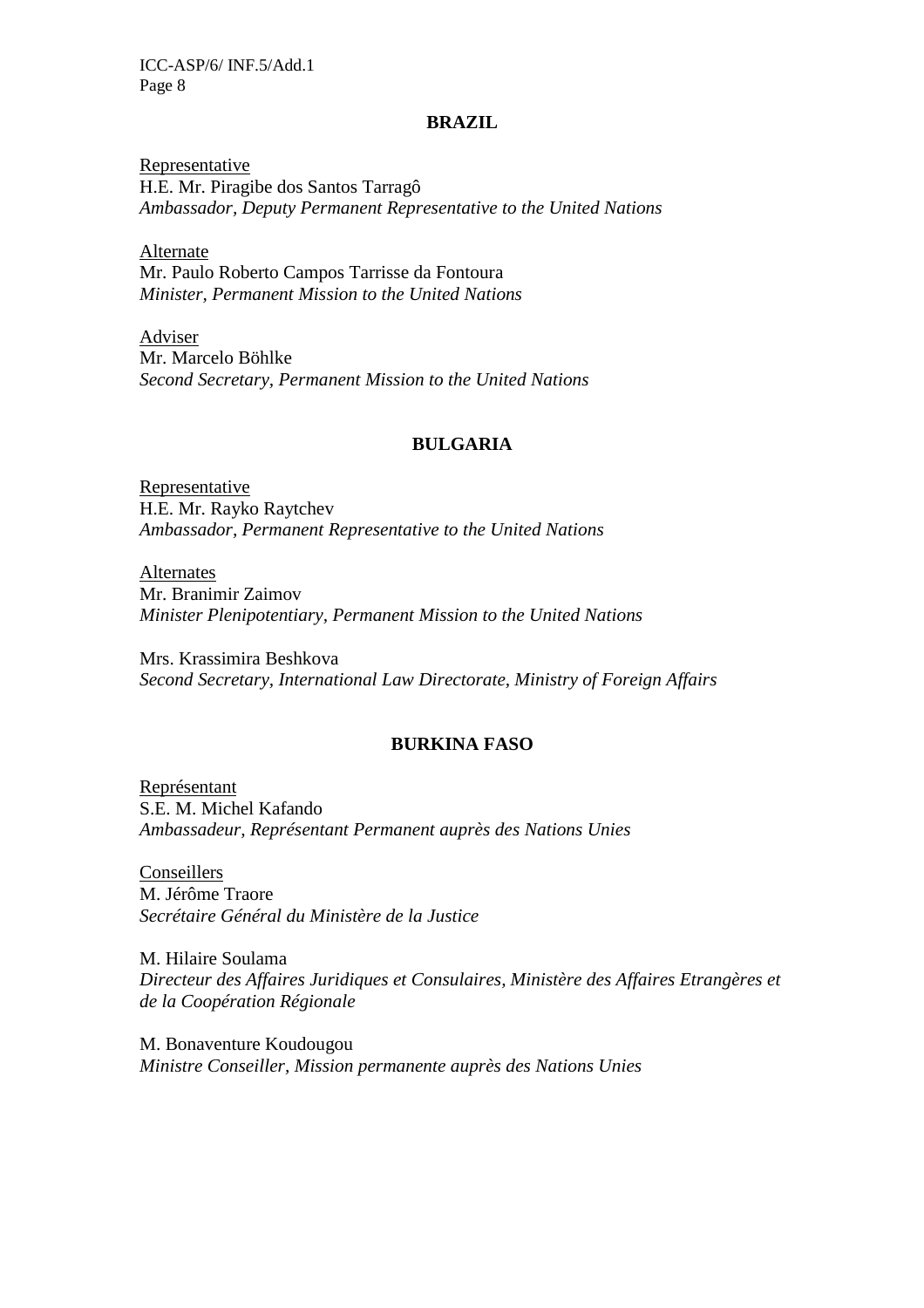#### **BURUNDI**

Conseillère Mme Else Nizigama Ntamagiro *Conseillère, Département des Organisations Internationales, Ministère des Relations Extérieures* 

#### **CAMBODIA**

Representative H.E. Mr. Sea Kosal *Ambassador, Permanent Representative to the United Nations*

### **CANADA**

Representative Mr. Alan Kessel *Legal Adviser, Foreign Affairs and International Trade* 

Alternate H.E. Mr. John McNee *Ambassador, Permanent Representative to the United Nations* 

Advisers Ms. Sabine Nölke *Director, Foreign Affairs and International Trade* 

Mr. Hugh Adsett *Counsellor, Permanent Mission to the United Nations*

Mr. Masud Husain *Counsellor, Embassy, The Hague* 

Ms. Elizabeth Williams *Legal Officer, Foreign Affairs and International Trade* 

Ms. Joanna Harrington *Professor, Scholar in Residence/Legal Officer, Foreign Affairs and International Trade* 

Ms. Suneeta Millington *Adviser, Permanent Mission to the United Nations*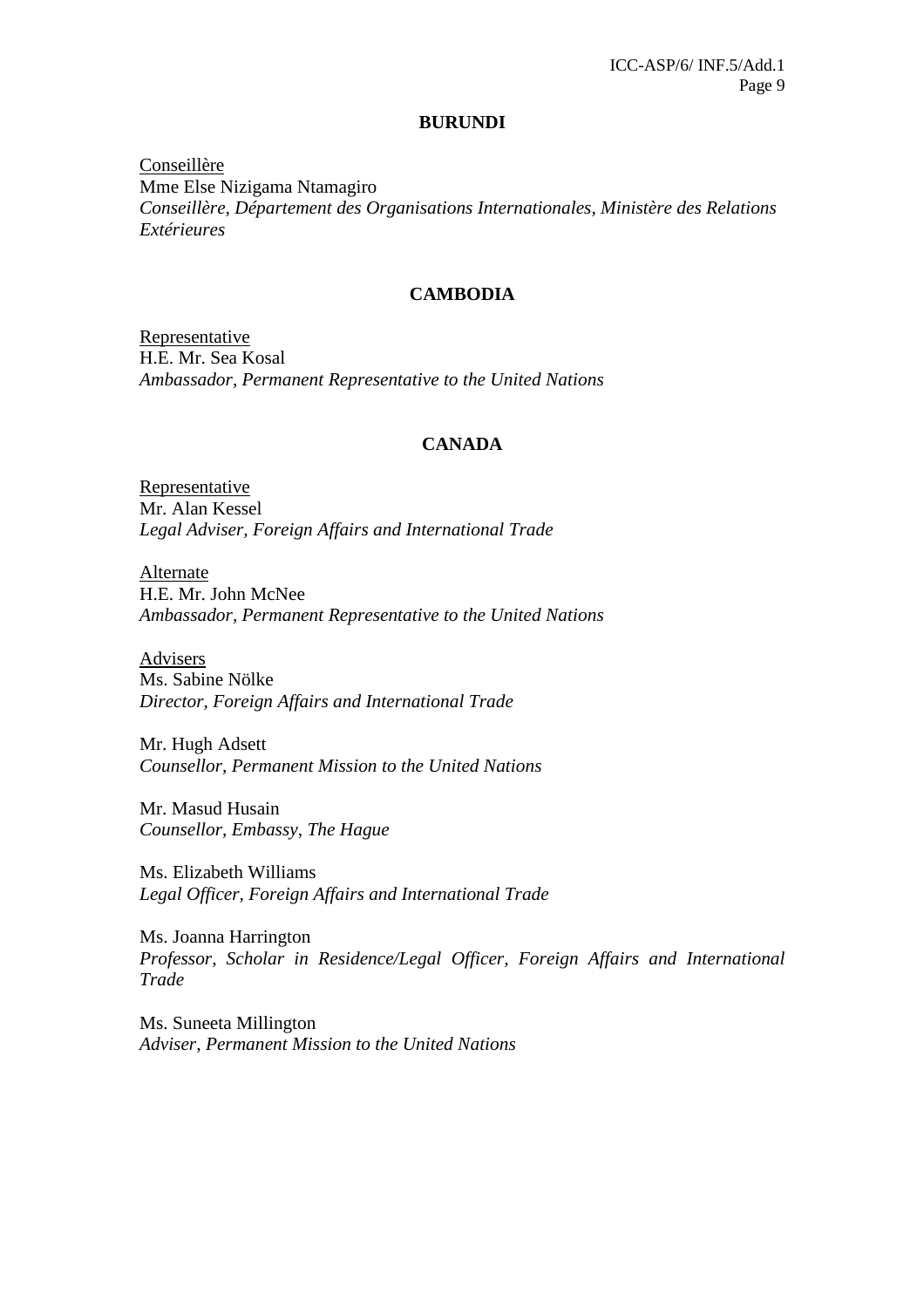### **CENTRAL AFRICAN REPUBLIC**

Conseiller M. Alain Ouaby-Bekai *Directeur des Affaires Pénales et de Grace, Ministère de la Justice* 

### **CHAD**

Représentants M. Barka Gaien *Directeur des Affaires Juridiques, de la Documentation et des Archives, Ministère des Relations Extérieures* 

M. Djong-Ra Hankone *Chef de Division Contentieux, Ministère des relations Extérieures* 

### **COLOMBIA**

Representante S.E. Sra. Claudia Blum *Embajadora, Representante Permanente ante las Naciones Unidas* 

Suplente Sr. Alvaro Sandoval Bernal *Ministro Plenipotenciario, Misión Permanente ante las Naciones Unidas* 

### **COMOROS**

Conseiller M. Mohamed Youssouf *Juge, Palais de Justice* 

# **CONGO**

Représentant S.E. M. Basile Ikouebe *Ambassadeur, Représentant Permanent auprès des Nations Unies*

# **COSTA RICA**

Representante S.E. Sr. Bruno Stagno Ugarte *Ministro de Relaciones Exteriores y Culto Presidente de la Asemblea de los Estados Partes*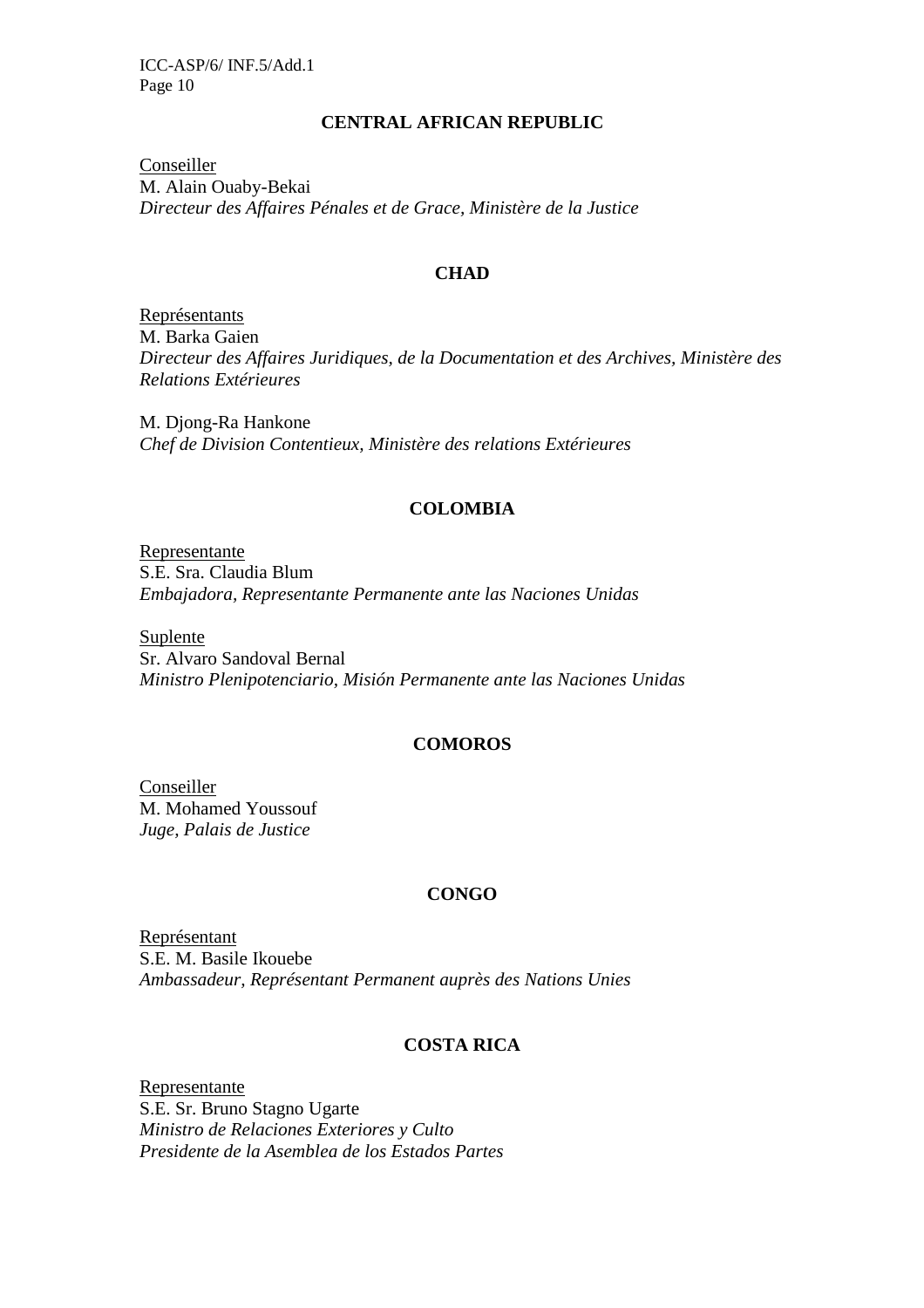Suplente S.E. Sr. Jorge Urbina Ortega *Embajador, Representante Permanente ante las Naciones Unidas* 

**Consejeros** S.E. Sr. Saúl Weisleder *Embajador, Representante Alterno ante las Naciones Unidas* 

Sra. Alejandra Solano Cabalceta *Ministro Consejero, Misión Permanente ante las Naciones Unidas* 

Sr. Jorge Ballestero Quesada *Ministro Consejero, Misión Permanente ante las Naciones Unidas* 

Sra. Marcela Calderón Garbanzo *Ministro Consejero, Misión Permanente ante las Naciones Unidas*

### **CROATIA**

**Representative** H.E. Mr. Neven Jurica *Ambassador, Permanent Representative to the United Nations* 

Alternate H.E. Mr. Frane Krnić *Ambassador, Embassy, The Hague* 

Advisers Mr. Ivan Mutavdžić *Third Secretary, Permanent Mission to the United Nations* 

Ms. Ivana Kožar *Attaché, Permanent Mission to the United Nations* 

# **CYPRUS**

Representative H.E. Mr. Andreas D. Mavroyiannis *Ambassador, Permanent Representative to the United Nations* 

Alternate Ms. Polly Ioannou *Second Secretary, Permanent Mission to the United Nations*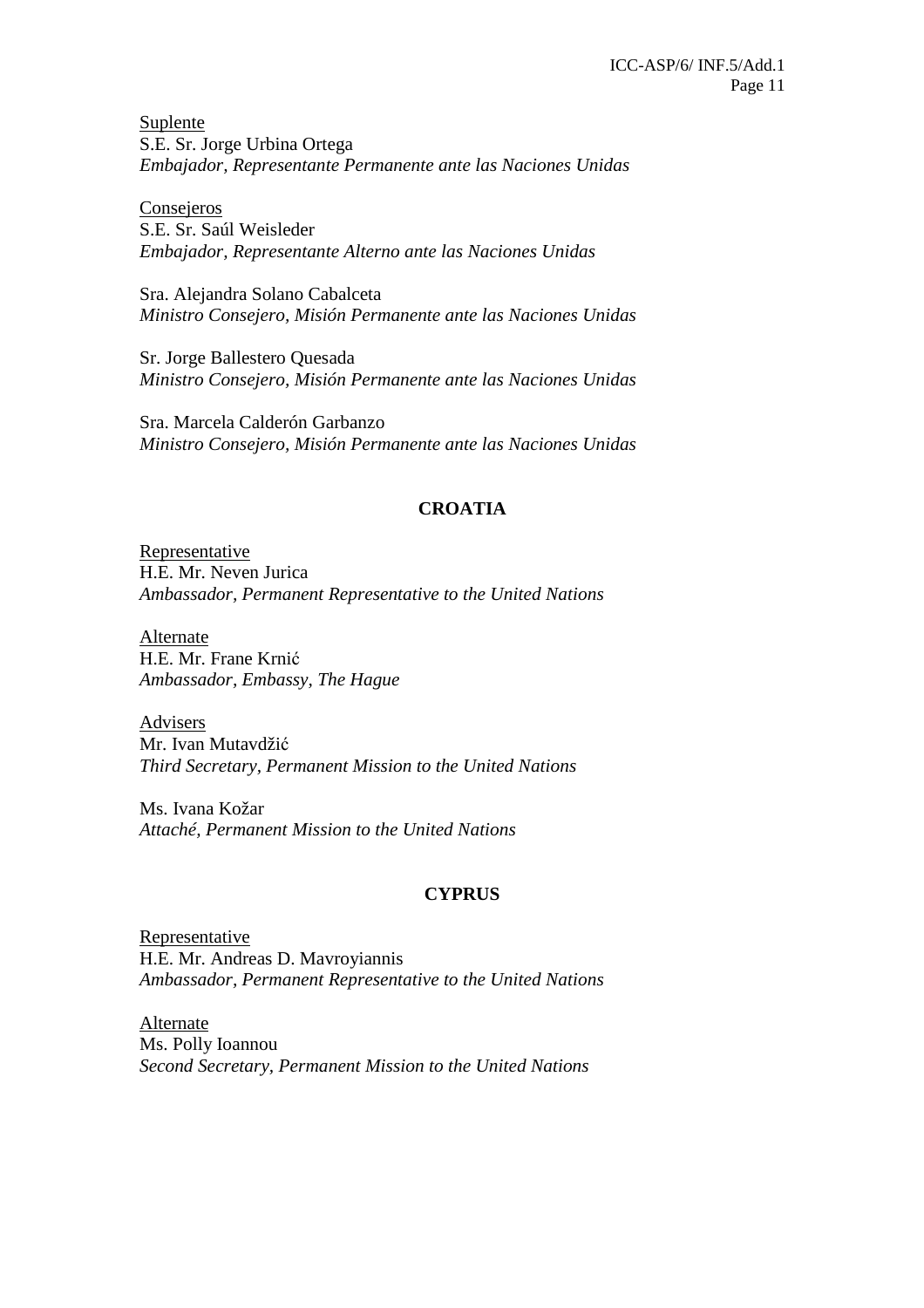### **DEMOCRATIC REPUBLIC OF THE CONGO**

Représentant S.E. M. Ileka Atoki *Ambassadeur, Représentant Permanent auprès des Nations Unies* 

Conseillers M. Khoji-Louis Lubingo *Directeur-Chef, Service de la Direction des Affaires Juridiques et Contentieux, Ministère des Affaires Etrangères et de la Coopération Internationale*

M. Emmanuel Luzolo Bambi Lessa *Conseiller au Collège Administratif et Juridique du Cabinet du Chef de l'État*

M. Louis Mubindukila Kito *Conseiller, Ministère des Affaires Étrangères et de la Coopération* 

M. Boongi Efonda *Conseiller Juridique, Ministère de la Justice* 

M. Olela Okundji *Conseiller chargé des Droits Humains au Ministère de la Justice* 

M. Zénon Mukongo Ngay *Premier Conseiller, Mission permanente auprès des Nations Unies* 

M. Julien Lontange Bongima *Chef de Bureau et Coordinateur à la Direction des Affaires Juridiques, Ministère des Affaires Étrangères et de la Coopération* 

Mme Fidelie Kasanji Kalala *Attachée de Bureau de deuxième classe, Ministère des Affaires Etrangères et de la Coopération Internationale*

Mlle Bibi Maisha Nyota *Secrétaire au Cabinet du Président de la Chef de la République* 

#### **DENMARK**

Representative H.E. Ms. Kirsten Malling Biering *Ambassador, Embassy, The Hague* 

**Alternates** H.E. Mr. Carsten Staur *Ambassador, Permanent Representative to the United Nations* 

H.E. Mr. Peter Taksøe-Jensen *Ambassador, Under-Secretary for Legal Affairs, Ministry of Foreign Affairs*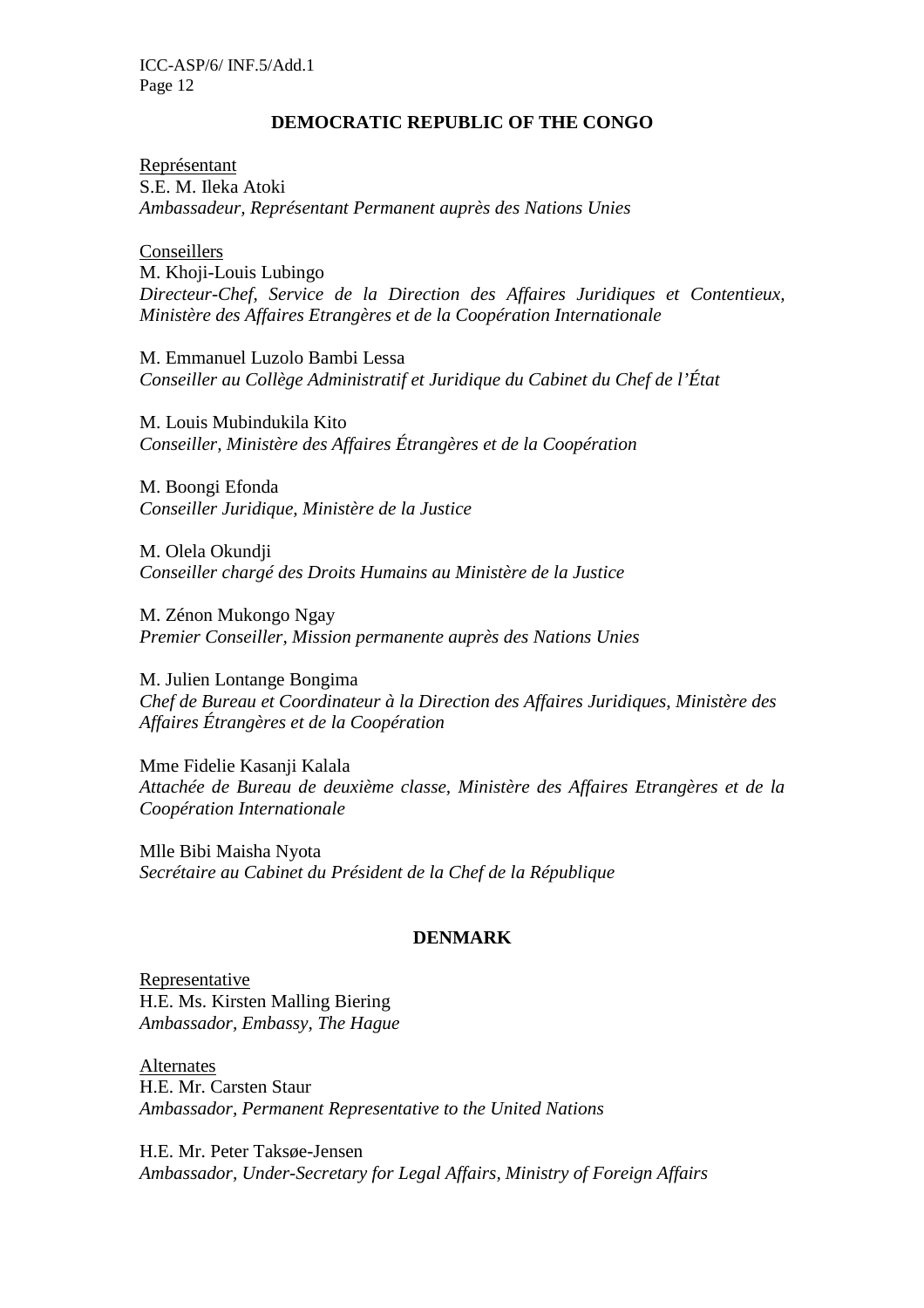Mr. Thomas Winkler *Head of Department, Ministry of Foreign Affairs* 

Mr. David Kendal *Deputy Chief and Special Adviser, Ministry of Foreign Affairs* 

Mr. Christian Nygaard Nissen *Academic Adviser, Embassy, The Hague* 

Advisers Mr. Martin Mennecke *National Expert* 

Ms. Line Hall Lindskov Hansen *Assistant Attaché, Permanent Mission to the United Nations*

### **DJIBOUTI**

Représentant S.E. M. Robleh Olhaye *Ambassadeur, Représentant Permanent auprès des Nations Unies* 

Conseillers Mlle Kadra Ahmed Hassan *Première Secrétaire, Mission permanente auprès des Nations Unies* 

Mme Saada Daher Hassan *Deuxième Secrétaire, Mission permanente auprès des Nations Unies* 

M. Adou Mohamed Ali *Deuxième Secrétaire, Mission permanente auprès des Nations Unies* 

M. Moussa Djama Ali *Troisième Secrétaire, Mission permanente auprès des Nations Unies*

# **DOMINICA**

Representative H.E. Mr. Crispin S. Gregoire *Ambassador, Permanent Representative to the United Nations*

### **DOMINICAN REPUBLIC**

Representante S.E. Sr. Enriquillo A. del Rosario Ceballos *Embajador, Representante Permanente Adjunto ante las Naciones Unidas*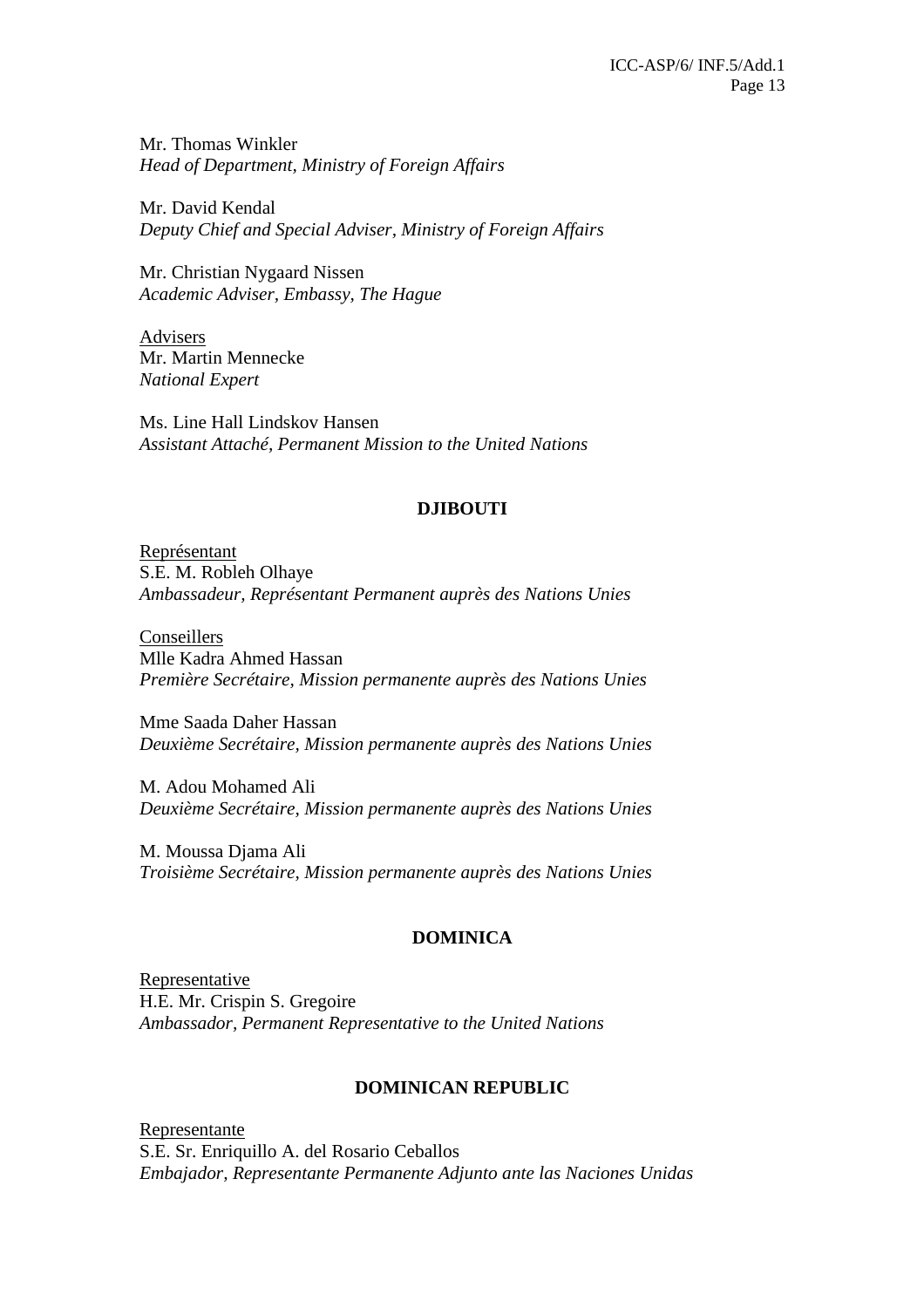Consejeros Sr. Francisco Tovar Morillo *Ministro Consejero, Misión Permanente ante las Naciones Unidas* 

Sra. Isabel Delgado *Ministro Consejero, Misión Permanente ante las Naciones Unidas*

### **ECUADOR**

Consejeros Sra. Verónica Gómez Ricaurte *Segunda Secretaria, Misión Permanente ante las Naciones Unidas* 

Sra. Mónica Sánchez Izquierdo *Segunda Secretaria, Misión Permanente ante las Naciones Unidas*

### **ESTONIA**

Representative H.E. Ms. Tiina Intelmann *Ambassador, Permanent Representative to the United Nations* 

Advisers Mr. Tõnu Pihelgas *Counsellor for Judicial Affairs, Permanent Mission to the European Union* 

Ms. Minna-Liina Lind *Third Secretary, Permanent Mission to the United Nations*

#### **FIJI**

**Representative** H.E. Mr. Aiyaz Sayed-Khaiyum *Attorney General and Minister for Justice, Electoral Reform, Public Entreprises and Anti Corruption* 

#### **FINLAND**

Representative H.E. Ms. Kirsti Lintonen *Ambassador, Permanent Representative to the United Nations* 

Alternates Mrs. Marja Lehto *Director, Ministry of Foreign Affairs*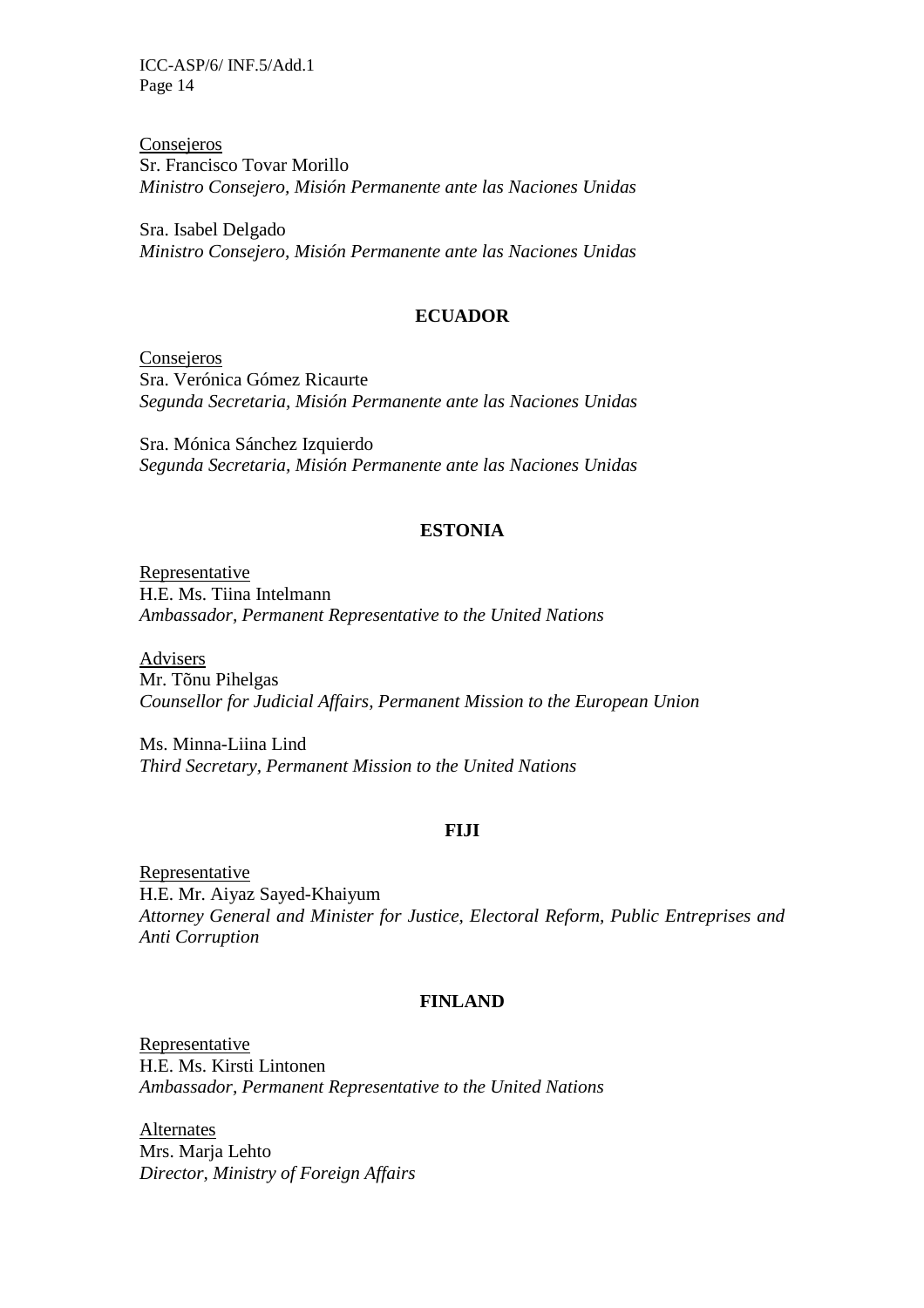Mr. Tapio Puurunen *Legislative Counsellor, Ministry of Foreign Affairs*

Advisers Ms. Anna Sotaniemi *First Secretary, Permanent Mission to the United Nations* 

Mr. Arto Haapea *Second Secretary, Embassy, The Hague* 

### **FRANCE**

Répresentant S.E. M. Jean-Maurice Ripert *Ambassadeur, Répresentant Permanent auprès des Nations Unies* 

Suppléant M. Hubert Renié *Conseiller juridique, Mission permanente auprès des Nations Unies* 

Conseillers M. Christian Bernier *Chargé de mission auprès du Directeur des Nations Unies et des Organisations internationales, Ministère des Affaires étrangères et européennes* 

Mme Patrizianna Sparacino-Thiellay *Chargée de mission auprès du Directeur des Affaires juridiques, Ministère des Affaires étrangères et européennes* 

M. Fabrice Leggeri *Sous-Directeur du droit international et du droit européen, Ministère de la Défense* 

M. Francis Stoliaroff *Magistrat, Direction des Affaires criminelles et des grâces, Ministère de la Justice*

# **GABON**

Représentant S.E. M. Denis Dangue Rewaka *Ambassadeur, Représentant Permanent auprès des Nations Unies* 

Conseiller M. Régis Onanga Ndiaye *Premier Conseiller, Mission permanent auprès des Nations Unies*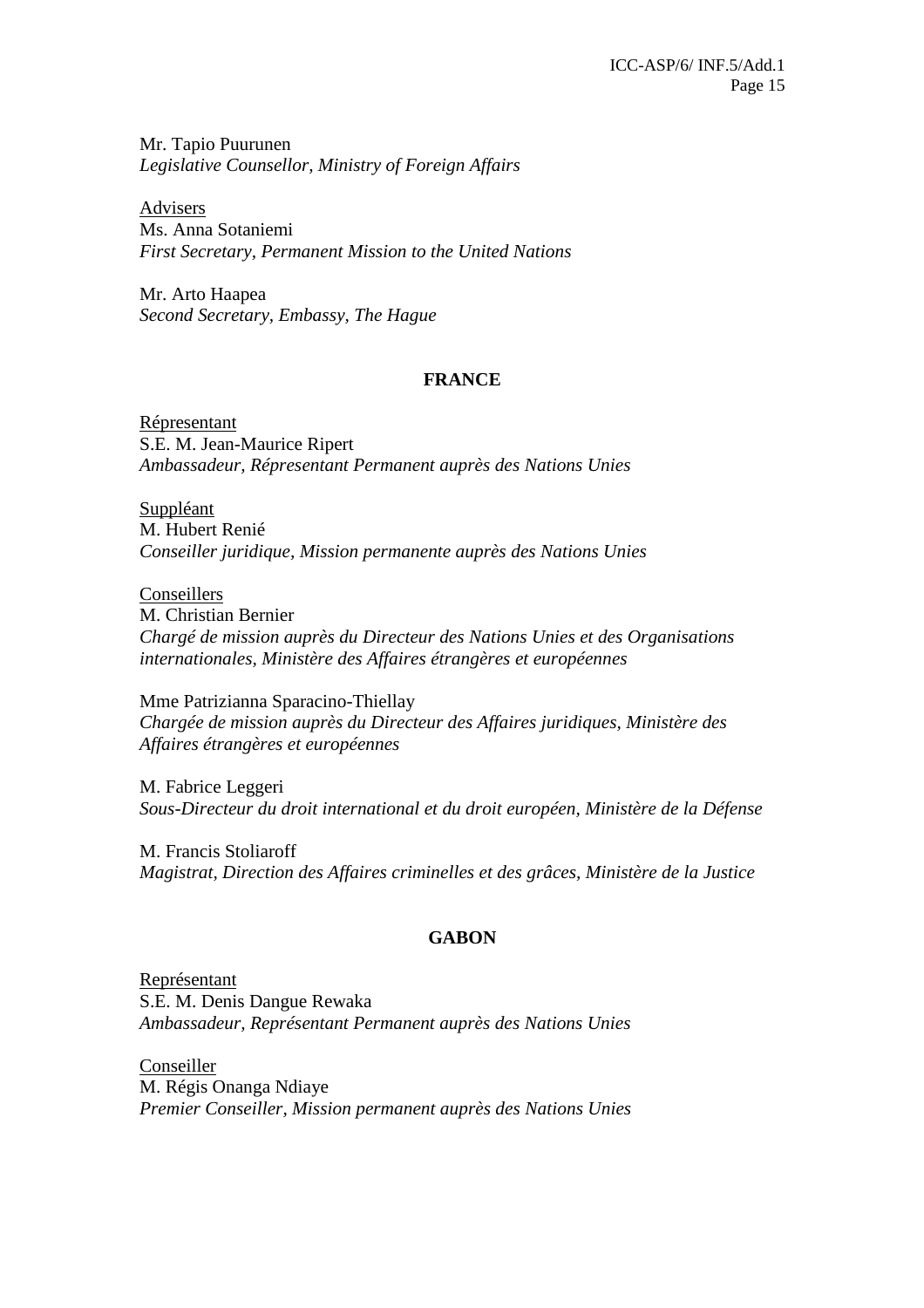#### **GAMBIA**

Representative Mr. Henry Carrol *Solicitor General and Legal Secretary*, *Attorney General's Chambers and the Department of State (Ministry) for Justice* 

Advisers H.E. Mr. Tamsir Jallow *Ambassador, Permanent Representative to the United Nations* 

Mr. Habib T.B. Jarra *Counsellor, Permanent Mission to the United Nations*

Mr. Lamin A.K. Touray *Secretary, Law Reform Commission (Principal State Counsel), Attorney General's Chambers and the Department of State (Ministry) for Justice* 

Mr. Lamin Faati *First Secretary, Permanent Mission to the United Nations*

### **GEORGIA**

Advisers Mr. Shalva Tsiskarashvili *Counsellor, Permanent Mission to the United Nations*

Mr. Alexander Chelidze *Counsellor, Permanent Mission to the United Nations*

Ms. Tamar Tchitanava *Counsellor, Permanent Mission to the United Nations*

#### **GERMANY**

Representative Ms. Susanne Wasum-Rainer *Deputy Legal Adviser and Deputy Director General, Legal Affairs, Federal Foreign Office* 

Alternates Mr. Thomas Fitschen *Counsellor, Permanent Mission to the United Nations*

Mr. Thomas F. Schneider *Head of International Criminal Court Unit, Federal Foreign Office*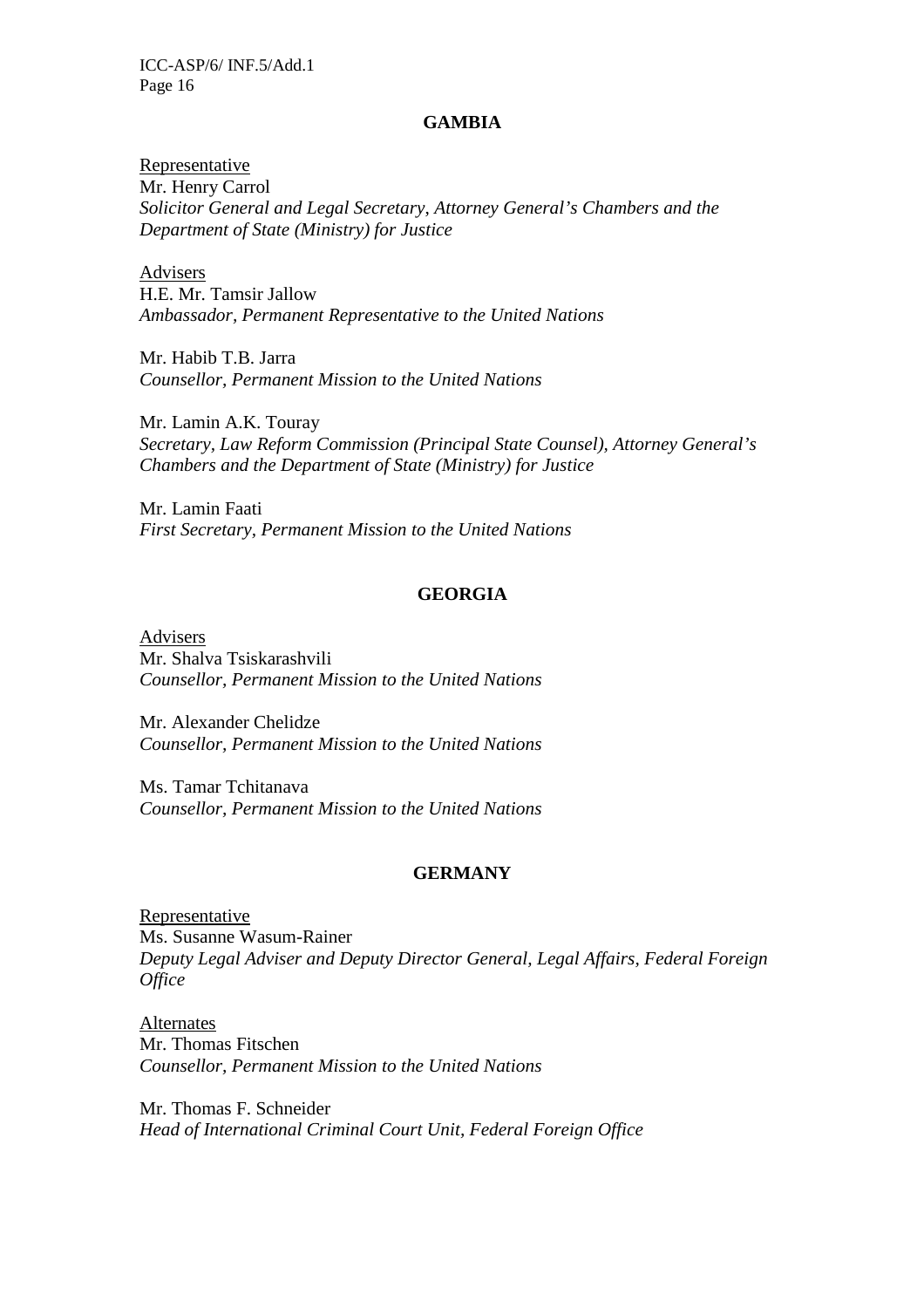Advisers Mr. Claus Kress *Professor of Law, University of Cologne* 

Ms. Anne Ruebesame *Legal Expert* 

### **GHANA**

Representative H.E. Mr. Ambrose Dery *Minister of State, Ministry of Justice* 

Alternate H.E. Mrs. Grace Amponsah-Ababio *Ambassador, Embassy, The Hague* 

Advisers Mr. Robert Takyi-Menson *Deputy Permanent Representative to the United Nations* 

Mr. James F. Tettey *Deputy Head of Mission, Permanent Representative to The Hague* 

Mr. Eric Odoi-Anim *Director, Legal and Consular Bureau, Ministry of Foreign Affairs* 

Mrs. Ama Jantuah Banful *Chief State Attorney, Ministry of Justice* 

Ms. Patience Klinogo *Principal State Attorney, Ministry of Justice* 

Mr. Ebenezer Appiah Opare *Assistant State Attorney, Ministry of Justice* 

### **GREECE**

Representative H.E. Mr. John Mourikis *Ambassador, Permanent Representative to the United Nations* 

Alternate H.E. Mr. Dimitri Alexandrakis *Ambassador, Deputy Permanent Representative to the United Nations*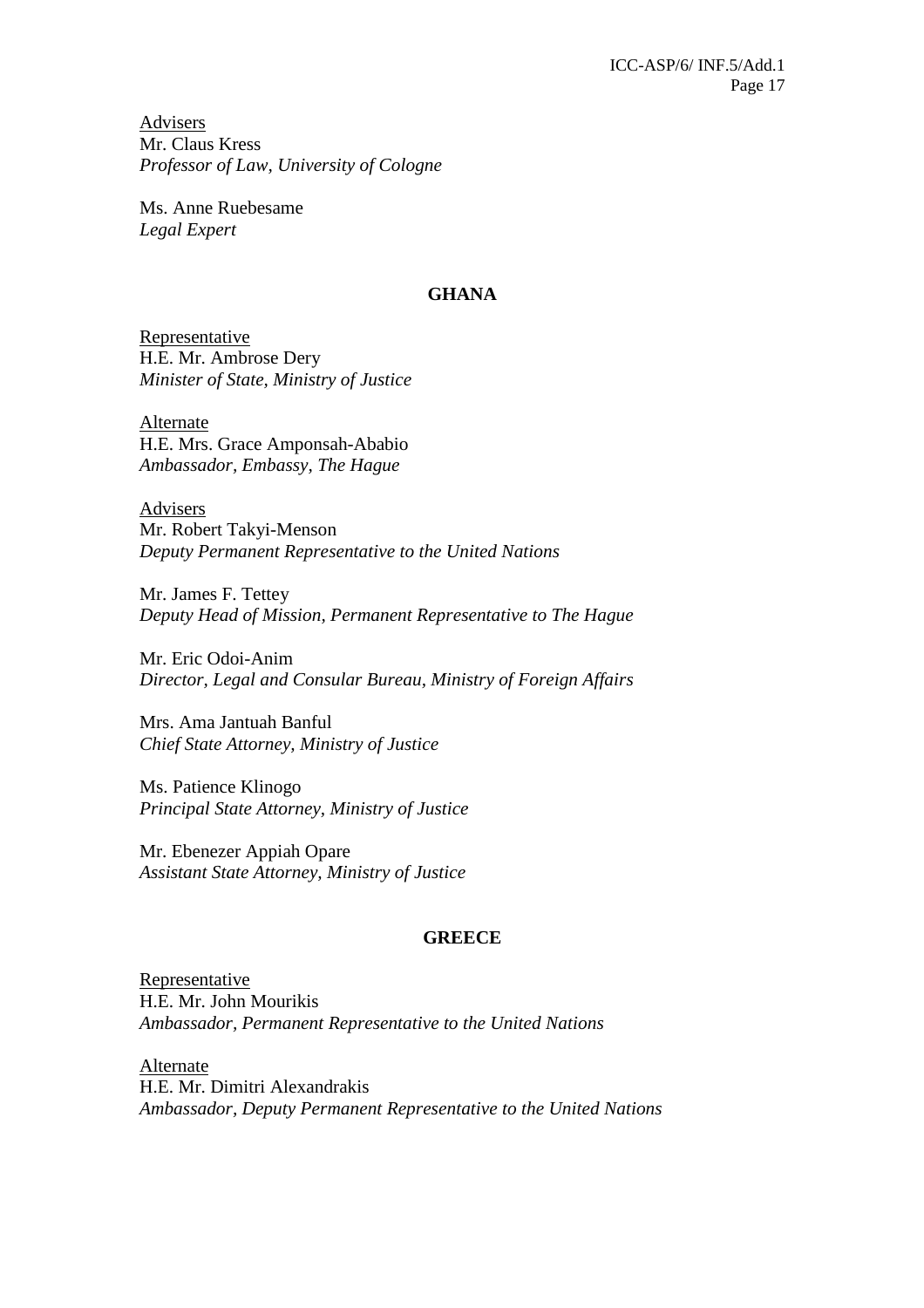Advisers Ms. Phani Dascalopoulou-Livada *Legal Adviser, Head of Section, Public International Law, Legal Department, Ministry of Foreign Affairs* 

Ms. Martha Papadopoulou *Deputy Legal Adviser, Legal Department, Ministry of Foreign Affairs* 

Mr. Symeon Tegos *Second Secretary, Permanent Mission to the United Nations* 

### **GUINEA**

Représentant S.E. M. Alpha Ibrahima Sow *Ambassadeur, Répresentant Permanent auprès des Nations Unies* 

Conseillers M. Ousmane Diao Baldé *Directeur National des Affaires Juridiques et Consulaires, Ministère des Affaires Étrangères, de la Coopération, de l'Intégration Africaine et des Guinéens de l' Étranger* 

M. Cyrille Condé *Conseiller, Mission permanente auprès des Nations Unies* 

#### **GUYANA**

Representative Mr. George Talbot *Chargé d'Affaires a.i., Permanent Mission to the United Nations* 

Advisers Ms. Donnette Critchlow *Second Secretary, Permanent Mission to the United Nations* 

Mr. Troy Torrington *Second Secretary, Permanent Mission to the United Nations*

### **HONDURAS**

Representante S.E. Sr. Jorge Arturo Reina Idiaquez *Embajador, Representante Permanente ante las Naciones Unidas*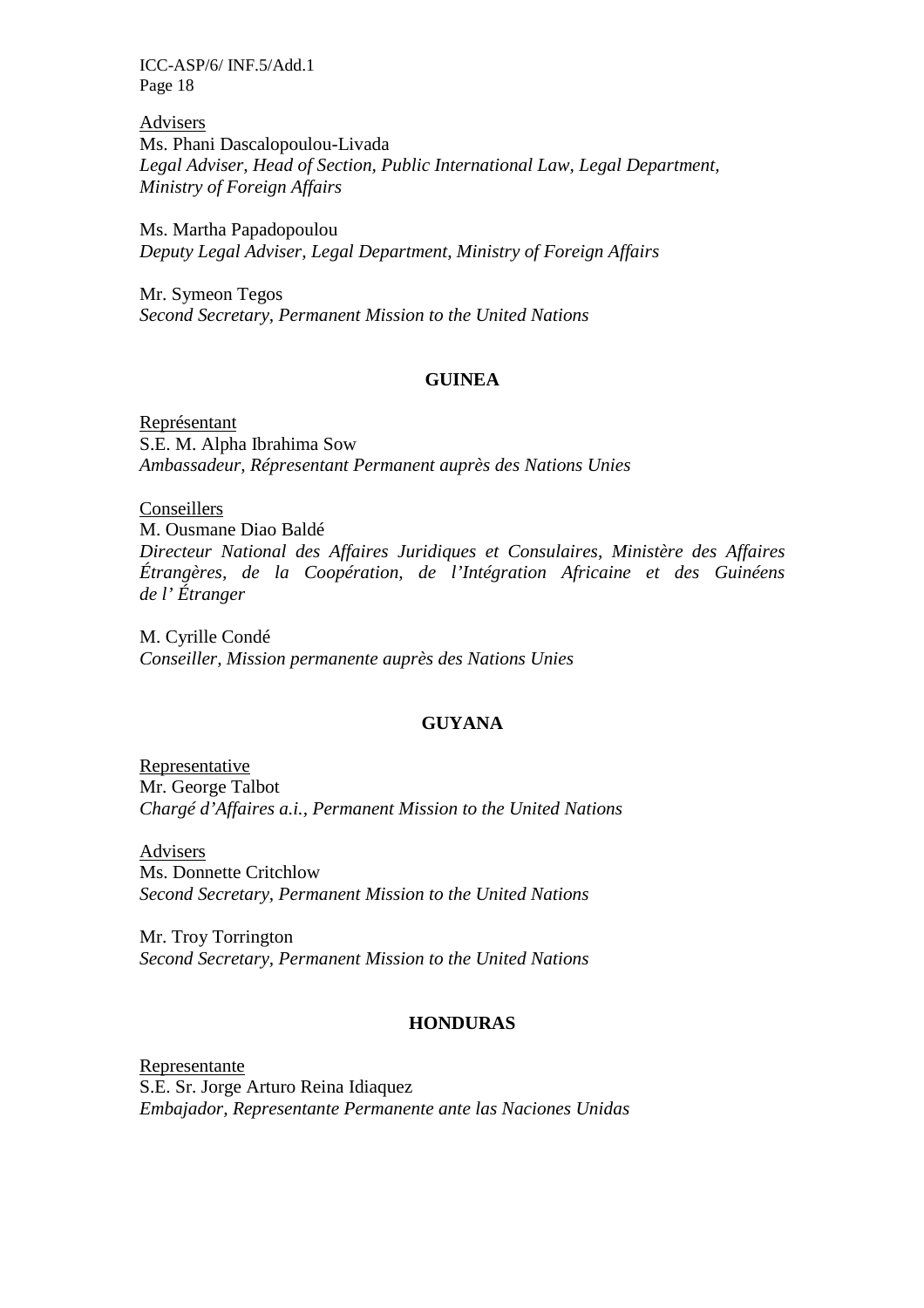Consejero S.E. Sr. Marco Antonio Suazo *Embajador, Representante Alterno ante las Naciones Unidas*

### **HUNGARY**

Representative H.E. Mr. Gábor Bródi *Ambassador, Permanent Representative to the United Nations* 

Alternates Mr. István Gerelyes *Deputy-Director, Ministry of Foreign Affairs* 

Mr. Tamás Csaba *Third Secretary, Permanent Mission to the United Nations*

### **ICELAND**

Representative H.E. Mr. Hjálmar W. Hannesson *Ambassador, Permanent Representative to the United Nations* 

Alternate Mr. Matthías G. Pálsson *Counsellor, Permanent Mission to the United Nations*

#### **IRELAND**

Representative H.E. Mr. John Paul Kavanagh *Ambassador, Permanent Representative to the United Nations* 

**Alternates** Mr. Seán McDonald *Deputy Permanent Representative to the United Nations* 

Mr. Kevin Dowling *Counsellor, Permanent Mission to the United Nations*

Ms. Orla McBreen *First Secretary, Permanent Mission to the United Nations* 

Mr. Brian Cahalane *Second Secretary, Permanent Mission to the United Nations*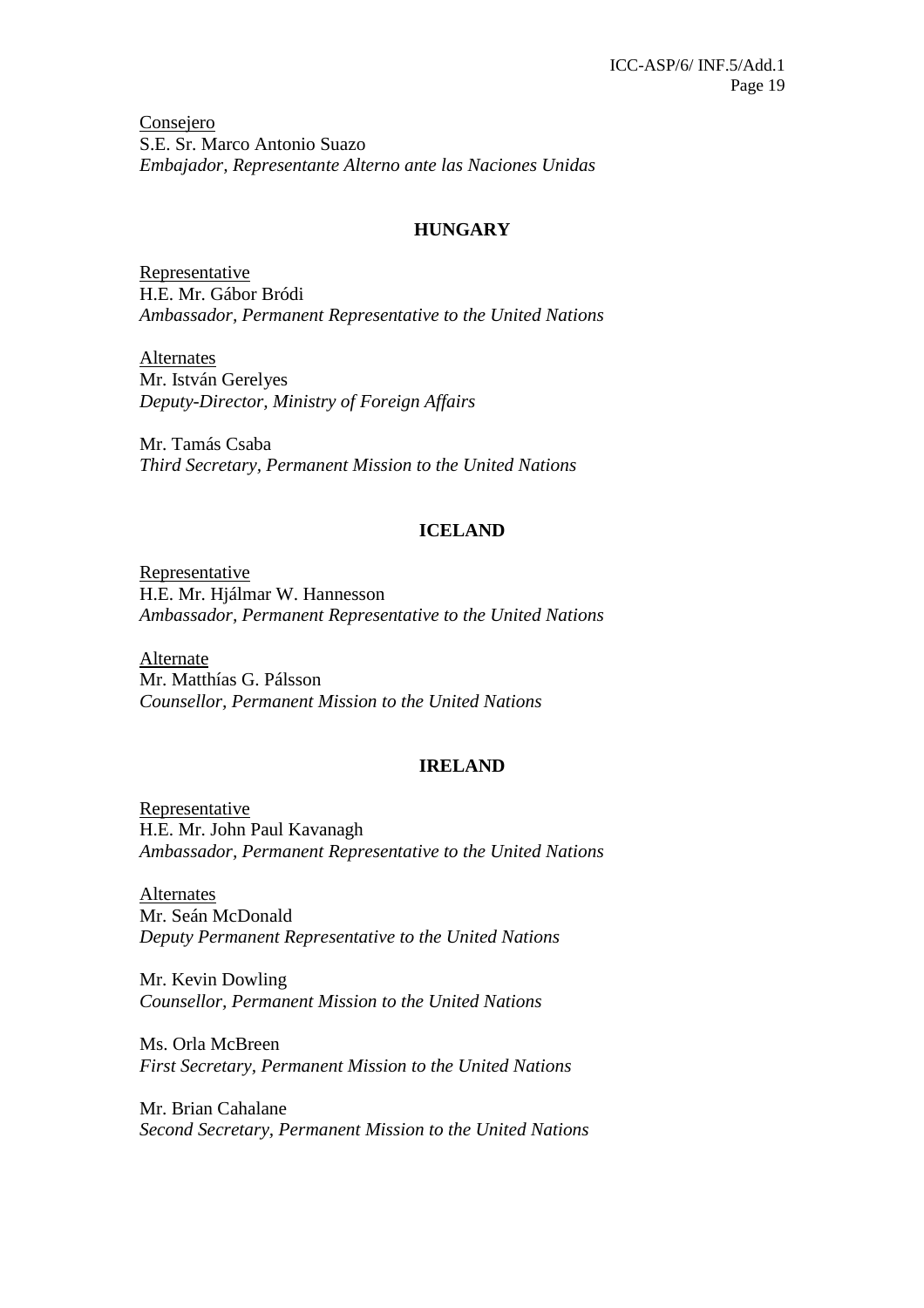Mr. Trevor Redmond *Assistant Legal Adviser* 

#### **ITALY**

Representative H.E. Mr. Aldo Mantovani *Ambassador, Deputy Permanent Representative to the United Nations* 

Alternates Mr. Giuseppe Nesi *Legal Adviser, Permanent Mission to the United Nations* 

Mr. Roberto Bellelli *Legal Adviser, Embassy, The Hague* 

Advisers Ms. Danila Dijkema *Legal Assistant, Embassy, The Hague* 

Mr. Salvatore Zappalá *Professor of International Law* 

Ms. Daniela Cardamone *Judge*

### **JAPAN**

Representative H.E. Mr. Yukio Takasu *Ambassador, Permanent Representative to the United Nations* 

Alternates Mr. Tomohiro Mikanagi *Counsellor, Permanent Mission to the United Nations* 

Mr. Takeshi Hanai *Official, International Legal Affairs Division, International Legal Affairs Bureau, Ministry of Foreign Affairs* 

Advisers Ms. Keiko Ko *Professor, Department of Social Science, Mie University* 

Mr. Naobumi Yokota *Adviser, Permanent Mission to the United Nations*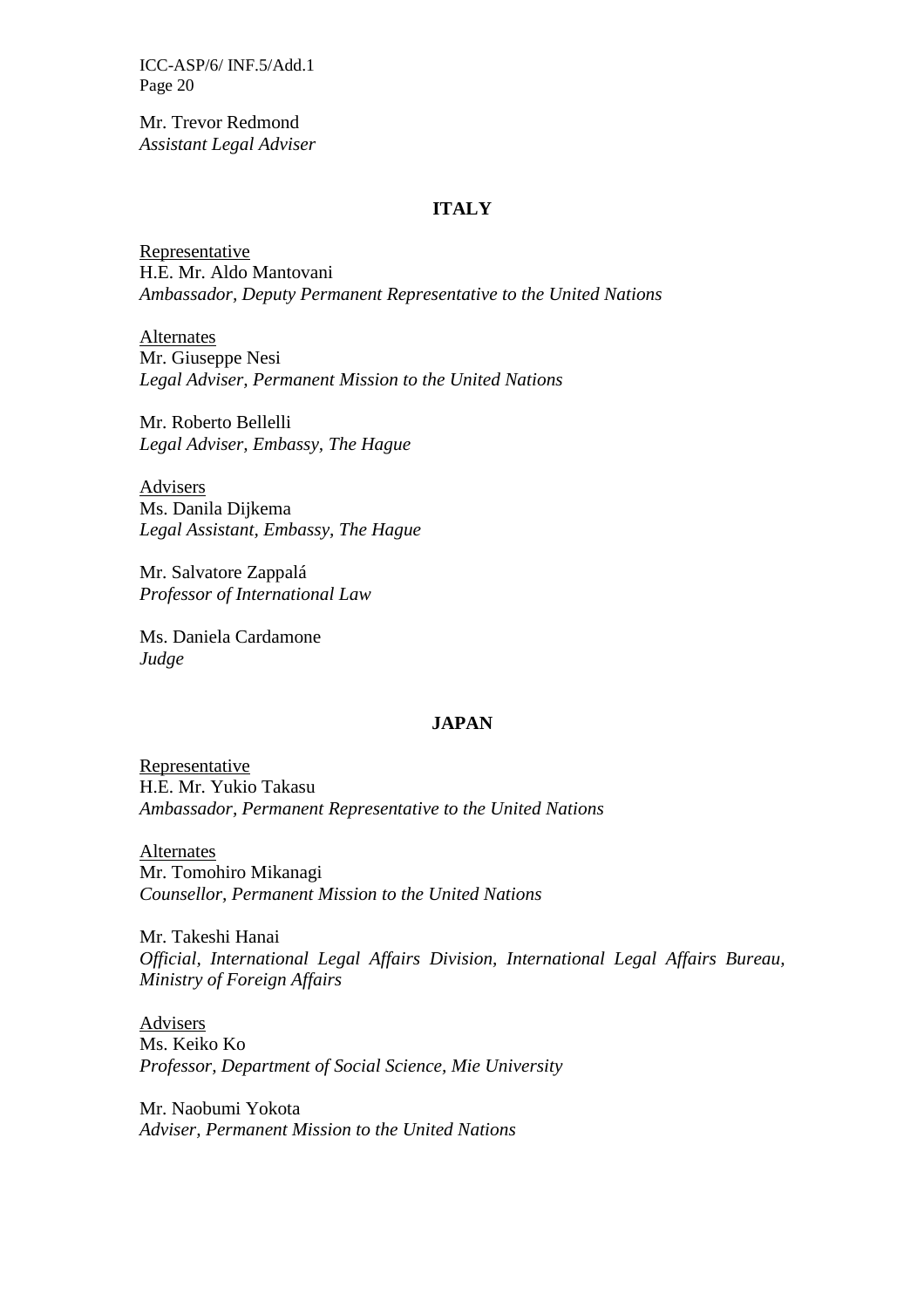#### **JORDAN**

Representative H.R.H. Prince Zeid Ra'ed Zeid Al-Hussein *Ambassador, Embassy, Washington D.C.* 

Advisers H.E. Mr. Mohammed Al-Allaf *Ambassador, Permanent Representative to the United Nations* 

Mr. Basheer F. Zoubi *Counsellor, Permanent Mission to the United Nations*

Mr. Adi Khair *Third Secretary, Permanent Mission to the United Nations* 

#### **KENYA**

Representative H.E. Mr. S. Amos Wako *Attorney General, Chambers* 

Alternates H.E. Ms. Amina Chawahir Mohamed *Permanent Secretary, Ministry of Justice, National Cohesion and Constitutional Affairs* 

H.E. Zachary Dominic Muburi-Muita *Ambassador, Permanent Representative to the United Nations* 

Advisers H.E. Mr. Ruthie Rono *Ambassador, Embassy, The Hague* 

Mr. Evans Onderi *Principal State Council, Attorney General Chambers* 

Mrs. Stella Kerubo Orina *First Secretary, Permanent Mission to the United Nations* 

Mr. William Hiribae Oddo *Third Secretary, Ministry of Foreign Affairs* 

### **LATVIA**

Advisers Ms. Kristīne Malinovska *Counsellor, Permanent Mission to the United Nations*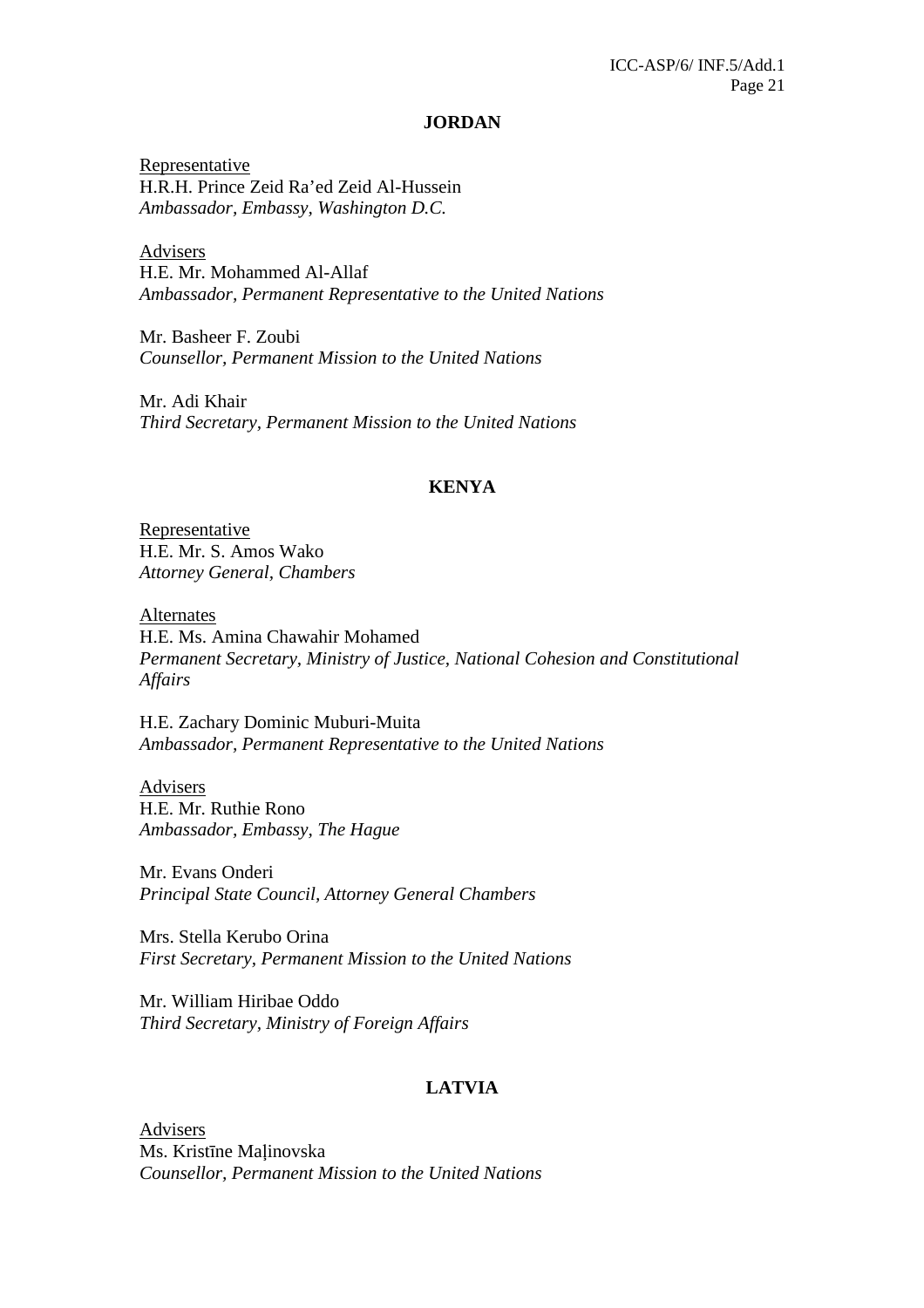Ms. Ieva Miļūna *Legal Adviser, Criminal Law Department, Ministry of Justice* 

Ms. Baiba Bērzina *Third Secretary, International Law Division, Legal Affairs Department, Ministry of Foreign Affairs* 

### **LESOTHO**

Representative H.E. Mr. Lebohang Fine Maema *Ambassador, Permanent Representative to the United Nations* 

Alternate Ms. Lineo Mosala *Director, Legal Affairs, Ministry of Foreign Affairs* 

Adviser Mr. Kauta Moeletsi *Counsellor, Permanent Mission to the United Nations*

### **LIBERIA**

Representative Mrs. Margaret C. Ansumana *Deputy Commissioner, Bureau of Maritime Affairs* 

Alternate Mrs. Famatta R. Osode *Minister, Deputy Permanent Representative to the United Nations*

#### **LIECHTENSTEIN**

Representative H.E. Mr. Christian Wenaweser *Ambassador, Permanent Representative to the United Nations* 

Advisers Mr. Stefan Barriga *Counsellor, Legal Adviser*, *Permanent Mission to the United Nations* 

Mr. Wolfgang Danspeckgruber *Adviser* 

Mr. Nils Goede *Adviser*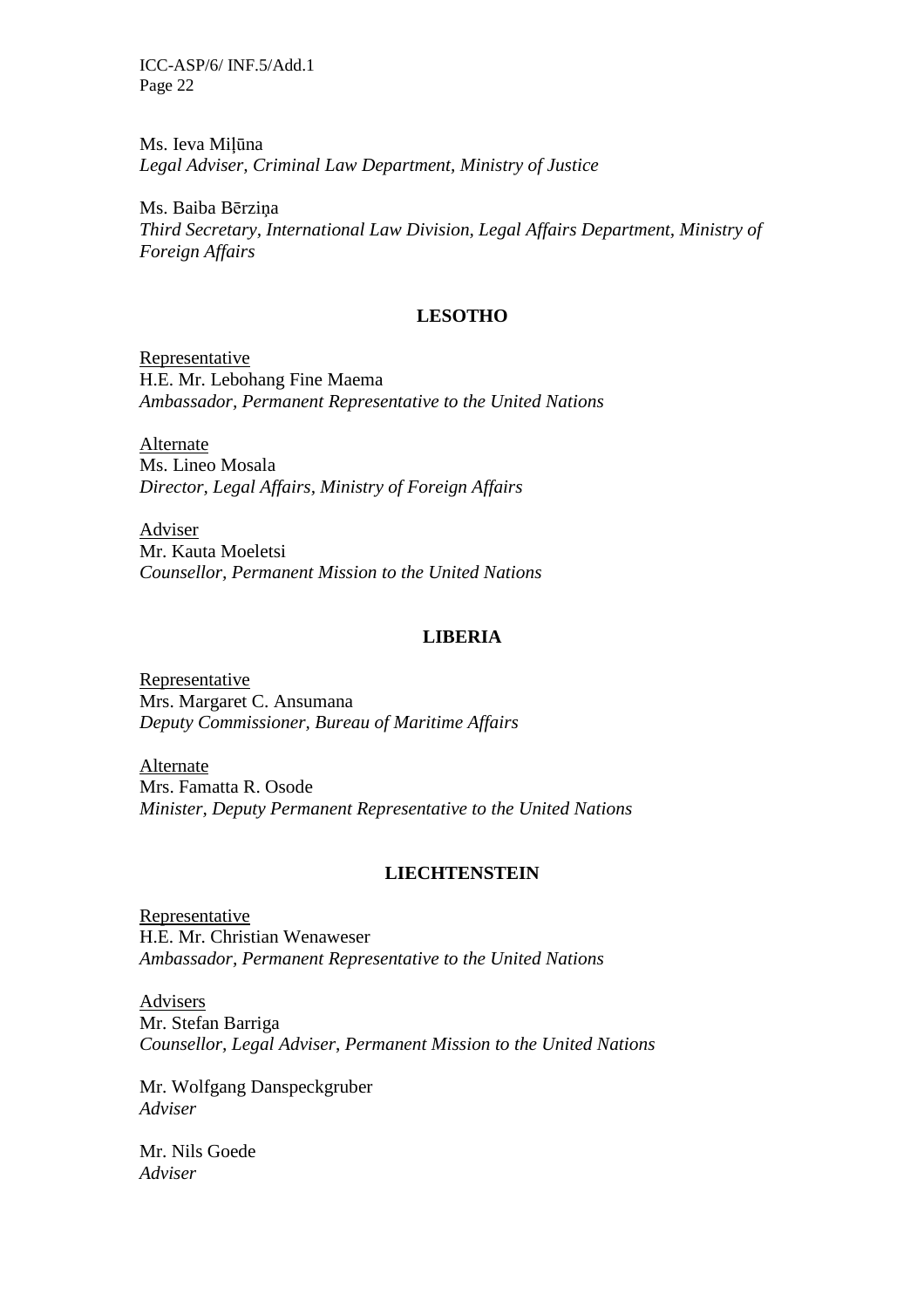Mrs. Leena Grover *Adviser* 

### **LITHUANIA**

Representative H.E. Ms. Eglė Radušytė *Vice-Minister of Justice*

Alternate H.E. Mr. Dalius Čekuolis *Ambassador, Permanent Representative to the United Nations* 

Adviser Mr. Ridas Petkus *Minister Counsellor, Permanent Mission to the United Nations* 

### **LUXEMBOURG**

Représentant S.E. M. Jean-Marc Hoscheit *Ambassadeur, Représentant Permanent auprès des Nations Unies* 

Suppléant M. Jean Olinger *Représentant Permanent Adjoint auprès des Nations Unies* 

Conseillers M. Philippe Donckel *Premier Secrétaire, Mission permanente auprès des Nations Unies* 

M. Marc De Bourcy *Attaché, Mission permanente auprès des Nations Unies*

### **MADAGASCAR**

Représentant S.E. M. Zina Andrianarivelo-Razafy *Ambassadeur, Représentant Permanent auprès des Nations Unies* 

Conseillers M. Edmond Rakotonindrainy *Directeur de l'Administration Judiciaire, Ministère de la Justice* 

Mme Lydia Randrianarivony *Conseillère, Mission permanente auprès des Nations Unies*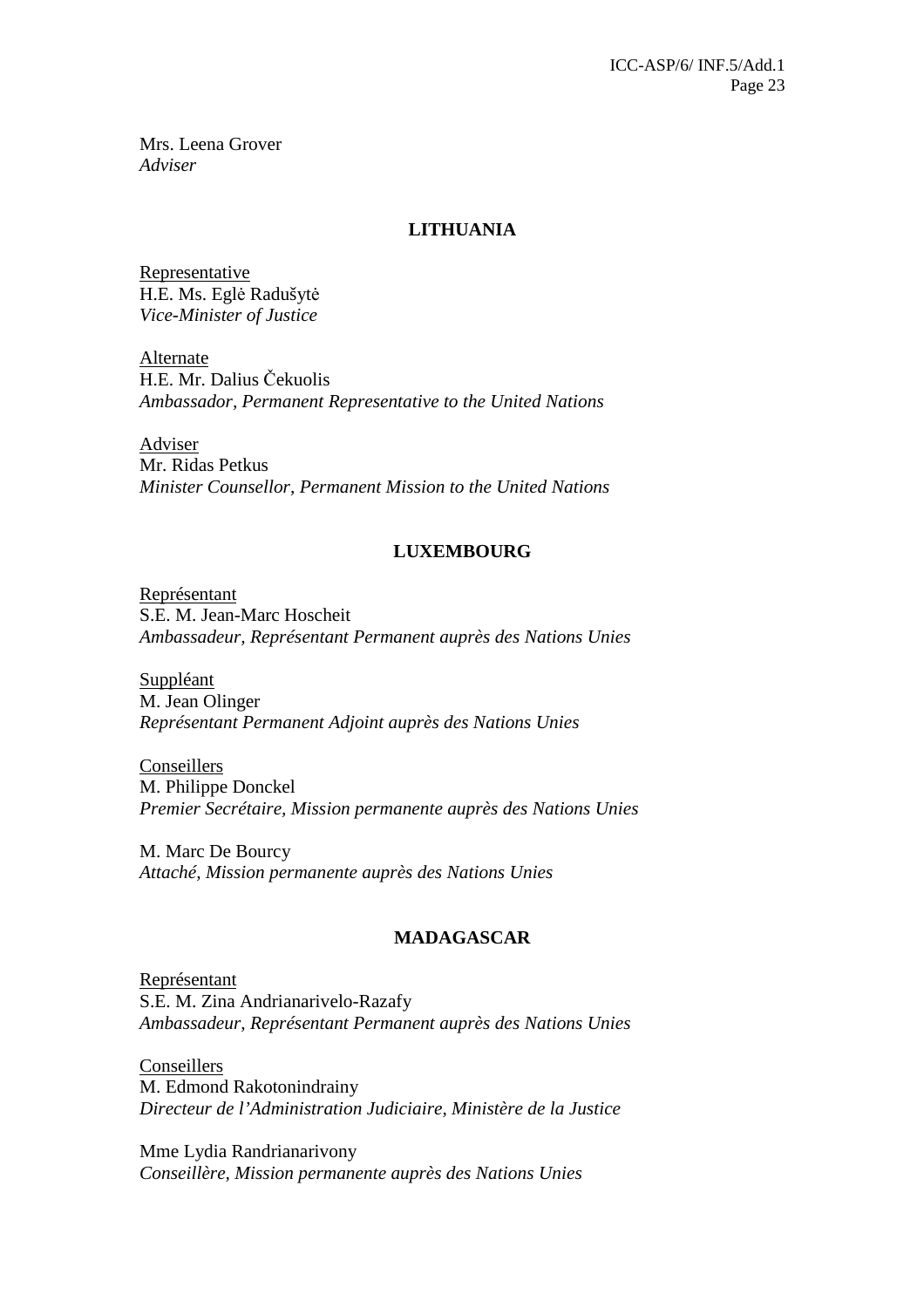#### **MALAWI**

Representative H.E. Mr. Steve D. Matenje *Ambassador, Permanent Representative to the United Nations* 

Advisers Mr. Warren Gunda *Deputy Director, Political Affairs, Ministry of Foreign Affairs* 

Mr. Ernest Makawa *Controller of Legal Affairs, Ministry of Foreign Affairs*

#### **MALI**

Répresentant S.E. M. Oumar Daou *Ambassadeur, Répresentant Permanent auprès des Nations Unies* 

Conseillers S.E. M. Boubacar Gouro Diall *Directeur des Affaires Juridiques, Ministère des Affaires Étrangères et de la Coopération Internationale* 

M. Elhadj Alhousseini Traore *Troisième Conseiller, Mission permanente auprès des Nations Unies* 

# **MALTA**

Representative H.E. Mr. Saviour Borg *Ambassador, Permanent Representative to the United Nations* 

Alternates Mr. Hector Bonavia *Counsellor, Deputy Permanent Representative to the United Nations* 

Mr. Walter Mallia *First Secretary, Permanent Mission to the United Nations*

### **MARSHALL ISLANDS**

Representative Ms. Rina M. Tareo *Chargé d'Affaires, Permanent Mission to the United Nations*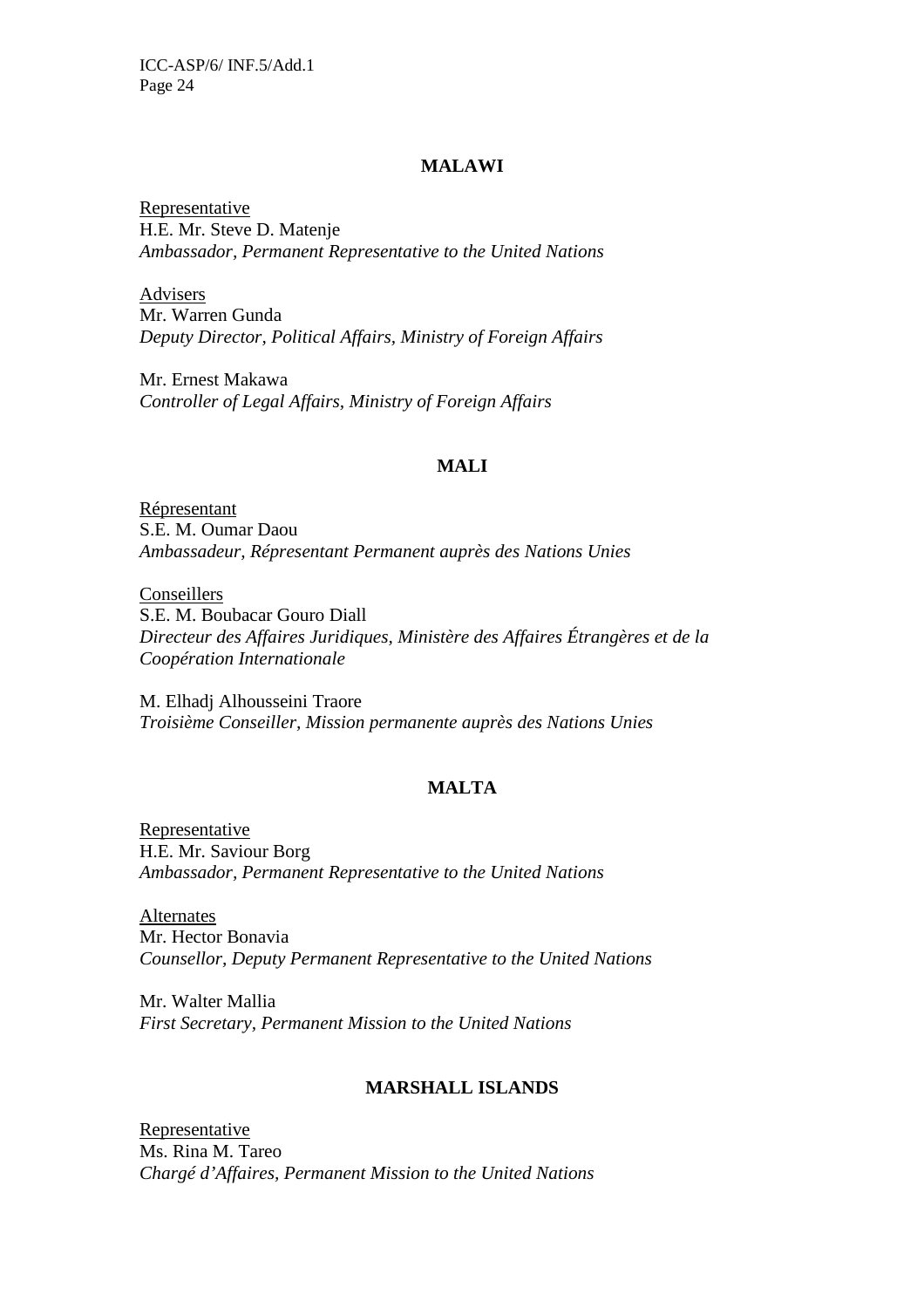Alternate Mr. Maximilian Mueller

#### **MAURITIUS**

Representative H.E. Mr. Somduth Soborun *Ambassador, Permanent Representative to the United Nations* 

Alternate Mr. Israhyananda Dhalladoo *Minister Counsellor, Permanent Mission to the United Nations* 

Advisers

Ms. Aruna Devi Narain *Ag. Solicitor-General, Attorney General's Office* 

Mr. Yousouf Mohamed Ramjanally *Counsellor, Permanent Mission to the United Nations*

Mr. Jaysen Kovalen Ramasamy *Counsellor, Permanent Mission to the United Nations*

# **MEXICO**

Representante S.E. Sr. Claude Heller Rouassant *Embajador, Representante Permanente ante las Naciones Unidas* 

Suplentes Sr. Alejandro Alday González *Segundo Secretario, Misión Permanente ante las Naciones Unidas* 

Sr. Pablo Monroy Conesa *Consultoría Jurídica, Secretaría de Relaciones Exteriores* 

# **MONGOLIA**

Representative Mr. Chimeddorj Battumur *Director, Law and Treaty Department, Ministry of Foreign Affairs* 

Adviser Mr. Sukhee Sukhbold *Second Secretary, Permanent Mission to the United Nations*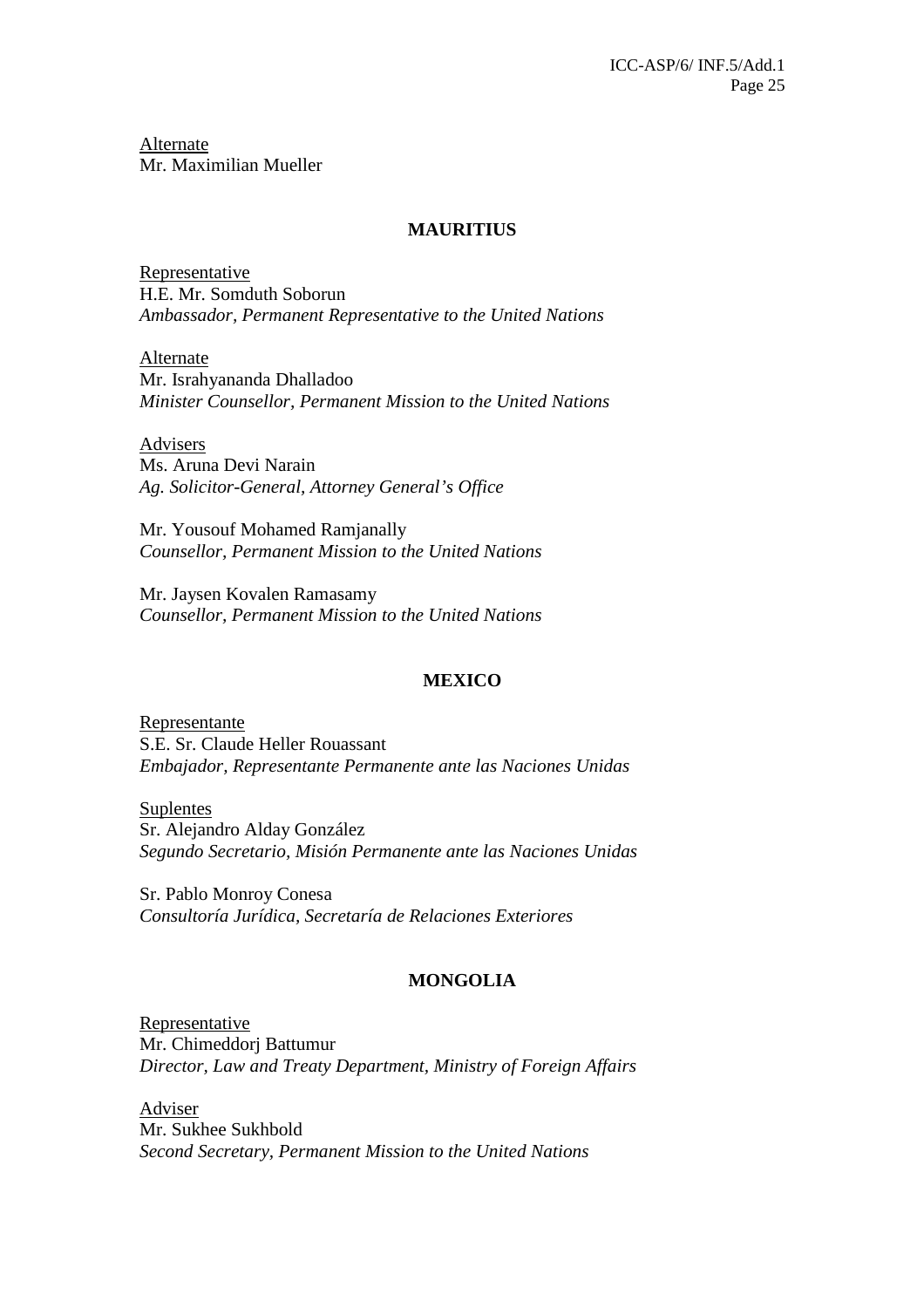#### **MONTENEGRO**

Representative H.E. Mr. Nebojša Kaluderović *Ambassador, Permanent Representative to the United Nations* 

Advisers Mr. Gojko Čelebić *Deputy Permanent Representative to the United Nations* 

Ms. Maja Gutzat-Schmidt *Second Secretary, Permanent Mission to the United Nations*

#### **NAMIBIA**

Representative H.E. Mr. Kaire Mbuende *Ambassador, Permanent Representative to the United Nations* 

Advisers Mr. Issaskar V.K. Ndjoze *Deputy Permanent Secretary, Ministry of Justice* 

Mr. David Thomas *First Secretary, Permanent Mission to the United Nations*

#### **NAURU**

Representative H.E. Ms. Marlene Moses *Ambassador, Permanent Mission to the United Nations*

#### **NETHERLANDS**

Representative H.E. Mr. Frank A.M. Majoor *Ambassador, Permanent Representative to the United Nations* 

Alternate H.E. Mr. Paul W.J. Wilke *Ambassador, Permanent Representative to the International Criminal Court* 

Advisers Mr. Niels M. Blokker *Legal Counsel, Ministry of Foreign Affairs*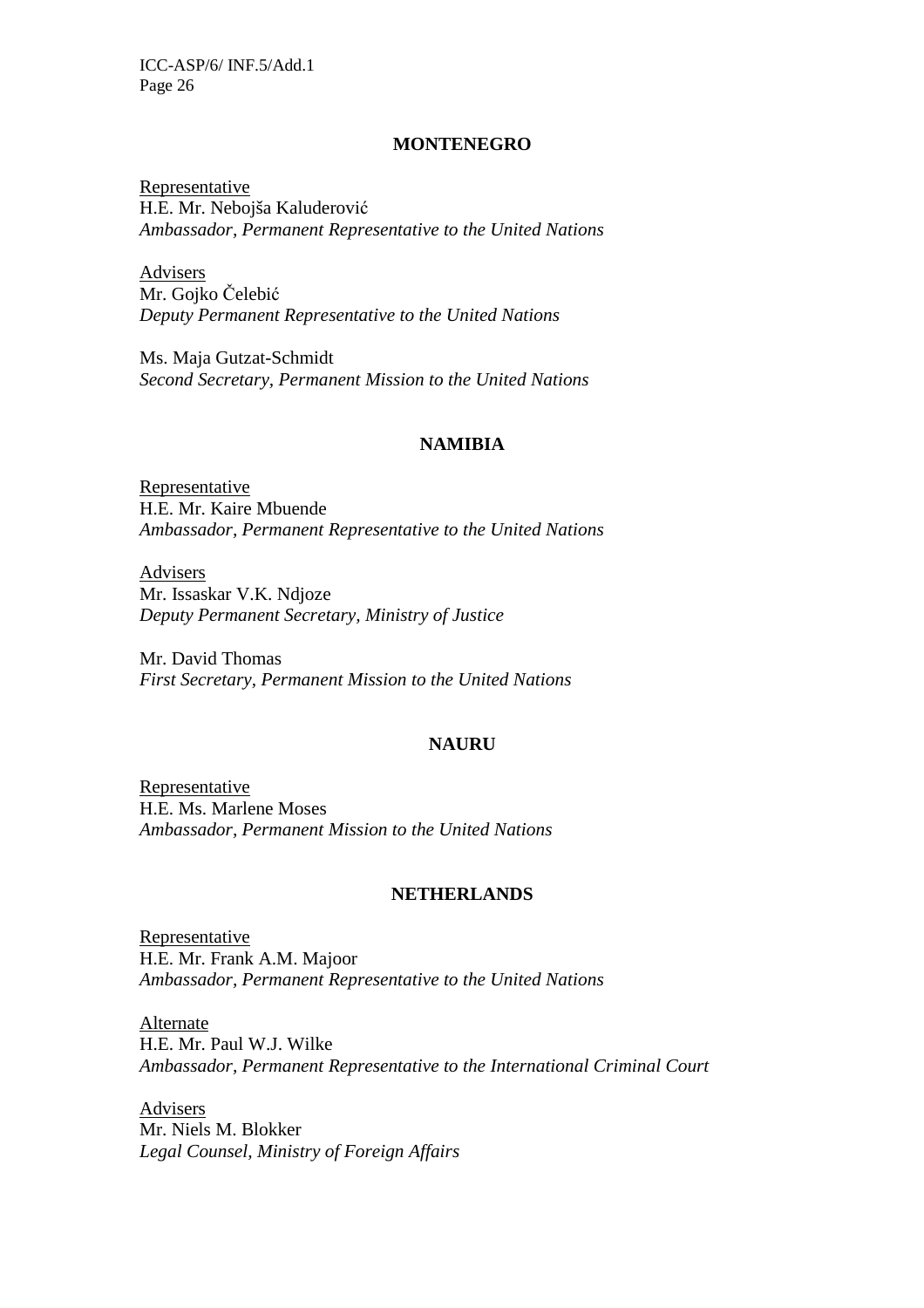Mr. Just J. Wiarda *Legal Counsel, Ministry of Justice* 

Ms. Brechje Schwachöfer *First Secretary, Permanent Mission to the United Nations* 

Ms. Anna Marhold *Assistant Attaché, Permanent Mission to the United Nations*

# **NEW ZEALAND**

**Representative** H.E. Ms. Rosemary Banks *Ambassador, Permanent Representative to the United Nations* 

Advisers Mr. Scott Sheeran *Second Secretary, Permanent Mission to the United Nations* 

Ms. Bronwyn Shanks *First Secretary, Embassy, The Hague* 

Ms. Rachel Maidment *Senior Legal Adviser, Ministry of Foreign Affairs and Trade*

### **NIGER**

Répresentant S.E. M. Aboubacar Ibrahim Abani *Ambassadeur, Répresentant Permanent auprès des Nations Unies* 

Conseiller M. Abdou Adamou *Conseiller, Mission permanente auprès des Nations Unies* 

# **NIGERIA**

Representative H.E. Mrs. U. Joy Ogwu *Ambassador, Permanent Representative to the United Nations*

Alternate Mrs. M.U. Agbamuche *Director, Federal Ministry of Justice*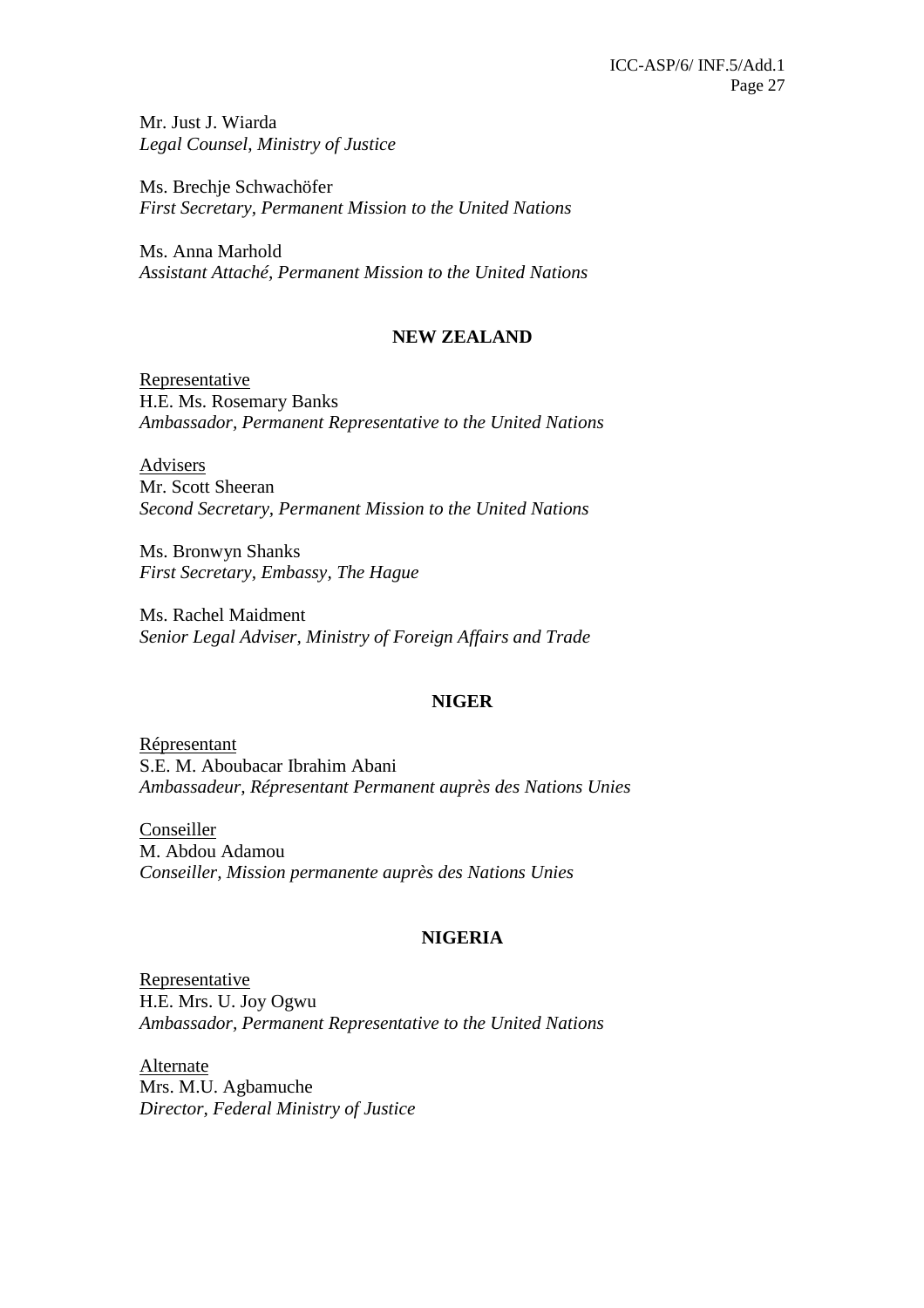Advisers Mrs. A.A. Sonaike-Ayodeji *Assistant Director, Ministry of Foreign Affairs* 

Ms. Ifeyinwa A. Nworgu *Minister, Permanent Mission to the United Nations*

Ms. Aisha U. Dewa *Second Secretary, Embassy, The Hague* 

#### **NORWAY**

Representative Mr. Rolf E. Fife *Director General, Legal Affairs Department, Ministry of Foreign Affairs* 

Alternates H.E. Mr. Johan Løvald *Ambassador, Permanent Representative to the United Nations* 

Mr. Martin Sørby *Deputy Director General, Legal Affairs Department, Ministry of Foreign Affairs* 

Advisers Ms. Sylvia Kregnes *Adviser, Legal Affairs Department, Ministry of Foreign Affairs* 

Mr. Åsmund Eriksen *Counsellor, Permanent Mission to the United Nations*

Ms. Elizabeth Hallenstvedt *First Secretary, Embassy, The Hague* 

#### **PANAMA**

Representante S.E. Sr. Ricardo J. Duran J. *Viceministro de Relaciones Exteriores* 

**Consejeros** S.E. Sr. Ricardo Alberto Arias *Embajador, Representante Permanente ante las Naciones Unidas* 

S.E. Sra. Graciela Dixon *Magistrada Presidenta, Corte Suprema de Justicia*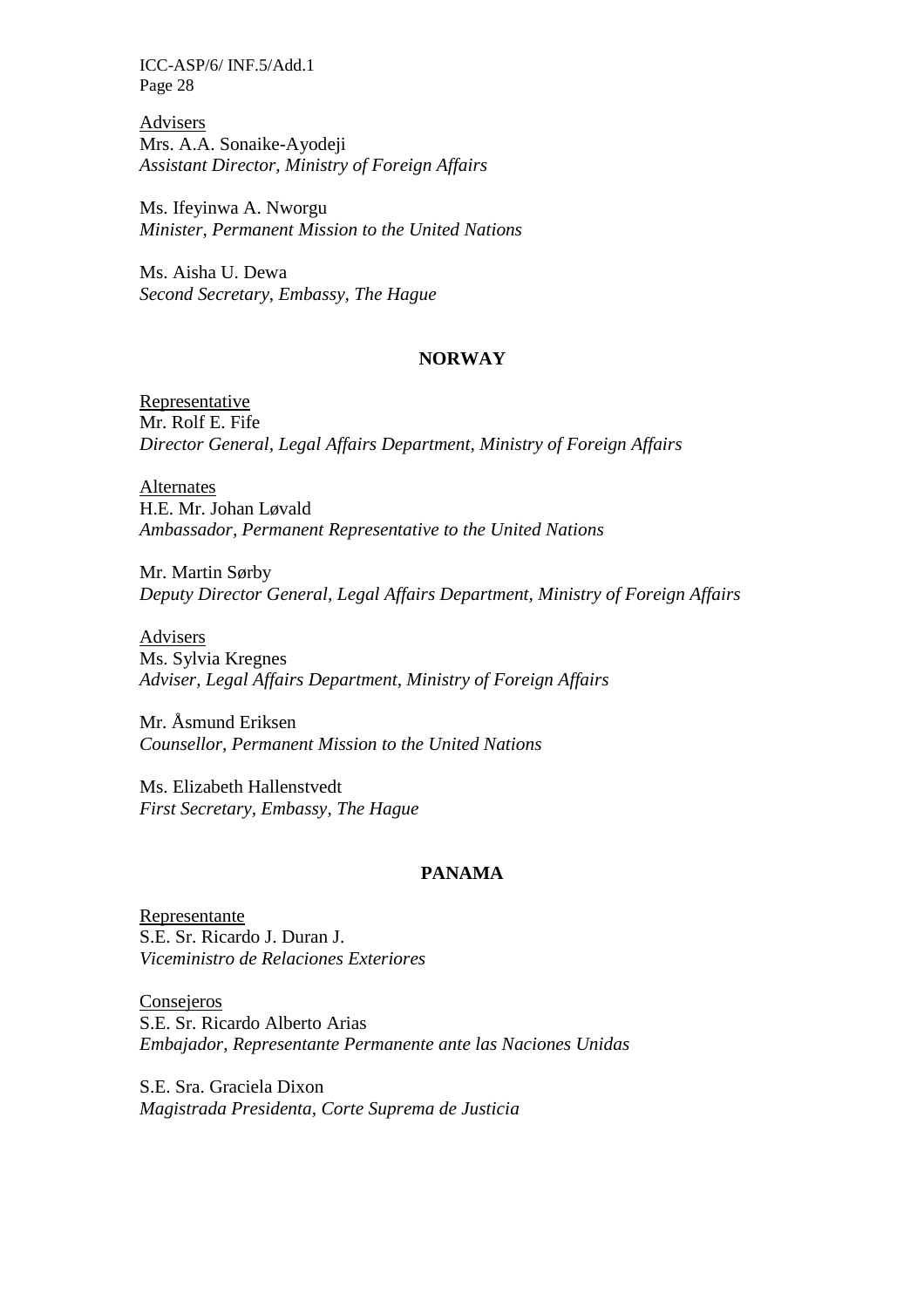S.E. Sra. Delia Ch. Villamonte *Directora General, Organismos y Conferencias Internacionales, Ministerio de Relaciones Exteriores* 

S.E. Sr. Giancarlo Soler Torrijos *Embajador, Representante Adjunto ante las Naciones Unidas* 

S.E. Sra. Mary Morgan-Moss *Embajadora, Representante Adjunta ante las Naciones Unidas* 

S.E. Sr. Hernán Tejeira Jaén *Embajador, Representante Alterno ante las Naciones Unidas* 

Sra. Digna Atencio *Asistente de la Magistrada Presidenta de la Corte Suprema de Justicia* 

Sr. Antonio Brathwaite *Coordinador, Centro Alterno de Resolución de Conflictos de la Corte Suprema de Justicia*

# **PARAGUAY**

Representante S.E. Sr. Eladio Loizaga *Embajador, Representante Permanente ante las Naciones Unidas* 

**Consejeros** Sr. Juan Buffa *Ministro, Representante Permanente Alterno ante las Naciones Unidas* 

Sr. Julio C. Peralta *Consejero, Misión Permanente ante las Naciones Unidas* 

Sra. Doris Román *Primera Secretaria, Misión Permanente ante las Naciones Unidas* 

Sra. Luz Marina Moreno *Primera Secretaria, Misión Permanente ante las Naciones Unidas* 

Sra. Silvia Ramirez de Llano *Oficial, Misión Permanente ante las Naciones Unidas*

# **PERU**

Representante S.E. Sr. Jorge Voto Bernales Gatica *Embajador, Representante Permanente ante las Naciones Unidas*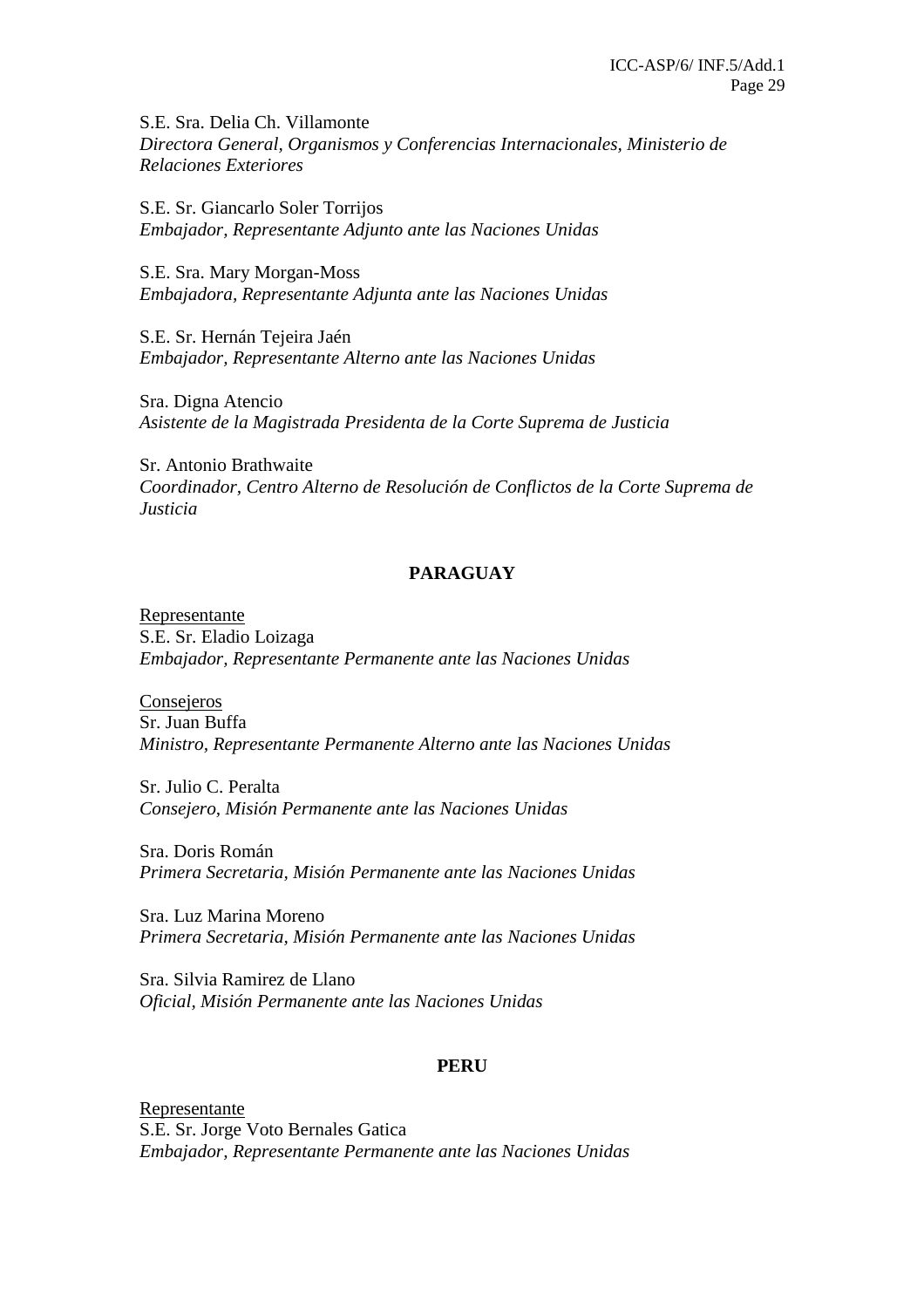Suplente S.E. Sr. Luis Enrique Chávez Basagoitia *Embajador, Representante Permanente Alterno ante las Naciones Unidas* 

**Consejera** Sra. Jerica Yella Zanelli Flores *Primera Secretaria, Misión Permanente ante las Naciones Unidas*

### **POLAND**

Representative Mr. Remigiusz Henczel *Director, Legal and Treaty Department, Ministry of Foreign Affairs* 

Alternate Ms. Beata Ziorkiewicz *Prosecutor, Ministry of Justice* 

Adviser Mr. Grzegorz Zyman *Second Secretary, Permanent Mission to the United Nations* 

### **PORTUGAL**

Representative Mr. Luís Serradas Tavares *Director, Department of Legal Affairs, Ministry of Foreign Affairs* 

Alternate Ms. Patrícia Galvão Teles *Consultant, Department of Legal Affairs, Ministry of Foreign Affairs* 

#### **REPUBLIC OF KOREA**

Representative H.E. Mr. Bong-hyun Kim *Ambassador, Permanent Representative to the United Nations* 

Alternates Mr. Yongsoo Jung *Counsellor, Permanent Mission to the United Nations*

Mr. Hong-keun Yoo *First Secretary, Permanent Mission to the United Nations* 

Ms. Ji-eun Pyo *Second Secretary, Multilateral Treaties Division, Ministry of Foreign Affairs*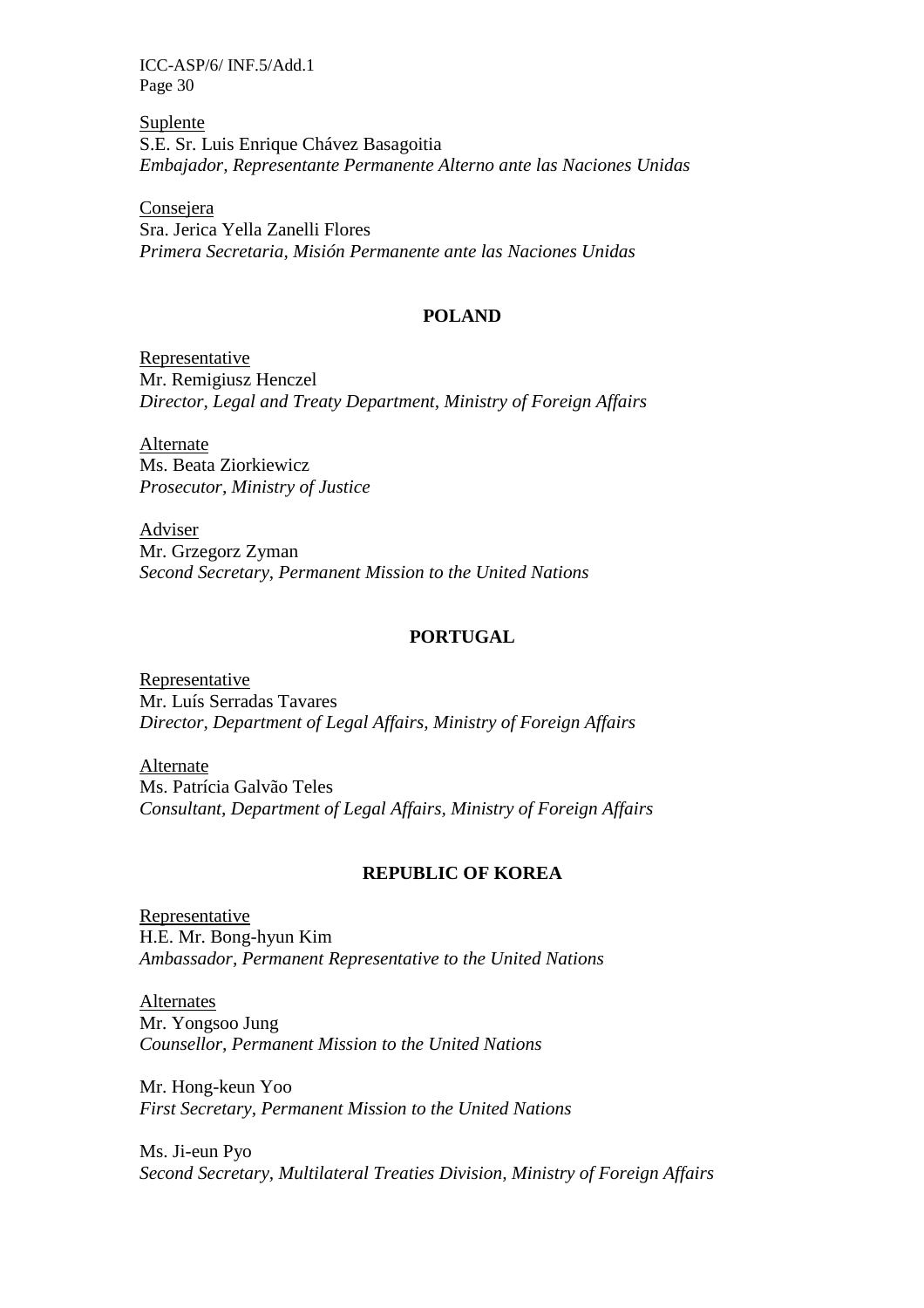Mr. Tae Hyun Choi *Professor of International Law, College of law, Hanyang University* 

Mr. Young Sok Kim *Associate Professor, Ewha Womans University* 

Ms. Mi Kyuong Park *Legal Researcher, Graduate School of Hanyang University* 

### **ROMANIA**

Representative Mr. Traian Filip *Chargé d'Affaires, Permanent Mission to the United Nations* 

Alternate Mrs. Alina Orosan *Deputy Director, International Law and Treaties Directorate, Ministry of Foreign Affairs* 

Adviser Mrs. Oana Florescu *Attaché, Permanent Mission to the United Nations* 

# **SAINT KITTS AND NEVIS**

Representative H.E. Mr. Delano Bart *Ambassador, Permanent Representative to the United Nations*

### **SAINT VINCENT AND THE GRENADINES**

Representative H.E. Mr. Camillo Gonsalves *Ambassador, Permanent Representative to the United Nations* 

Adviser Mr. Lennox A. Daniel *Deputy Permanent Representative to the United Nations*

### **SAMOA**

Representatives H.E. Mr. Ali'ioaiga Feturi Elisaia *Ambassador, Permanent Representative to the United Nations*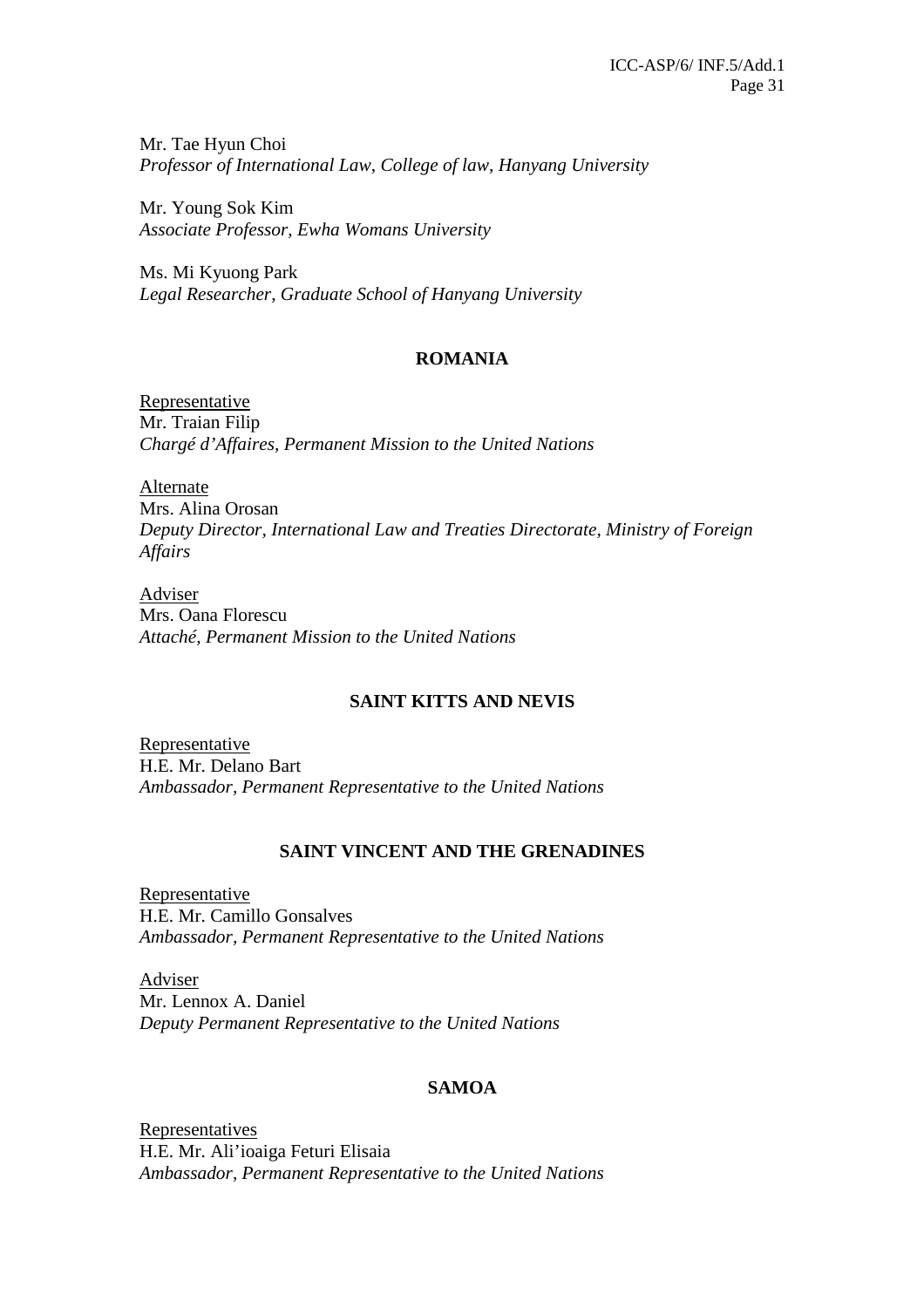Ms. Faalavaau Perina Jacqueline Sila *Assistant Chief Executive Officer, Ministry of Foreign Affairs and Trade* 

Mr. Papalii Malietau Malietoa *Parliamentary Counsel, Office of the Attorney General*

Ms. Rona Meleisea *Counsellor, Permanent Mission to the United Nations*

Ms. Noelani Manoa *First Secretary, Permanent Mission to the United Nations* 

Adviser Mr. Roger S. Clark *Adviser*

### **SAN MARINO**

**Representative** H.E. Mr. Daniele Bodini *Ambassador, Permanent Representative to the United Nations* 

Advisers Mrs. Elena Molaroni *Deputy Permanent Representative to the United Nations* 

Ms. Michela Bovi *First Secretary, Permanent Mission to the United Nations* 

#### **SENEGAL**

Représentant S.E. M. Paul Badji *Ambassadeur, Répresentant Permanent auprès des Nations Unies*

Conseillers M. Coly Seck *Deuxième Conseiller, Mission permanente auprès des Nations Unies* 

M. Saliou Niang Dieng *Deuxième Secrétaire, Mission permanente auprès des Nations Unies* 

M. Moustapha Ka *Directeur Adjoint des Affaires Criminelles et des Graces au Ministère de la Justice*

M. Mamadou Mbodj *Conseiller, Ministère des Affaires Étrangères*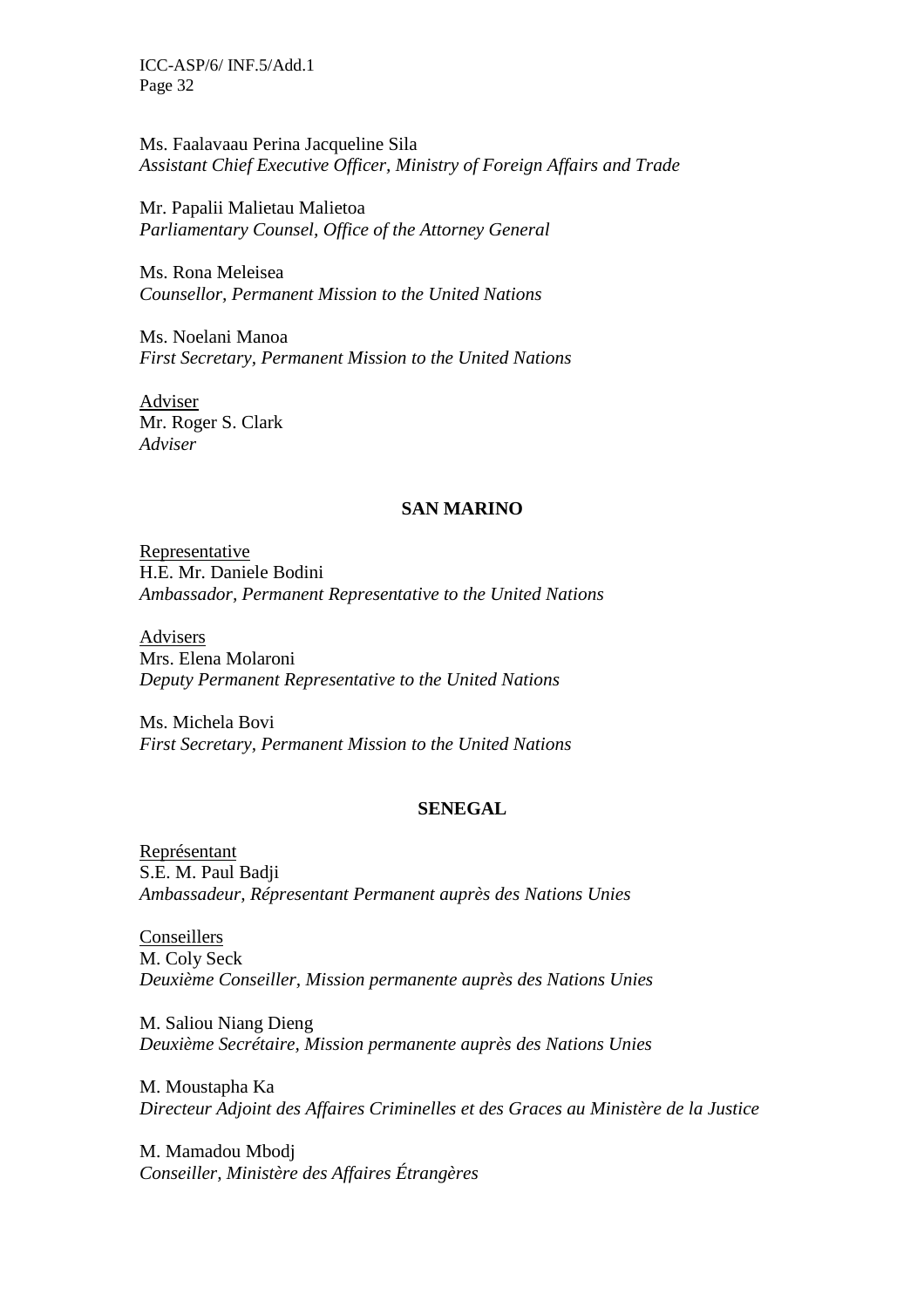#### **SERBIA**

Representatives H.E. Mr. Vuk Jeremić *Minister of Foreign Affairs* 

H.E. Mr. Pavle Jevremović *Ambassador, Permanent Representative to the United Nations* 

H.E. Mr. Feodor Starčević *Ambassador, Assistant Minister of Foreign Affairs* 

Alternates Ms. Aleksandra Radosavljević *First Secretary, Ministry of Foreign Affairs* 

Mr. Vladimir Cvetković *First Secretary, Embassy, The Hague* 

Mr. Boris Holovka *First Secretary, Permanent Mission to the United Nations* 

#### **SIERRA LEONE**

Representatives Mrs. Victoria M. Sulimani *First Secretary, Permanent Mission to the United Nations* 

Mr. Chrystal Waldman

Adviser Mr. Nico Figa Talamanca

### **SLOVAKIA**

Representative H.E. Mr. Peter Burian *Ambassador, Permanent Representative to the United Nations* 

Alternates Mr. Milan Kollár *Director General, Directorate for Legal and Consular Affairs, Ministry of Foreign Affairs* 

Mr. Igor Bartho *Legal Adviser, Permanent Mission to the United Nations*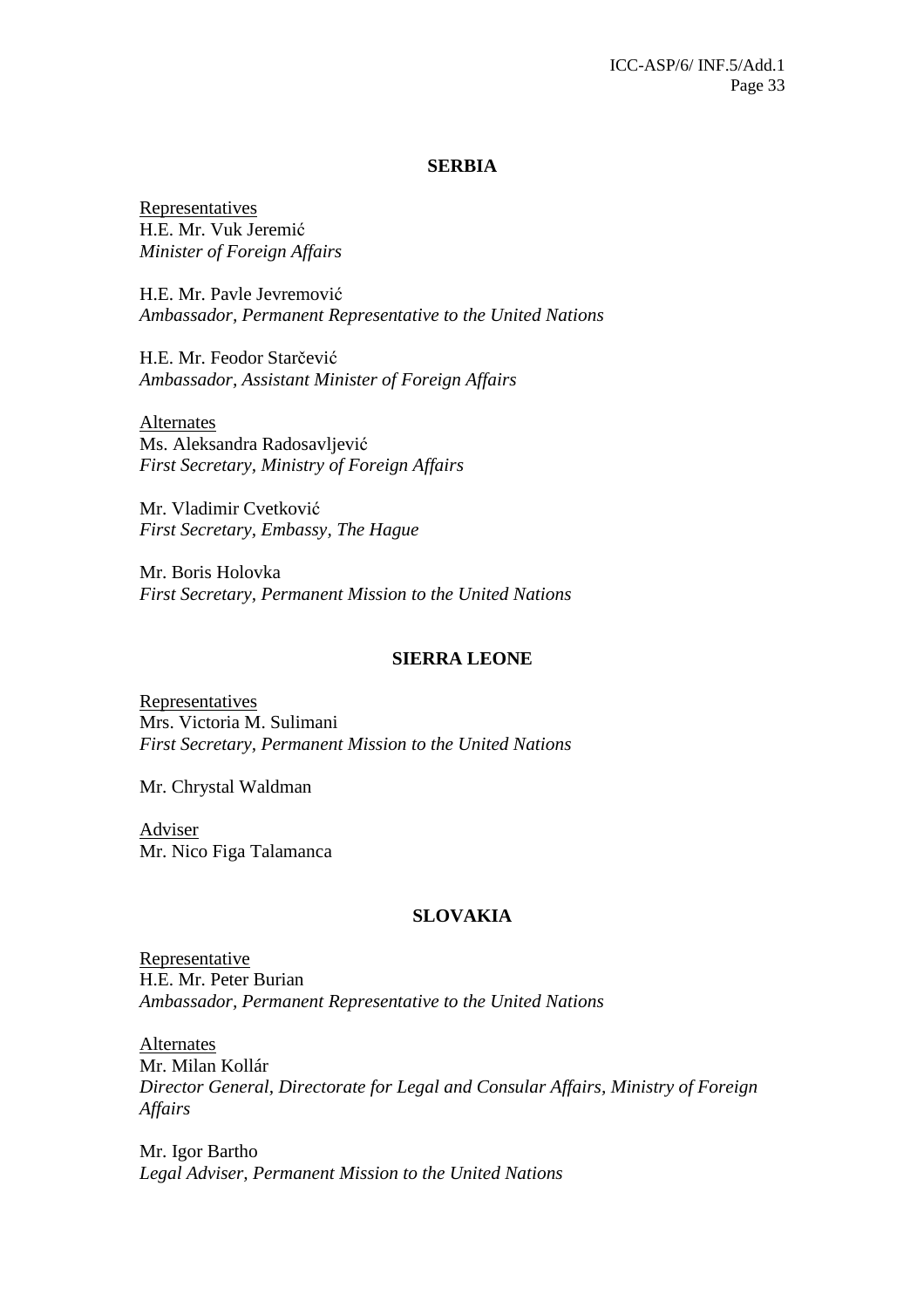#### **SLOVENIA**

Representative H.E. Ms. Sanja Štiglic *Ambassador, Permanent Representative to the United Nations* 

Alternate Ms. Ondina Blokar Drobič *Director-General, Ministry of Foreign Affairs* 

Advisers Ms. Mateja Štrumelj Piškur *Counsellor, Ministry of Foreign Affairs* 

Mr. Marko Rakovec *Second Secretary, Permanent Mission to the United Nations* 

# **SOUTH AFRICA**

Representative H.E. Mr. Dumisani Kumalo *Ambassador, Permanent Representative to the United Nations*

Alternate H.E. Ms. Hlengiwe Buhle Mkhize *Ambassador, Embassy, The Hague*

Advisers Mr. Sabelo Sivuyile Maqungo *Minister Counsellor (Legal), Permanent Mission to the United Nations* 

Mr. Herman Benjamin van Heerden *Senior Legal Administration Officer, Department of Justice and Constitutional Affairs*

Ms. Reetsang Innocentia Moroke *Legal Administration Officer, Department of Justice and Constitutional Affairs* 

Mr. Pieter Andreas Stemmet *Senior State Law Adviser, Department of Foreign Affairs*

Mr. Leon Gernandt *Law Adviser, Department of Defence*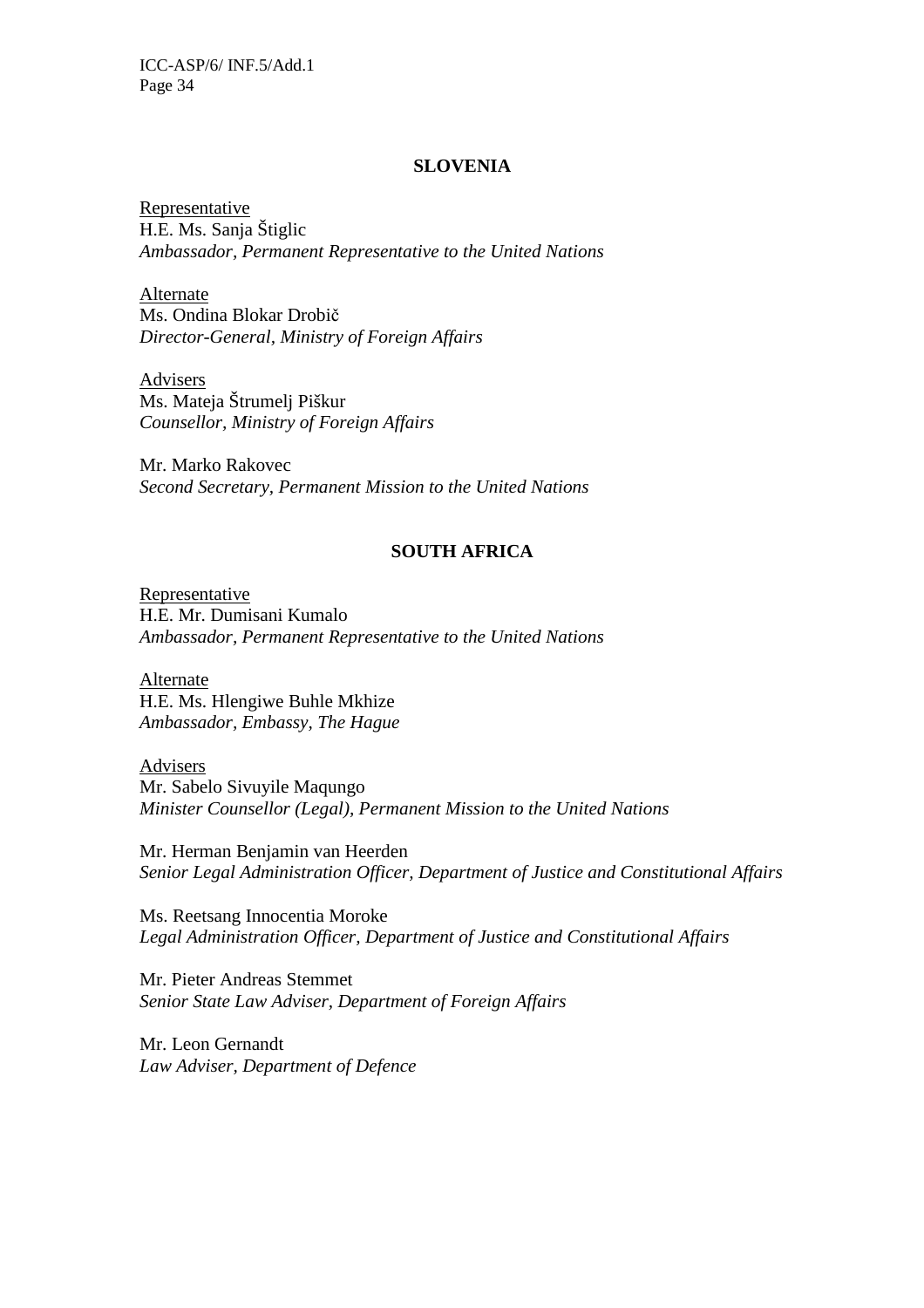#### **SPAIN**

Representante S.E. Sr. Juan Antonio Yáñez-Barnuevo *Embajador, Representante Permanente ante las Naciones Unidas* 

Suplentes S.E. Sr. Iñigo de Palacio España *Embajador, Representante Permanente Adjunto ante las Naciones Unidas* 

Sra. Concepción Escobar Hernández *Jefa de la Asesoría Jurídica Internacional, Ministerio de Asuntos Exteriores y de Cooperación* 

Consejeros Sr. Alberto Virella Gomes *Consejero, Misión Permanente ante las Naciones Unidas* 

Sra. Carmen Quesada Alcalá *Profesora de Derecho Internacional Público, Universidad Nacional de Educación a Distancia* 

#### **SWEDEN**

Representative H.E. Mr. Anders Lidén *Ambassador, Permanent Representative to the United Nations*

Alternates Mr. Erik Wennerström *Director, Ministry for Foreign Affairs* 

Mr. Jerzy Makarowski *First Secretary, Permanent Mission to the United Nations*

Mr. Fredrik Nivaeus *Desk Officer, Ministry for Foreign Affairs* 

Adviser Ms. Emma Odevall *Intern, Permanent Mission to the United Nations*

#### **SWITZERLAND**

Représentant Mr. Jürg Lindenmann *Conseiller Juridique Adjoint, Département Fédéral des Affaires Étrangères*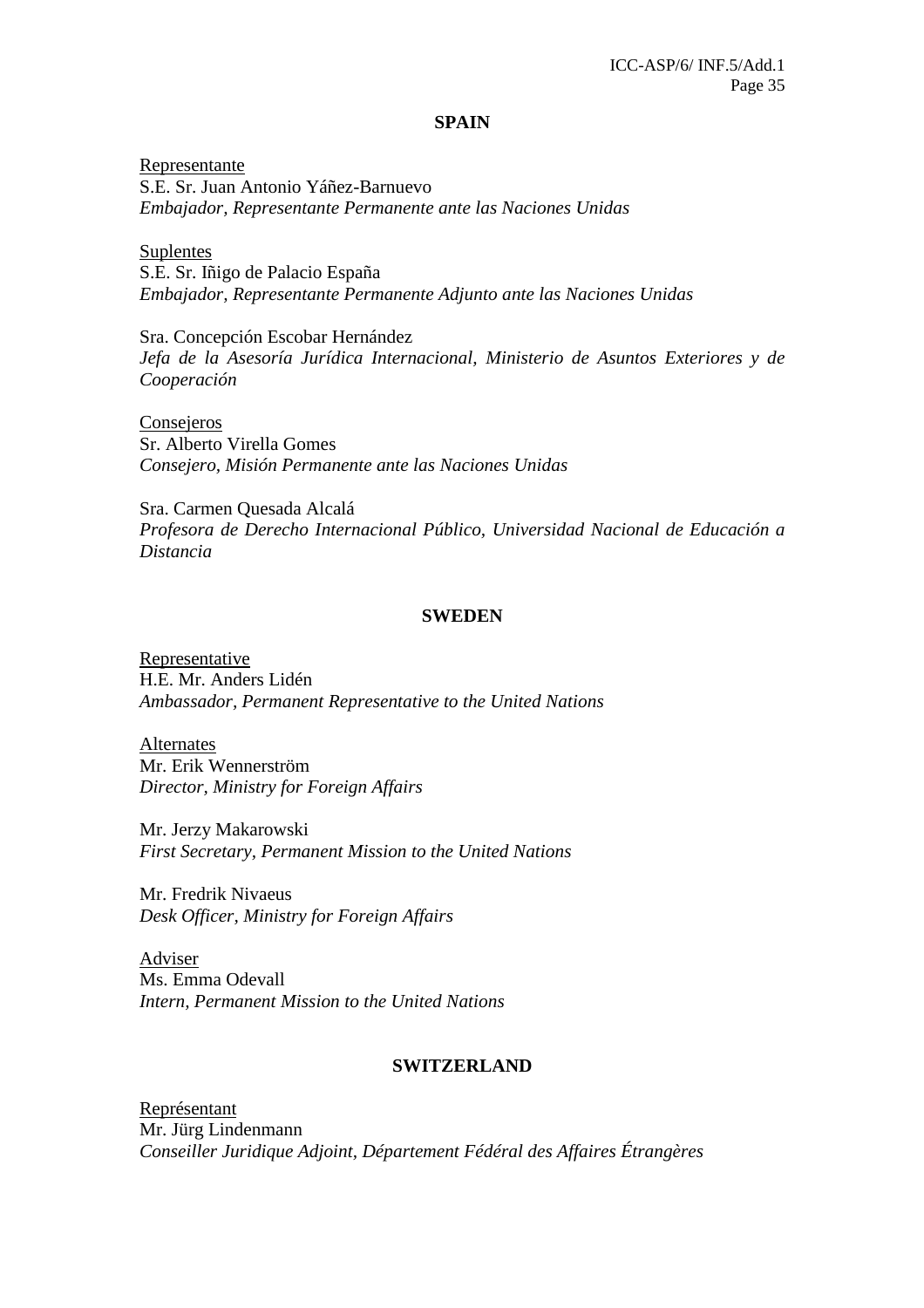Suppléant M. Emmanuel Bichet *Conseiller Juridique, Mission permanente auprès des Nations Unies*

Conseiller M. Max Zahnd *Conseiller Juridique, Armée Suisse* 

### **TAJIKISTAN**

Representative H.E. Mr. Sirodjidin Aslov *Ambassador, Permanent Representative to the United Nations* 

Adviser Mr. Lukmon Isomatov *First Secretary, Permanent Mission to the United Nations*

# **THE FORMER YUGOSLAV REPUBLIC OF MACEDONIA**

Adviser Ms. Elizabeta Gjorgjieva *Director, Directorate for International Law, Ministry of Foreign Affairs* 

### **TIMOR-LESTE**

Representative H.E. Mr. Nelson Santos *Ambassador, Permanent Representative to the United Nations*

### **TRINIDAD AND TOBAGO**

Representative H.E. Ms. Marina A. Valère *Ambassador, Permanent Representative to the United Nations* 

Alternates Ms. Gail P. Guy *Minister Counsellor, Deputy Permanent Representative to the United Nations*

Ms. Cherry Ann Millard *Counsellor, Permanent Mission to the United Nations*

Ms. Marise Warner *Legal Affairs Officer, Ministry of Foreign Affairs*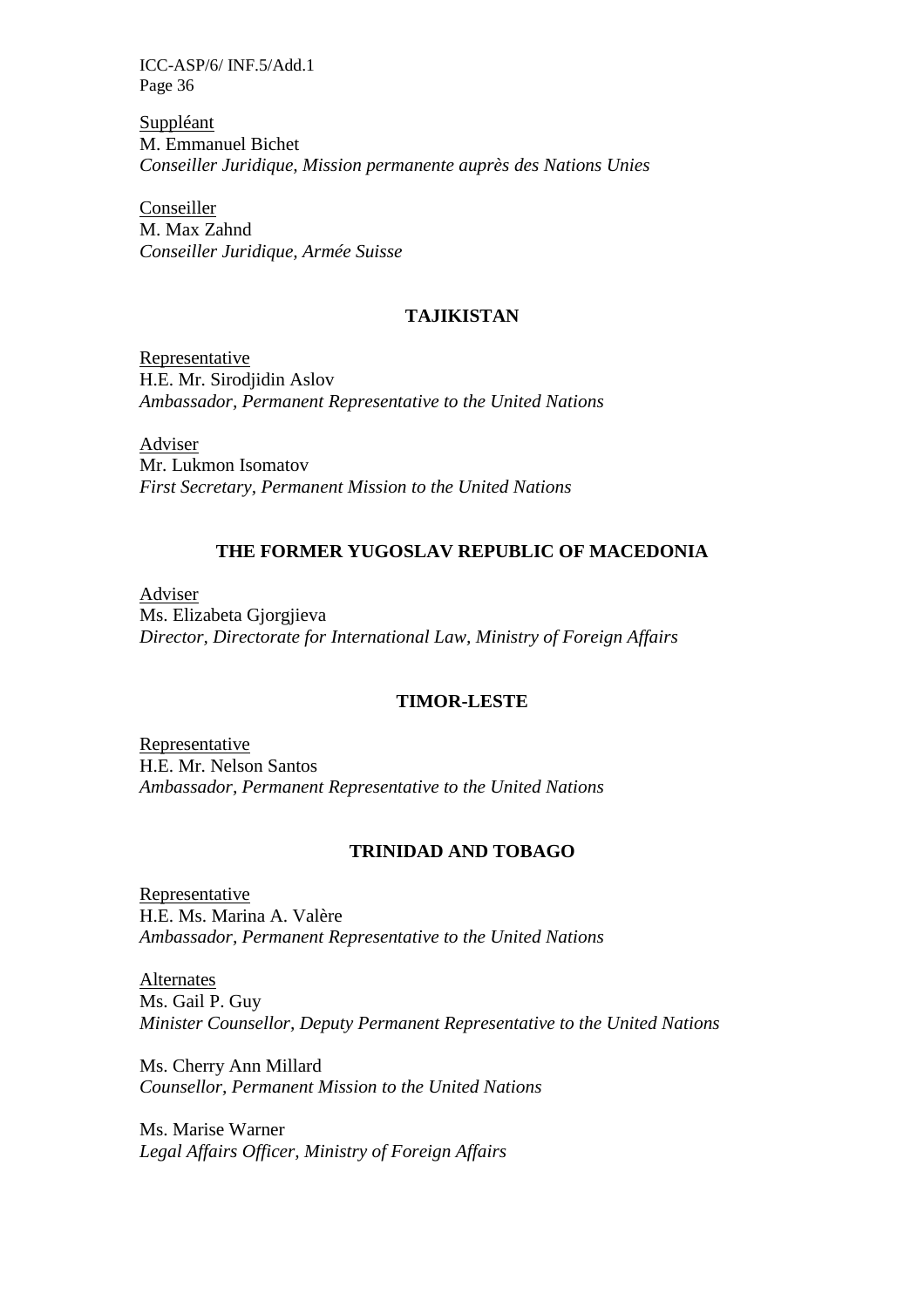#### **UGANDA**

Representative H.E. Mr. Edward Khiddu Makubuya *Attorney General, Minister of Justice and Constitutional Affairs* 

Advisers H.E. Mr. Canon Francis K. Butagira *Ambassador, Permanent Representative to the United Nations*

H.E. Mrs. Mirjam Blaak *Ambassador, Deputy Permanent Representative, Embassy, Brussels/The Hague* 

Ms. Rossette Nyirinkindi Katungye *Minister Counsellor* 

Mr. Duncan Laki Muhumuza *First Secretary, Permanent Mission to the United Nations* 

Mr. Timothy Kanyogonya *Major*

Mrs. T. Makubuya

Mr. Denis Byaruhanga

### **UNITED KINGDOM OF GREAT BRITAIN AND NORTHERN IRELAND**

Representative Mr. Chris Whomersley *Deputy Legal Adviser, Foreign and Commonwealth Office* 

Alternates Ms. Cathy Adams *Legal Adviser, Permanent Mission to the United Nations* 

Mr. Chanaka Wickremasinghe *Legal Adviser, Permanent Mission to the United Nations* 

#### **UNITED REPUBLIC OF TANZANIA**

Representative H.E. Mr. Augustine P. Mahiga *Ambassador, Permanent Representative to the United Nations*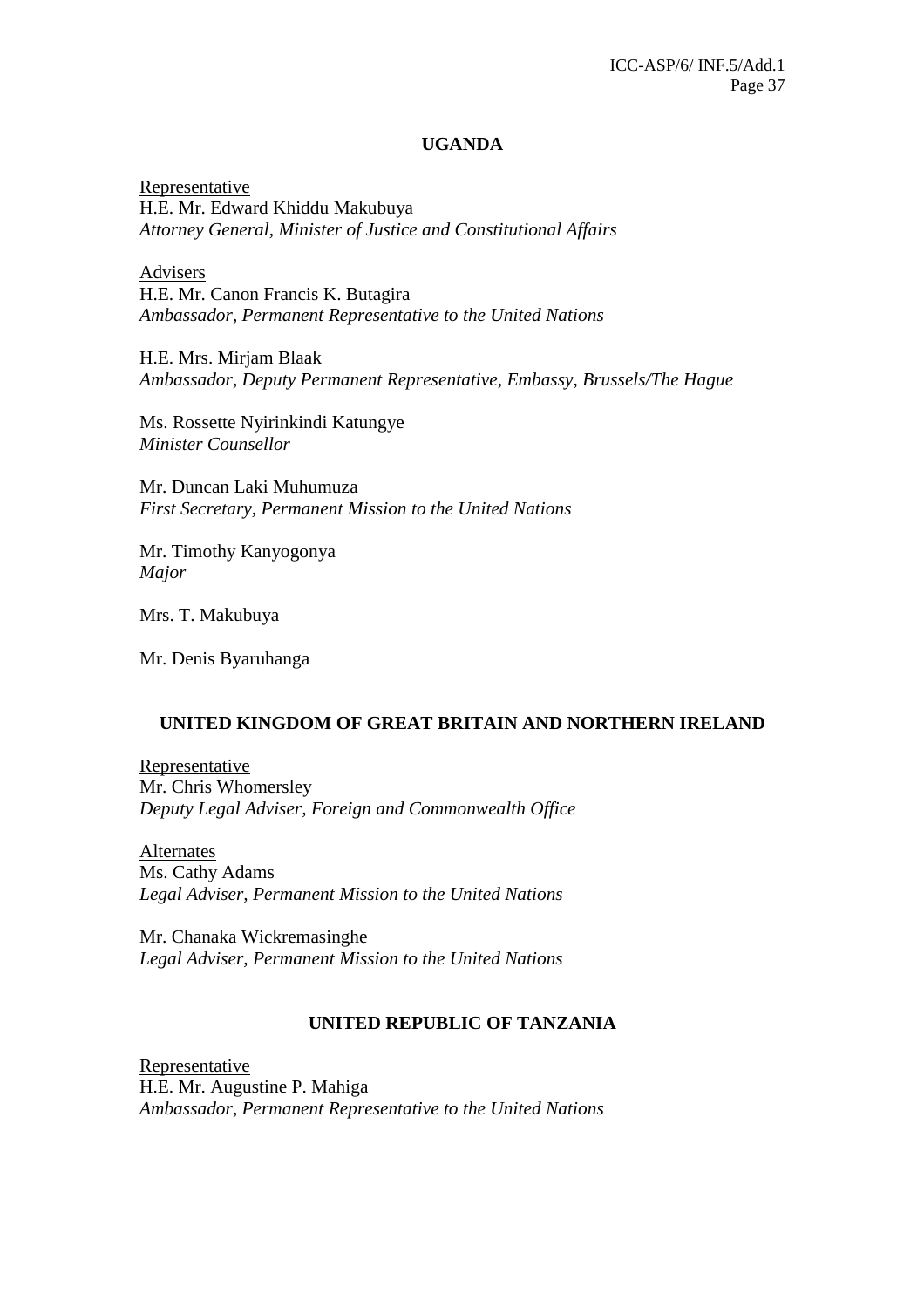Alternate Mr. Lawrence Kisenge Kaduri *Assistant Director of Public Prosecutions, Ministry of Justice and Constitutional Affairs* 

Advisers Ms. Irene F.M. Kasyanju *Head of Legal Affairs Unit, Ministry of Foreign Affairs and International Cooperation* 

Ms. Tully Mwaipopo *Second Secretary, Permanent Mission to the United Nations*

### **URUGUAY**

Representante Sr. Gustavo Álvarez *Ministro, Representante Permanente Alterno ante las Naciones Unidas* 

**Consejero** Sr. Federico Perazza *Ministro Consejero, Misión Permanente ante las Naciones Unidas* 

### **VENEZUELA (BOLIVARIAN REPUBLIC OF)**

Representante S.E. Sra. Aura Mahuampi Rodríguez de Ortiz *Embajadora, Representante Permanente Alterna ante las Naciones Unidas* 

**Consejeros** Sr. Rubén Darío Molina *Director de Asuntos Multilaterales, Ministerio del Poder Popular para Relaciones Exteriores* 

Sra. Johana García *Coordinadora de Asuntos Internacionales, Ministerio del Poder Popular para Relaciones Exteriores* 

Sr. Javier Gómez *Consejero, Misión Permanente ante las Naciones Unidas* 

Sr. José Manuel Casal Vázquez *Tercer Secretario, Ministerio del Poder Popular para las Relaciones Exteriores* 

Sra. Adriana Celis *Abogada, Funcionaria de la Consultoría Jurídica, Ministerio del Poder Popular para las Relaciones Exteriores*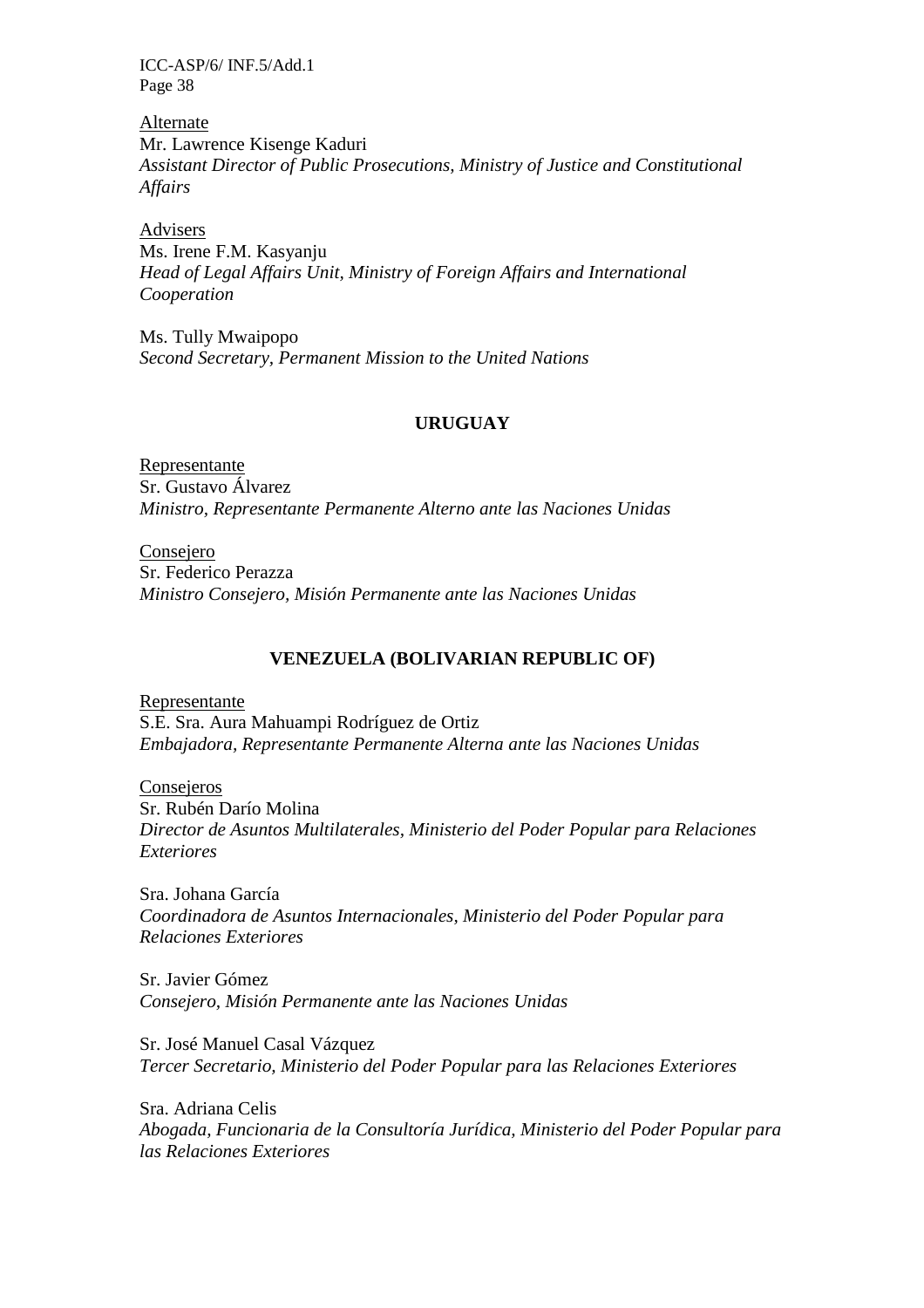Sra. Keyla Castillo *Asistente Administrativo, Ministerio del Poder Popular para las Relaciones Exteriores*

### **ZAMBIA**

**Representative** Mr. Bernard Kang'ombe *First Secretary, Permanent Mission to the United Nations*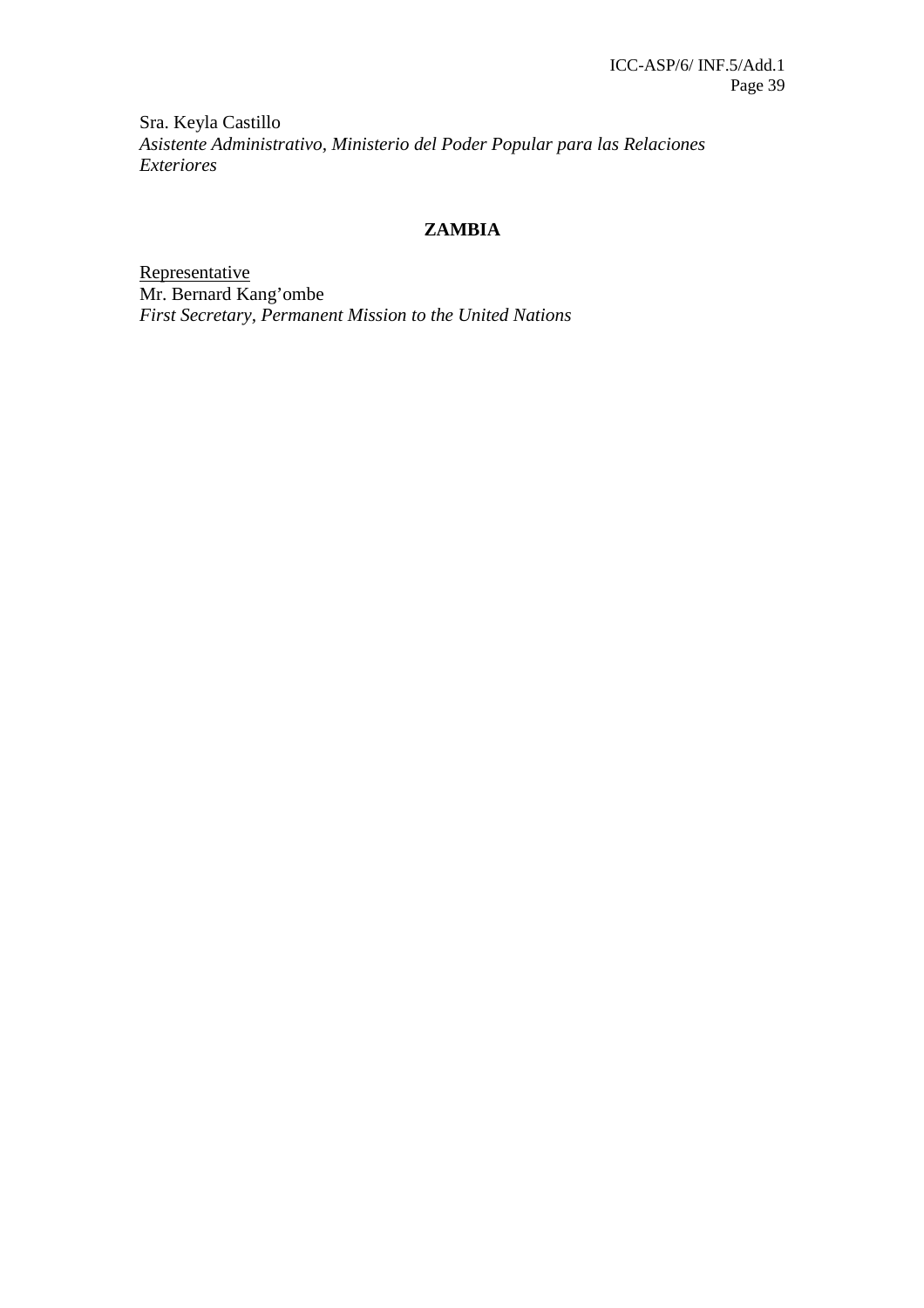### **II. Observer States/ États observateurs/ Estados observadores**

### **ALGERIA**

Représentant S.E. M. Youcef Yousfi *Ambassadeur, Représentant Permanent auprès des Nations Unies* 

**Suppléants** S.E. M. Mourad Benmehidi *Ambassadeur, Représentant Permanent Adjoint auprès des Nations Unies* 

M. El Hadj Lamine *Premier Secrétaire, Mission permanente auprès des Nations Unies*

### **ANGOLA**

Représentant S.E. M. Toko Diakenga Serão *Ambassadeur, Ambassade, Bruxelles* 

# **ARMENIA**

# **AZERBAIJAN**

Adviser Mr. Aybaniz Bayramova *Second Secretary and Consul, Embassy, The Hague* 

# **BAHAMAS**

### **BAHRAIN**

Representative Mr. Yousif Bucheeri *Director, Legal Directorate, Ministry of Foreign Affairs* 

Alternate H.E. Mr. Yussif Abdul-Karim Mohammed *Director, Legal Affairs, Ministry of Foreign Affairs*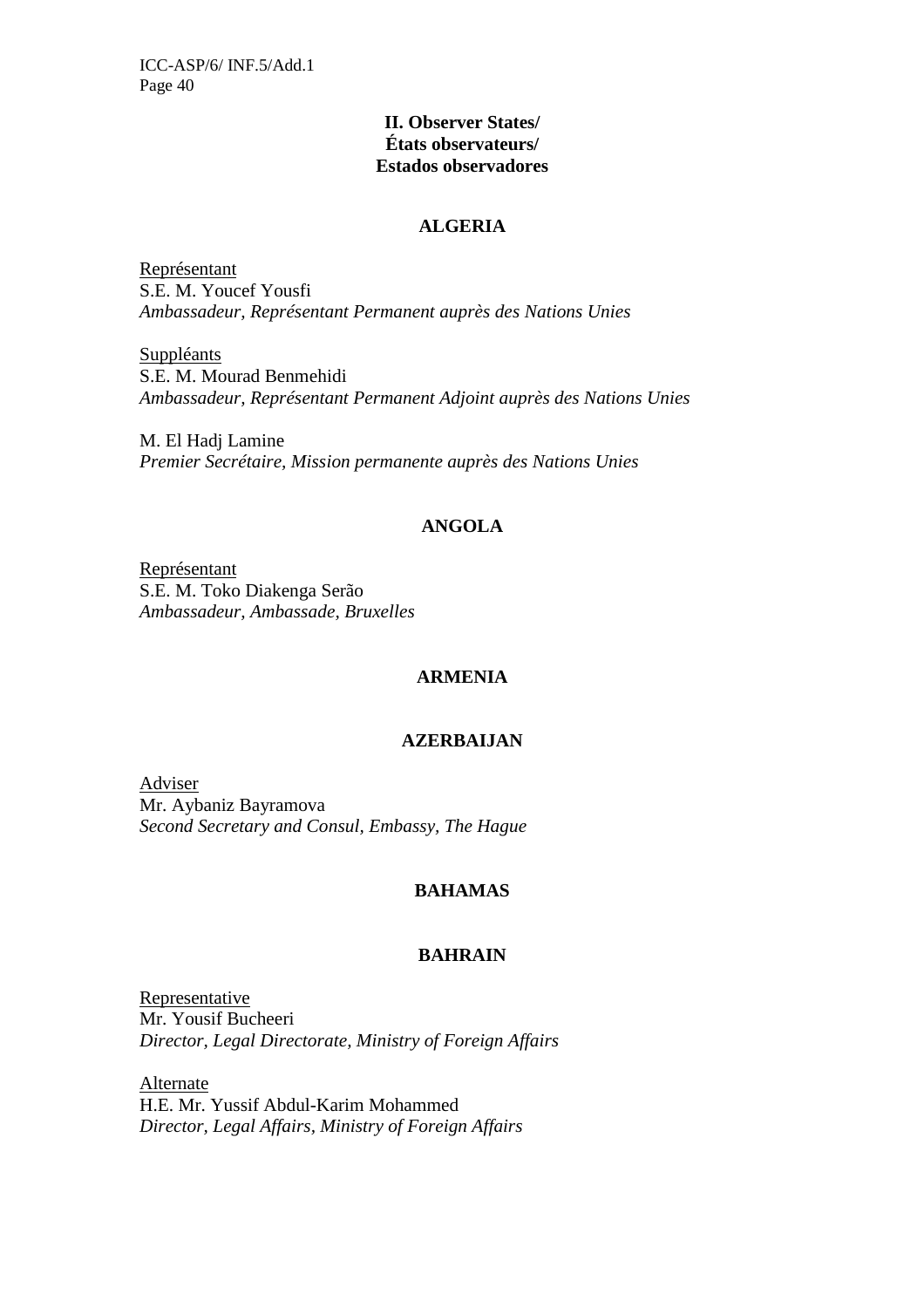#### **BANGLADESH**

### **BELARUS**

#### **BRUNEI DARUSSALAM**

Representative Ms. Noni Zurainah Ismi *Second Secretary, Permanent Mission to the United Nations*

#### **CAMEROON**

Représentant S.E. M. Martin Belinga Eboutou *Ambassadeur, Représentant Permanent auprès des Nations Unies* 

Suppléant S.E. M. Iya Tidjani *Ambassadeur, Représentant Permanent Adjoint auprès des Nations Unies* 

Conseillers M. Jean Marie Bongueno *Sous-directeur, Législation Pénale, Législation au Ministère de la Justice* 

M. Jean Djounkeng *Conseiller, Affaires Etrangères en service à la Division des Affaires Juridiques et des Traités du Ministère des Relations Extérieures* 

### **CAPE VERDE**

### **CHILE**

Representantes S.E. Sr. Heraldo Muñoz *Embajador, Representante Permanente ante las Naciones Unidas* 

S.E. Sr. Alfredo Labbé *Embajador, Representante Permanente Alterno ante las Naciones Unidas* 

Supplente Sr. Hernán Quezada *Consejero*, *Misión Permanente ante las Naciones Unidas*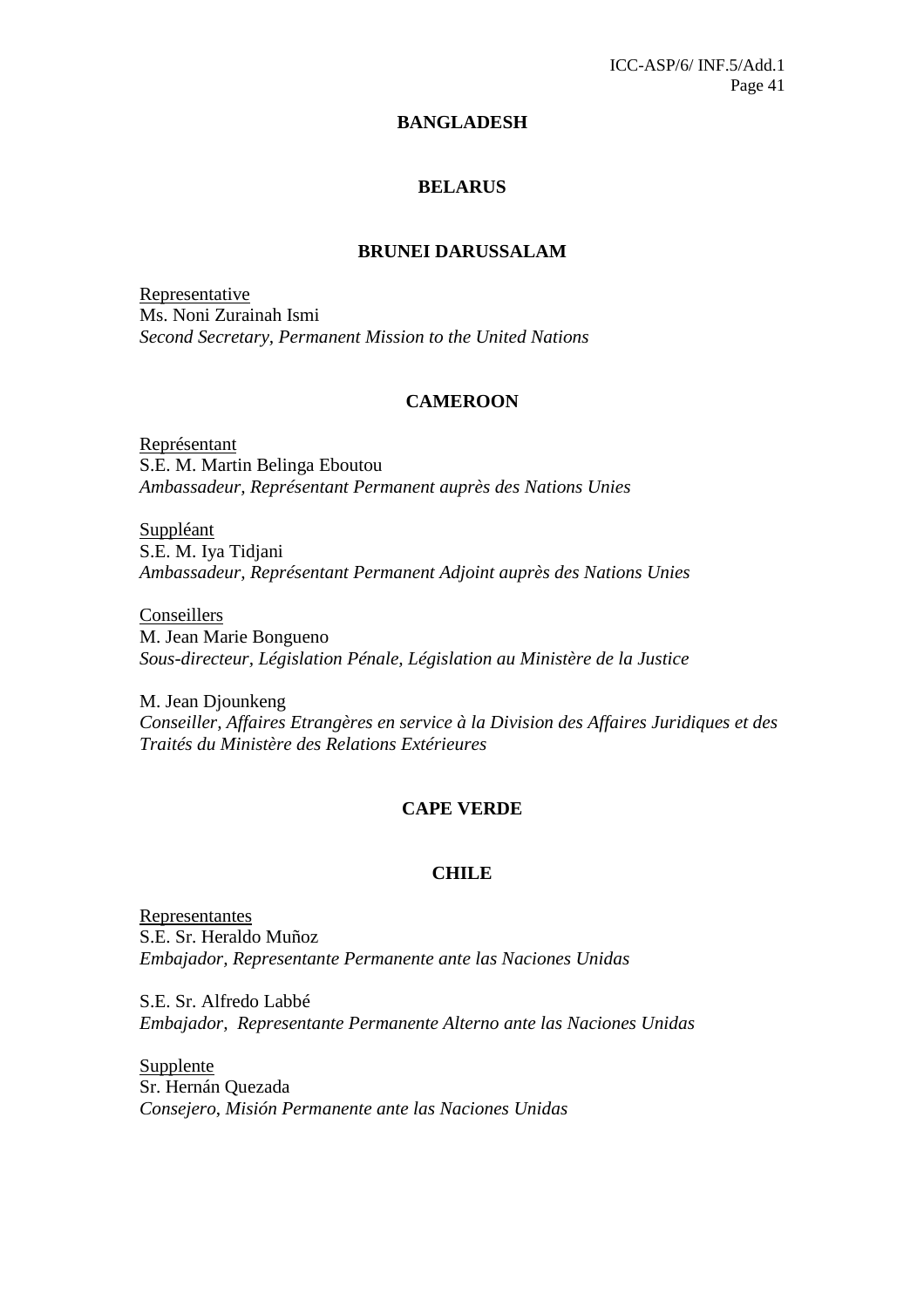#### **CHINA**

Representative Mr. Jian Guan *Deputy Director-General, Department of Treaty and Law, Ministry of Foreign Affairs* 

Alternates Ms. Xiaomei Guo *Director, Department of Treaty and Law, Ministry of Foreign Affairs* 

Mr. Bingzhuo Li *Department of Treaty and Law, Ministry of Foreign Affairs*

### **COTE D'IVOIRE**

Représentant M. Koffi Evariste Yapi

### **CUBA**

Representante S.E. Sr. Rodrigo Malmierca Díaz *Embajador, Representante Permanente ante las Naciones Unidas* 

Suplentes S.E. Sra. Ileana Bárbara Núñez Mordoche *Embajadora, Representante Permanente Alterno ante las Naciones Unidas*

Sra. Anet Pino Rivero *Primera Secretaria, Misión Permanente ante las Naciones Unidas*

#### **CZECH REPUBLIC**

Representative H.E. Mr. Martin Palouš *Ambassador, Permanent Representative to the United Nations* 

Adviser Mrs. Petra Ruffer Lustigová *Third Secretary, Permanent Mission to the United Nations*

### **EGYPT**

Representative H.E. Mr. Maged A. Abdelaziz *Ambassador, Permanent Representative to the United Nations*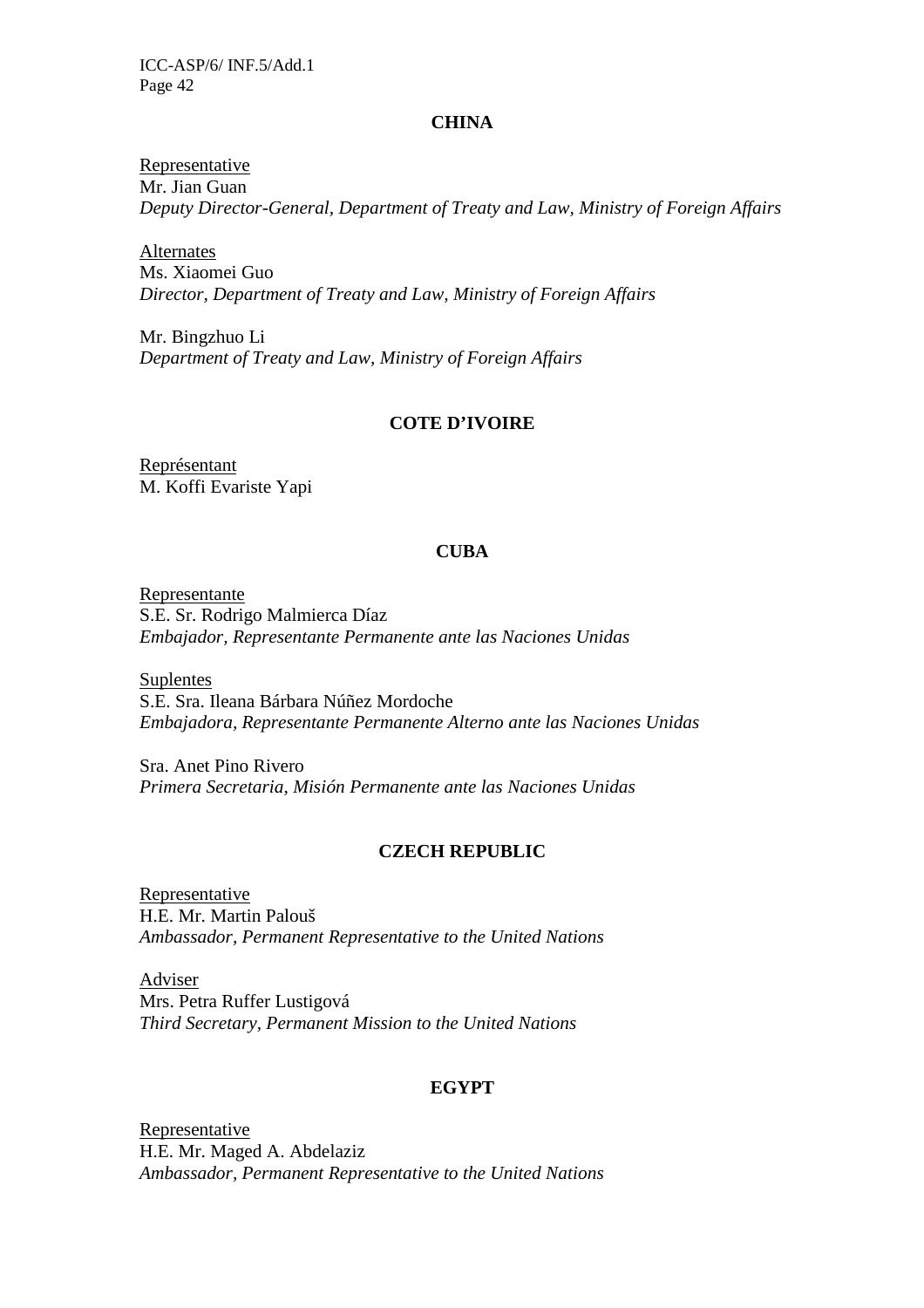**Alternates** Mr. Mohamed Edrees *Deputy Permanent Representative to the United Nations* 

Ms. Namira Negm *First Secretary, Permanent Mission to the United Nations* 

# **EL SALVADOR**

Representante S.E. Sra. Carmen Maíq Gallardo Hernàndez *Embajadora, Representante Permanente ante las Naciones Unidas* 

**Consejeros** Sra. Claudia M. Valenzuela *Ministro Consejero*

# **ERITREA**

# **ETHIOPIA**

# **GUATEMALA**

Representante S.E. Sr. Gert Rosenthal *Embajador, Representante Permanente ante las Naciones Unidas* 

Suplentes Sra. Mónica Bolaños Pérez *Consejera, Misión Permanente ante las Naciones Unidas* 

Sra. Ana Cristina Rodríguez Pineda *Primera Secretaria, Misión Permanente ante las Naciones Unidas* 

# **GUINEA-BISSAU**

# **HAITI**

Représentant M. Jacques Pierre Matilus *Premier Assistant du Directeur Adjoint, Direction Juridique, Ministère des Affaires Etrangères*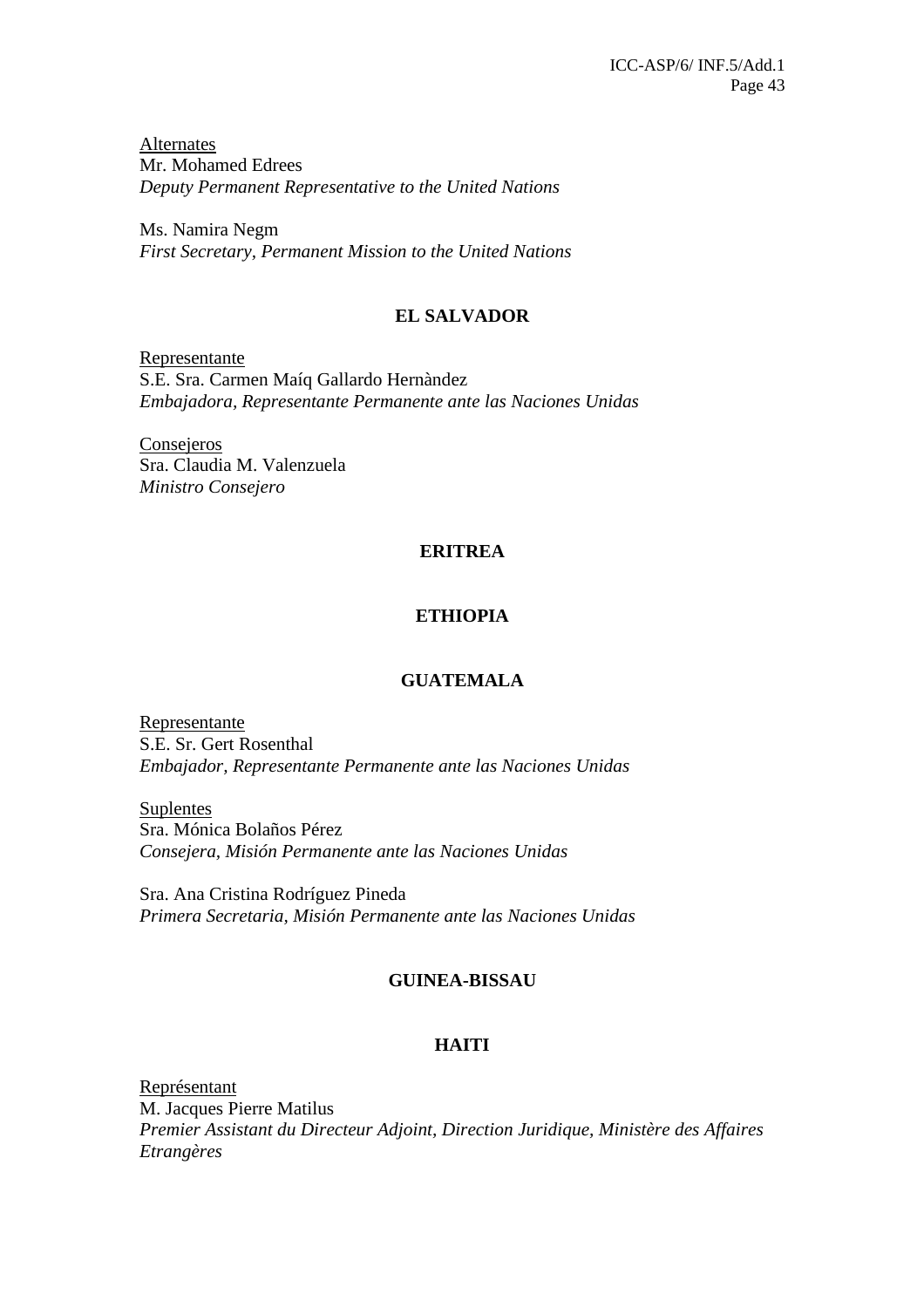#### **HOLY SEE**

Representative H.E. Msgr. Celestino Migliore *Apostolic Nuncio, Permanent Observer Mission to the United Nations* 

Alternate Mr. Philip Bené *Legal Counsellor, Permanent Observer Mission to the United Nations* 

Advisers Mr. John M. Czarnetzky *Professor* 

Mr. Ronald J. Rychlak *Professor*

### **INDIA**

### **INDONESIA**

Representative H.E. Mr. R.M. Marty M. Natalegawa *Ambassador, Permanent Representative to the United Nations* 

Alternate H.E. Mr. Hasan Kleib *Ambassador, Deputy Permanent Representative to the United Nations* 

Advisers Mr. Mirza Nurhidayat *Deputy Director, International Treaties for Political, Security and Territorial Affairs, Department of Foreign Affairs* 

Mr. Adam M. Tugio *First Secretary, Permanent Mission to the United Nations*

### **IRAN (ISLAMIC REPUBLIC OF)**

Representative Mr. Heidari Bahram *Legal Expert, Department of International Law, Ministry of Foreign Affairs*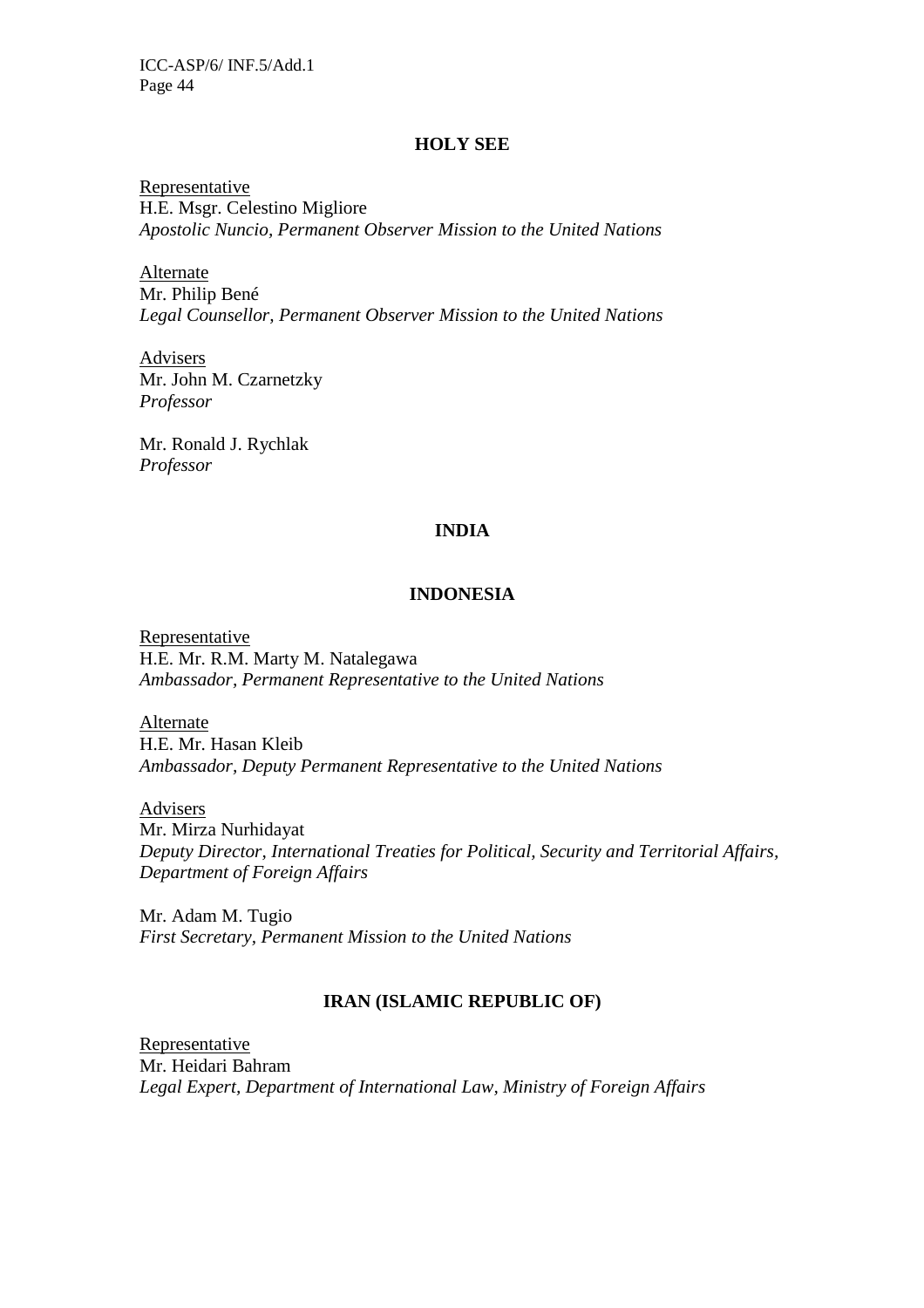### **IRAQ**

Representative H.E. Mr. Hamid Al-Bayati *Ambassador*, *Permanent Representative to the United Nations* 

Adviser Ms. Manat Al-Shawi *Second Secretary, Permanent Mission to the United Nations* 

### **ISRAEL**

Advisers Mrs. Meirav Eilon Shahar *Counsellor, Permanent Mission to the United Nations* 

Mr. Gil Limon *Legal Adviser, Permanent Mission to the United Nations* 

# **JAMAICA**

Representative Mrs. Angella Hamilton Brown *Deputy Permanent Representative to the United Nations* 

Alternate Ms. Michelle Nadine Walker *Head, Legal Unit, Ministry of Foreign Affairs and Foreign Trade* 

Adviser Ms. Sheree Chambers *First Secretary, Permanent Mission to the United Nations*

### **KAZAKHSTAN**

### **KUWAIT**

Advisers Mr. Mohammad Al Ansari *Undersecretary of International Relations Affairs, Ministry of Justice* 

Mr. Hani Al Sebaee *Legal Researcher, International Relations Affairs, Ministry of Justice*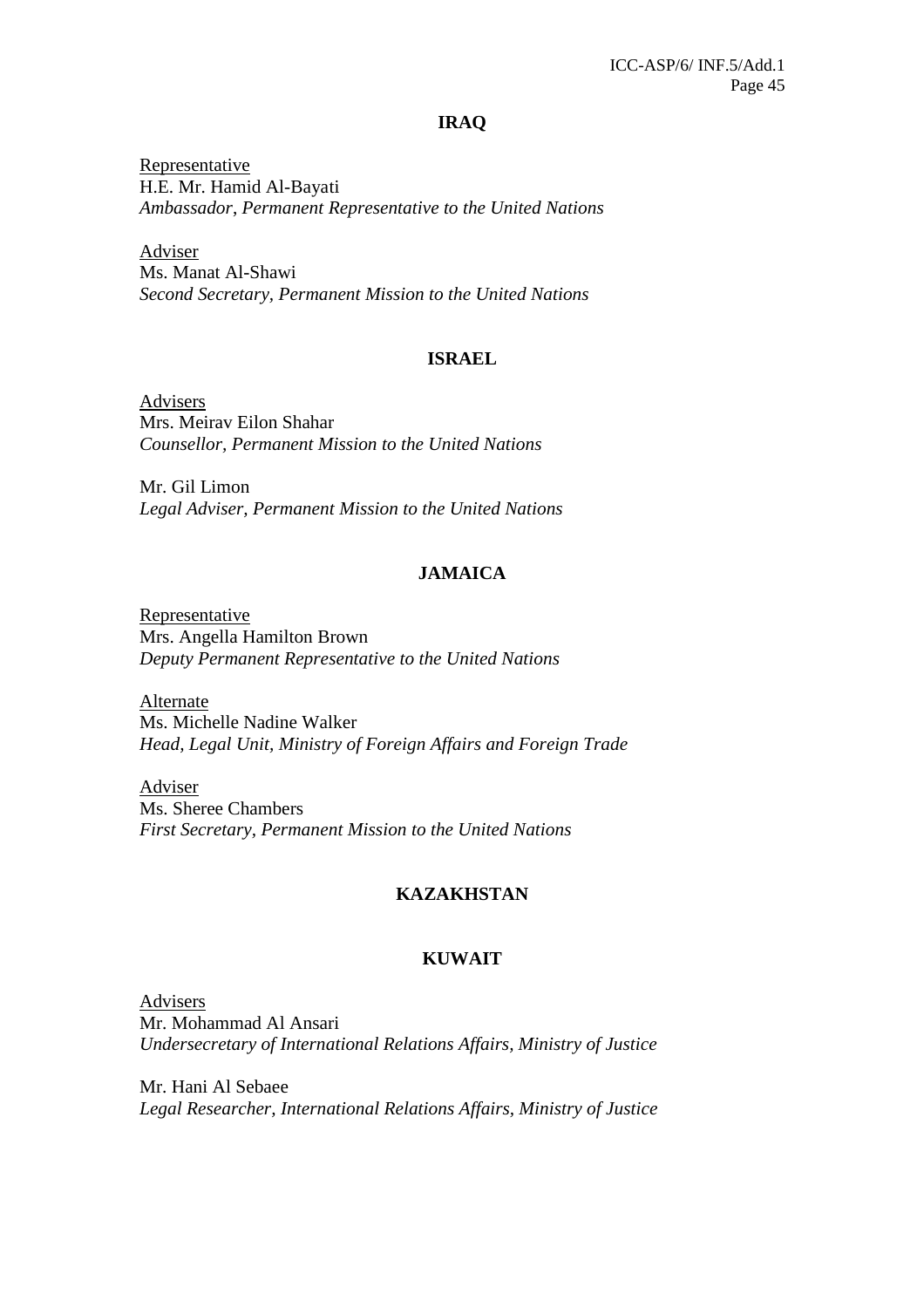### **KYRGYZSTAN**

### **LIBYAN ARAB JAMAHIRIYA**

Representative Mr. Ahmed S. El Gehani *Professor of Criminal Law, School of Law, Gar Younis University* 

Adviser Mr. Muammar Elageli *International Organizations Division, Ministry of Foreign Affairs*

# **MALAYSIA**

Representative Mr. Kamal Baharin Omar *Attorney General's Chambers, Senior Federal Counsel*

# **MOLDOVA**

Representative Ms. Violeta Agrici *Deputy Head, Treaties and European Integration Division, Ministry of Justice*

# **MONACO**

Représentant S.E. M. Gilles Noghès *Ambassadeur, Représentant Permanent auprès des Nations Unies* 

Suppléante Mme Isabelle Picco *Ministre Conseillère, Représentante Permanente Adjoint auprès des Nations Unies* 

Conseiller M. Johannes De Millo Terrazzani *Deuxième Secrétaire, Mission permanente auprès des Nations Unies*

# **MOROCCO**

Représentants M. Karim Medrek *Premier Conseiller, Mission permanente auprès des Nations Unies*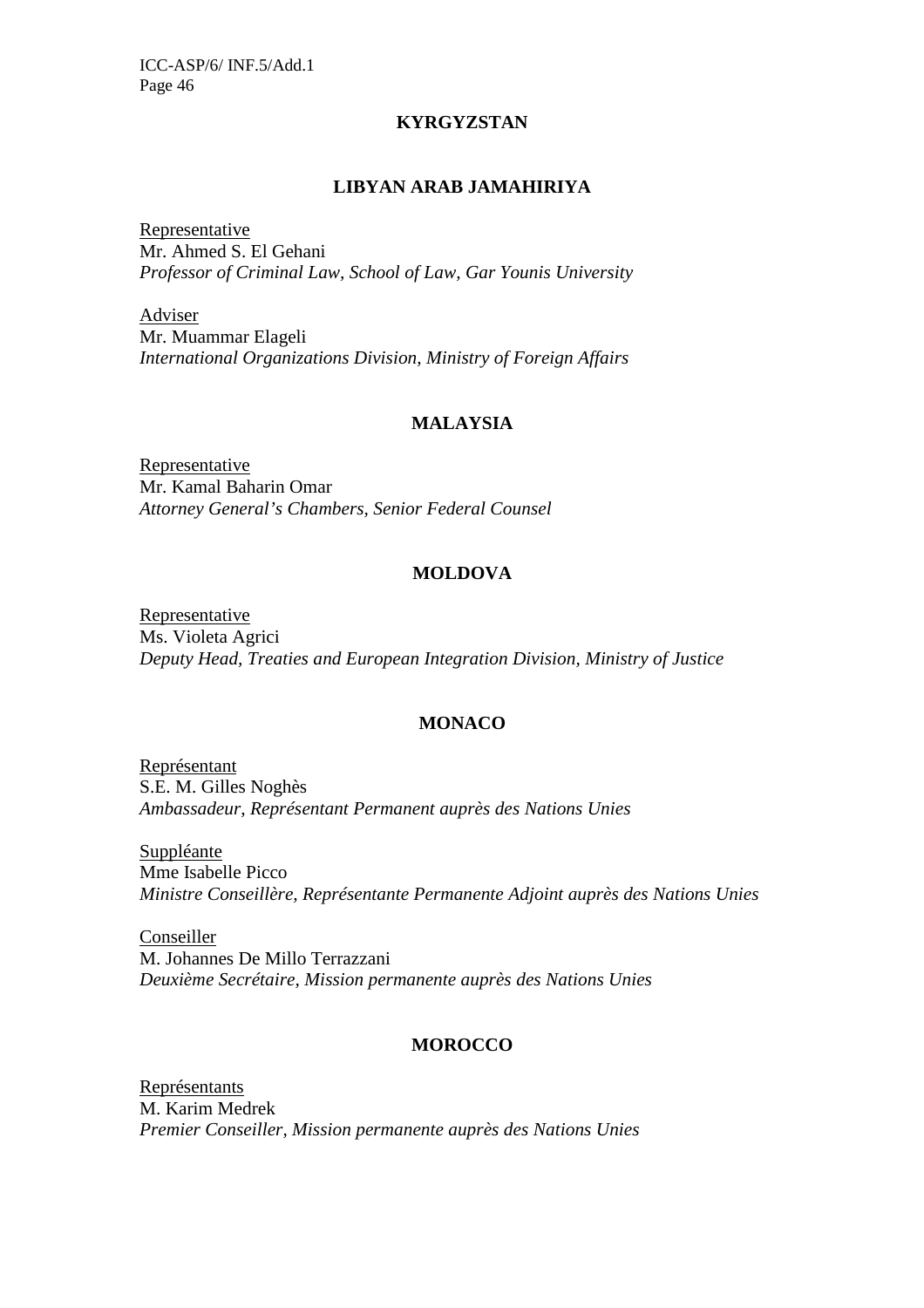M. Ismail Chekkori *Conseiller, Mission permanente auprès des Nations Unies* 

### **MOZAMBIQUE**

Representative Mr. Cristiano Dos Santos *Director, Division for Legal and Consular Affairs, Ministry of Foreign Affairs and Cooperation* 

# **NEPAL**

Representative Ms. Rita Dhital *Section Officer, Ministry of Foreign Affairs*

### **NICARAGUA**

### **OMAN**

Representative Mr. Mahmood bin Ahmed al-Barashdi *Assistant Adviser, Ministry of Legal Affairs* 

Adviser Mr. Mohammed bin Marhoon al-Me′mari *Captain, Royal Oman Police* 

# **PAKISTAN**

Representative H.E. Mr. Munir Akram *Ambassador, Permanent Representative to the United Nations* 

Alternate H.E. Mr. Farukh Amil *Ambassador, Deputy Permanent Representative to the United Nations* 

Adviser Mr. M. Rafiuddin Shah *First Secretary, Permanent Mission to the United Nations* 

### **PHILIPPINES**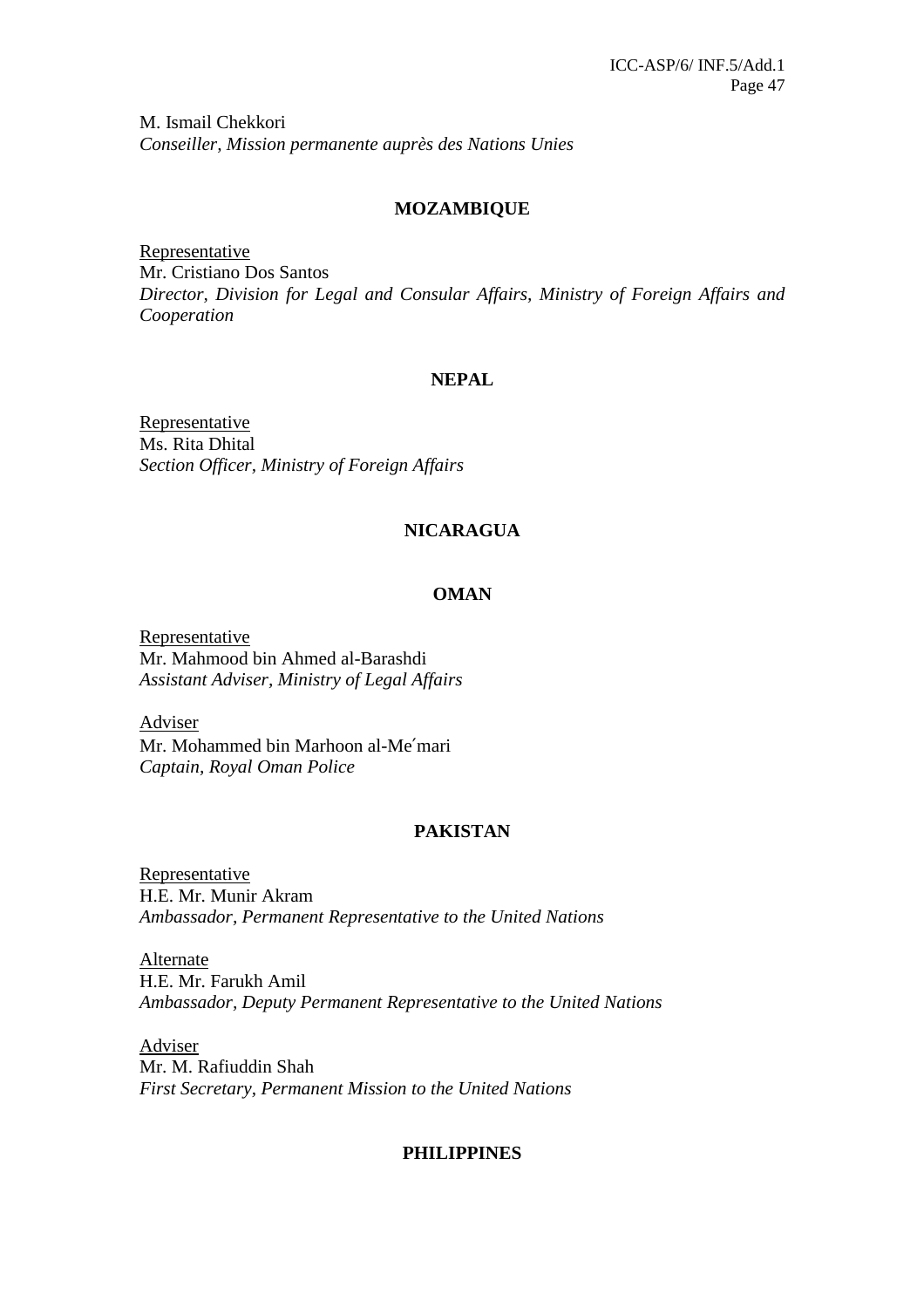### **QATAR**

**Representative** Mr. Masoud Al-Ameri *Chief Solicitor General, Public Prosecution* 

### **RUSSIAN FEDERATION**

**Representative** Mr. V. Tarabrin *Deputy Director, Legal Department, Ministry of Foreign Affairs*

**Alternate** Mr. I. Panin *Head of Section, Legal Department, Ministry of Foreign Affairs* 

# **SAINT LUCIA**

### **SAO TOME AND PRINCIPE**

Représentant M. Léonel Manuel Jesus Pinheiro *Coordinateur, Ministère de la Justice et des Affaires Parlementaires* 

# **SAUDI ARABIA**

### **SEYCHELLES**

### **SINGAPORE**

### **SOLOMON ISLANDS**

# **SRI LANKA**

# **SUDAN**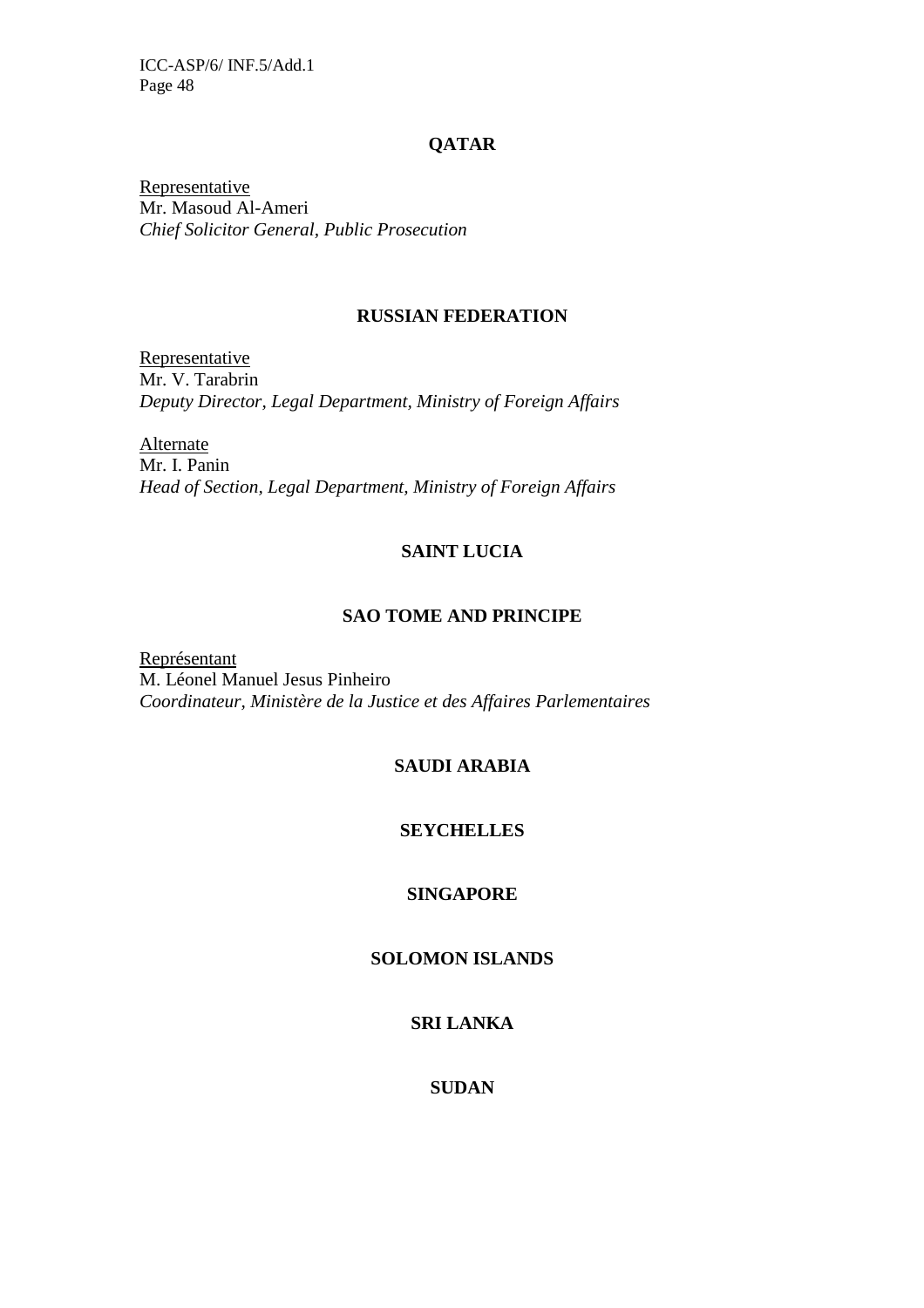#### **SYRIAN ARAB REPUBLIC**

Suppléant M. Mhd. Najib Ebleji *Deuxième Secrétaire, Mission permanente auprès des Nations Unies*

### **THAILAND**

Representative Mr. Virachai Plasai *Director-General, Department of Treaties and Legal Affairs, Ministry of Foreign Affairs* 

Alternates H.E. Mr. Chirachai Punkrasin *Ambassador, Deputy Representative to the United Nations* 

Mrs. Sansanee Sahussarungsi *Minister Counsellor, Permanent Mission to the United Nations* 

Adviser Mr. Phuchphop Mongkolnavin *First Secretary, Permanent Mission to the United Nations*

### **TOGO**

Représentant M. Séla Polo *Garde des Sceaux, Ministre de la Justice* 

**Suppléants** M. Kodjo Menan *Chargé d'Affaires a.i., Mission permanente auprés des Nations Unies* 

Mme Afiwa Kindena Hohoueto *Magistrat, Inspectrice générale des Services judiciaires* 

M. Kouassi Dotche-Togbe *Secrétaire Général du Ministère de la Justice* 

Mme Afiwa Kindéna Hohoueto *Inspectrice Générale des Services Judiciaires*

### **TUNISIA**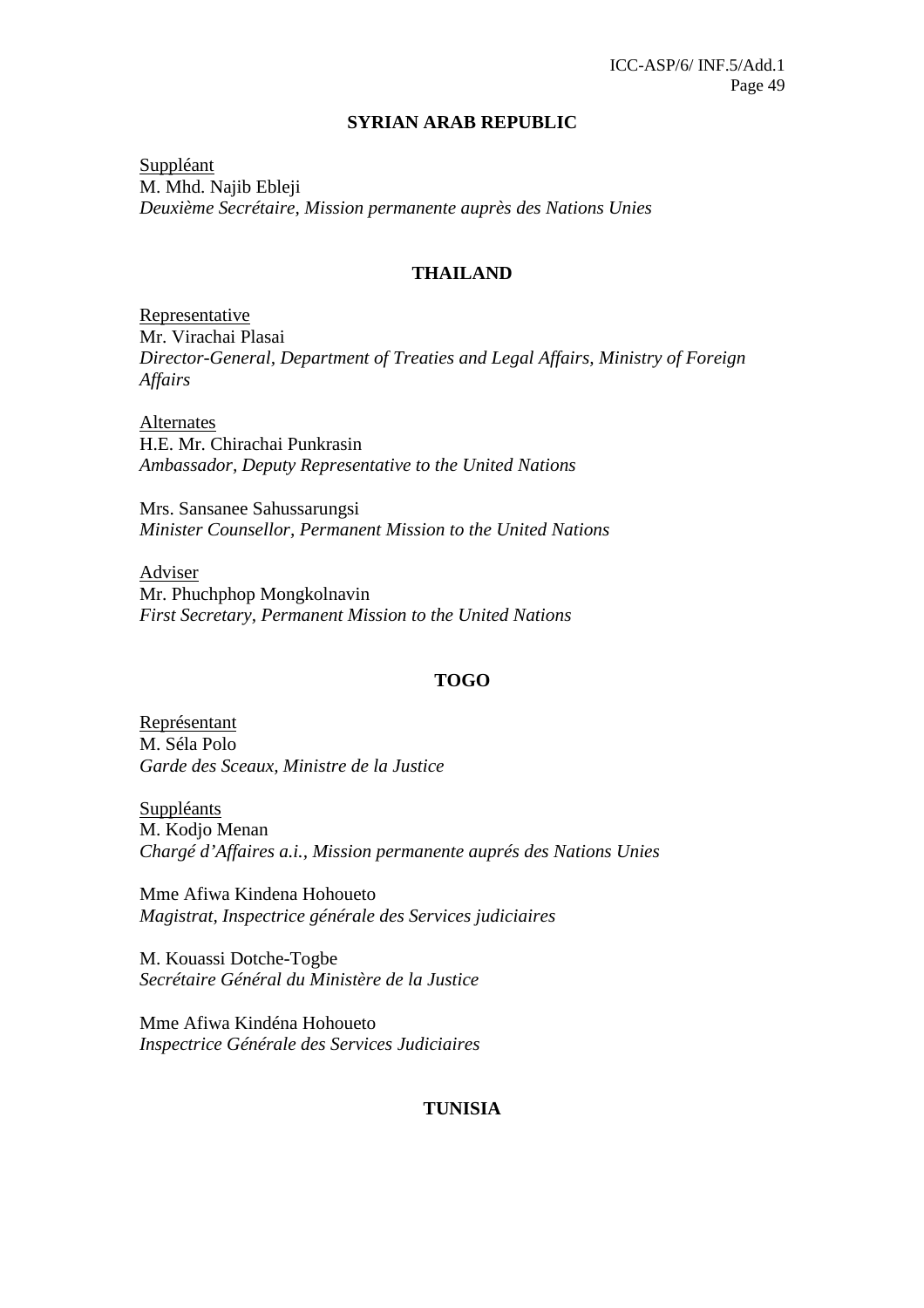#### **TURKEY**

Representative Mrs. Çağla Tansu Seçkin *Legal Counsellor, Permanent Mission to the United Nations* 

Adviser Mr. Yilmaz Esat Mahmut *Legal Adviser* 

#### **UKRAINE**

Representative Ms. Oksana Pasheniuk *Second Secretary, Permanent Mission to the United Nations* 

#### **UNITED ARAB EMIRATES**

**Representative** H.E. Mr. Ahmed Abdul Rahman Al-Jarman *Ambassador, Permanent Representative to the United Nations*

Alternate H.E. Mr. Abdulrahim Yousif Al-Awadi *Assistant Under-Secretary, International Cooperation and Planning, Ministry of Justice* 

Advisers Mr. Ahmed Ibrahim Al-Hosani *Attorney-General of National Security, Ministry of Justice* 

Mr. Anwar Othman Al-Baroot *First Secretary, Permanent Mission to the United Nations* 

Mr. Abdalla Hamdan Al-Naqbi *Second Secretary, Ministry of Foreign Affairs* 

Mr. Saeed Rashed Al-Hebsi *Second Secretary, Permanent Mission to the United Nations* 

Mr. Khalid Saif Al-Shaali *Public Prosecutor, Ministry of Justice* 

Mr. Khaled Hamdan Al-Khozaimi *Directorate-General, Armed Forces*

### **UNITED STATES OF AMERICA**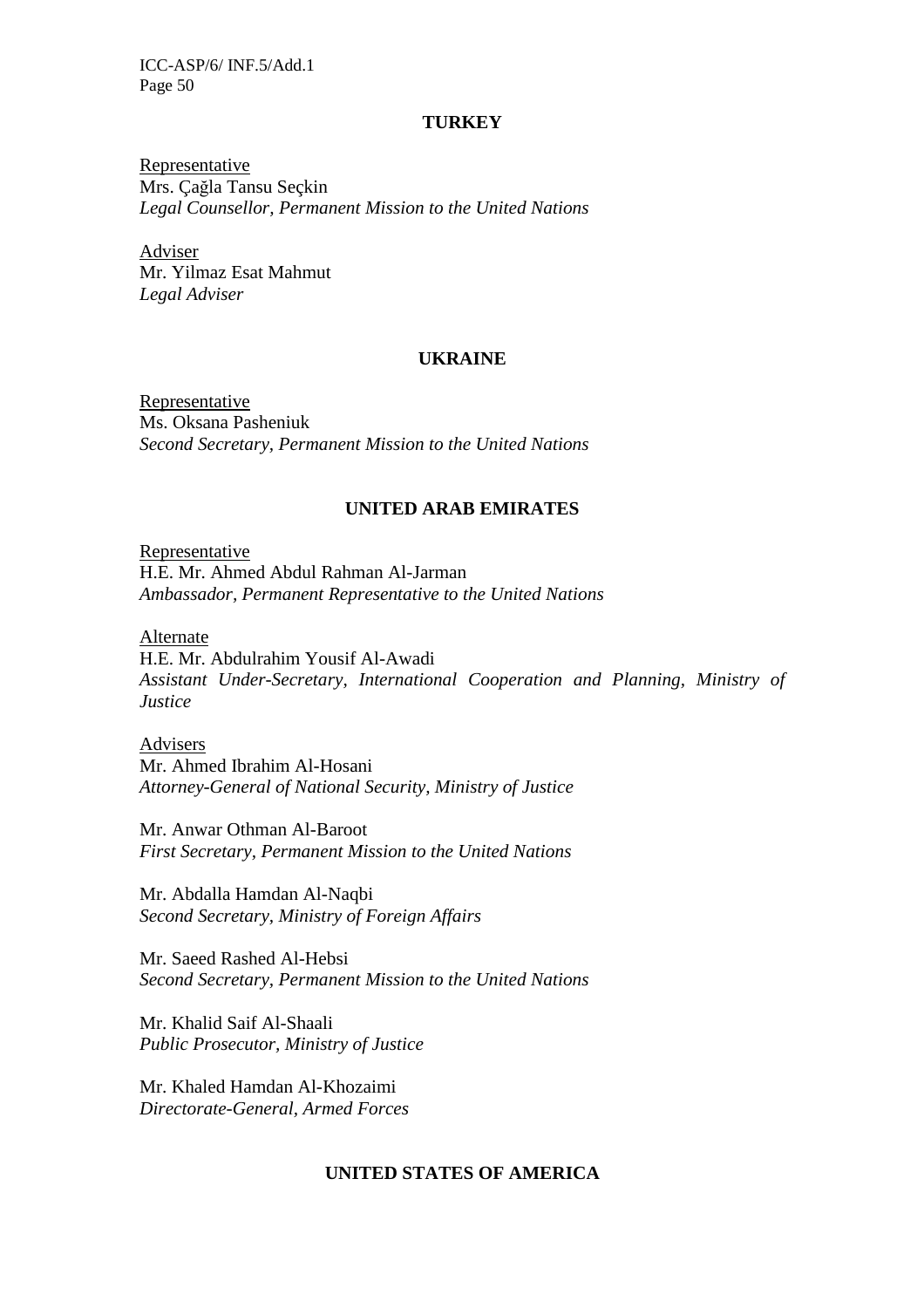### **UZBEKISTAN**

### **VIETNAM**

Adviser Ms. Le Duc Hanh *Official, Department of International Law and Treaties, Ministry of Foreign Affairs* 

### **YEMEN**

Adviser Mr. Yassine Ahmed Mokbel Al-Shargabi *Chief, Legal Department, Ministry of Foreign Affairs* 

### **ZIMBABWE**

Representative H.E. Mr. Patrick Anthony Chinamasa *Minister of Justice, Legal and Parliamentary Affairs* 

Alternate Ms. Tapiwa Sandra Debra Kasima *Principal Law Officer, Ministry of Justice* 

Adviser Mr. Alexio Muchabaiwa *Adviser to the Minister of Justice*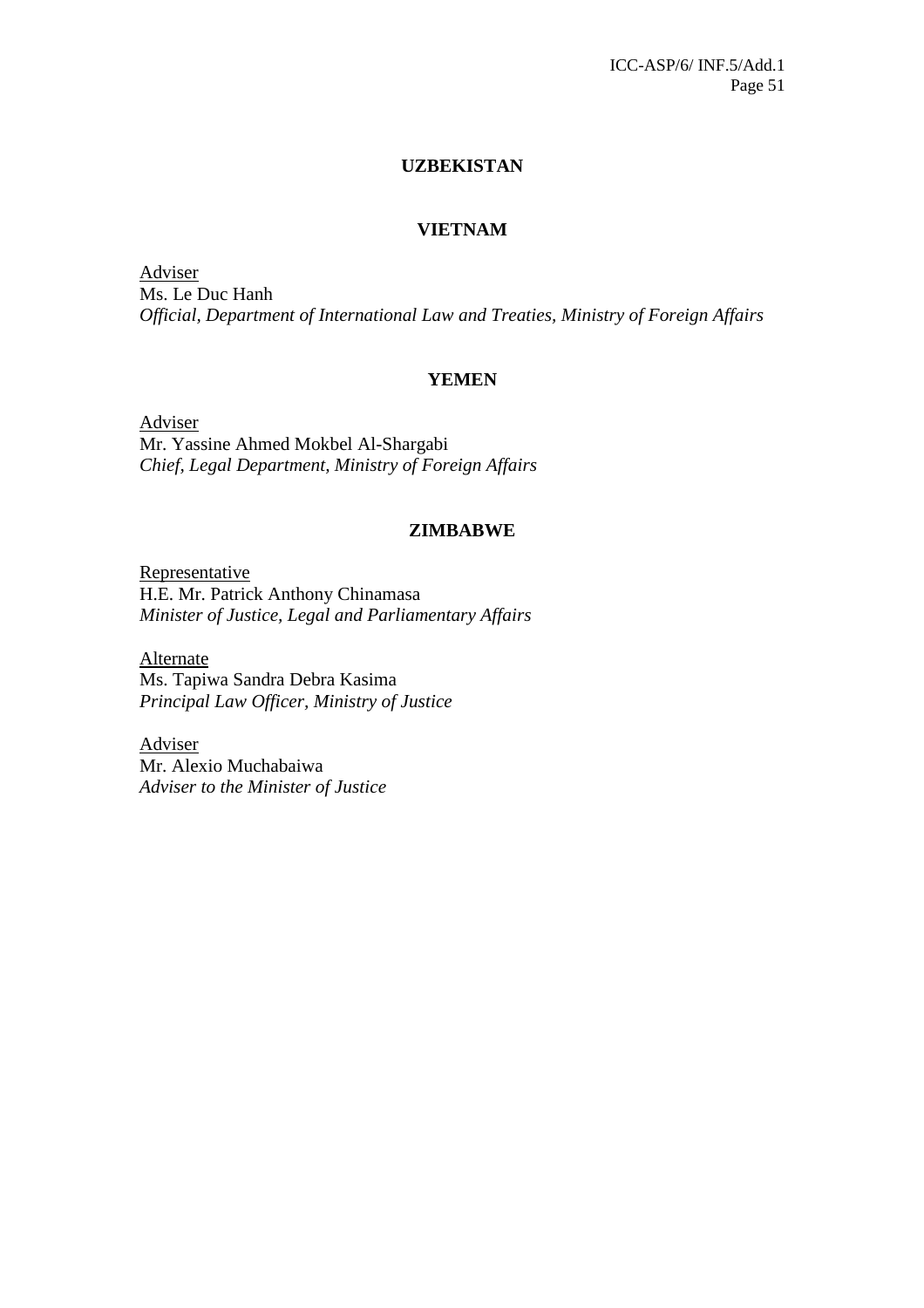**III. States invited to be present during the work of the Assembly/ Les États invités à se faire représenter aux travaux de l'Assemblée/ Los Estados invitados a que asistieran a los trabajos de la Asamblea** 

### **BHUTAN**

### **COOK ISLANDS**

### **DEMOCRATIC PEOPLE'S REPUBLIC OF KOREA**

### **EQUATORIAL GUINEA**

Representante Sr. Mariano Ncogo Eworo *Director General de Culto, Ministerio de Justicia, Culto e Instituciones Penitenciarias* 

# **GRENADA**

# **KIRIBATI**

# **LAO PEOPLE'S DEMOCRATIC REPUBLIC**

Representatives H.E. Ms. Kanika Phommachanh *Ambassador, Permanent Representative to the United Nations* 

Mrs. Vatsana Vongphyla *Second Secretary, Permanent Mission to the United Nations* 

### **LEBANON**

# **MALDIVES**

### **MAURITANIA**

Représentant M. Hamed Ould Sidi Mohamed *Chef de Service des Nations Unies et des Institutions Spécialisées, Ministère des Affaires Étrangères et de la Coopération*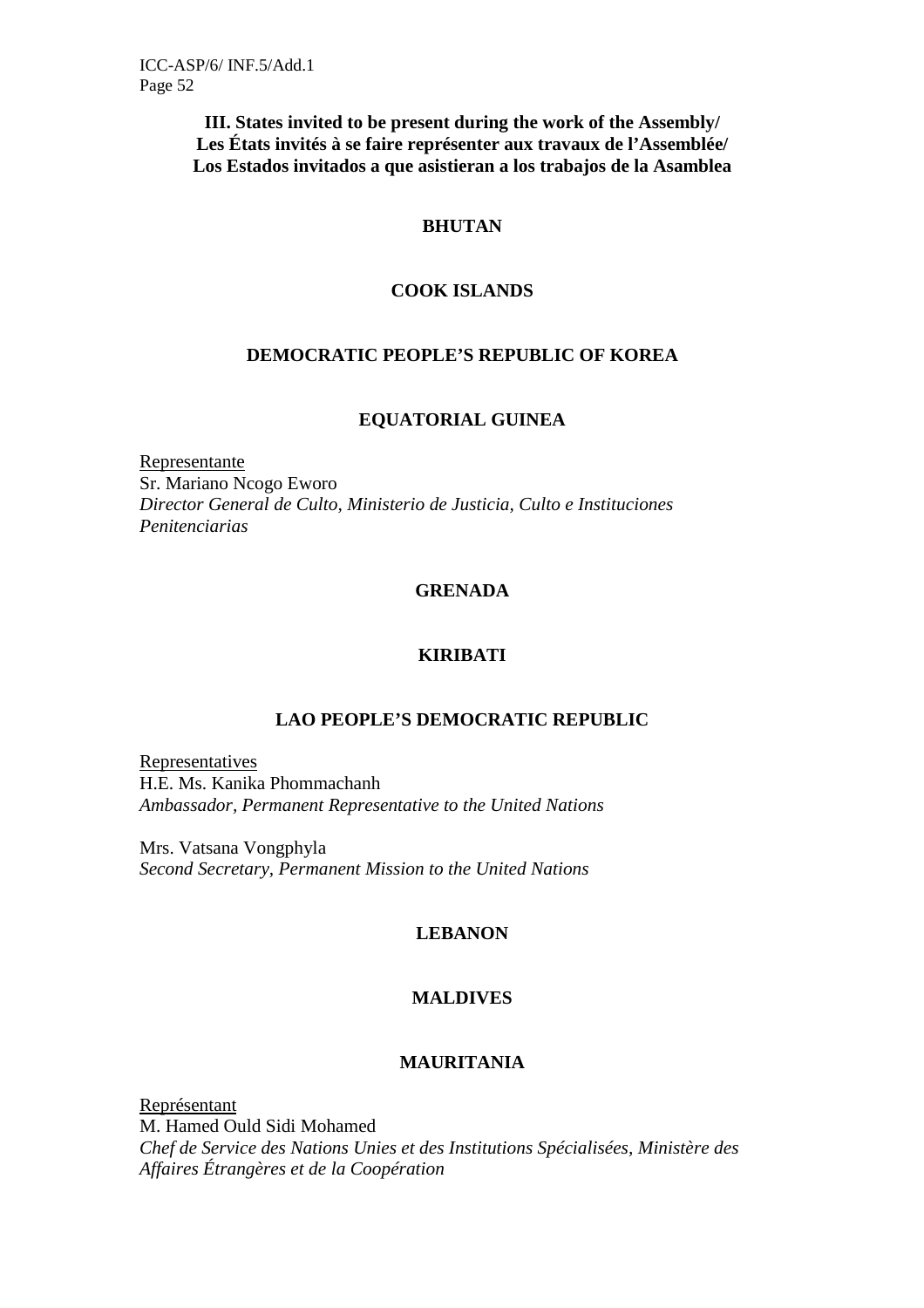### **FEDERATED STATES OF MICRONESIA**

# **MYANMAR**

### **NIUE**

# **PALAU**

# **PAPUA NEW GUINEA**

### **RWANDA**

Adviser Mr. Jean-Pierre Kayitare *Deputy Attorney General, Ministry of Justice*

### **SOMALIA**

### **SURINAME**

Representative H.E. Mr. Henry L. MacDonald *Ambassador, Permanent Representative to the United Nations* 

Alternate Mrs. Asha Burkhardt-Remesar *Deputy Permanent Representative to the United Nations*

#### **SWAZILAND**

Adviser Mr. Melusi Martin Masuku *Legal adviser, Ministry of Foreign Affairs and Trade*

### **TONGA**

### **TURKMENISTAN**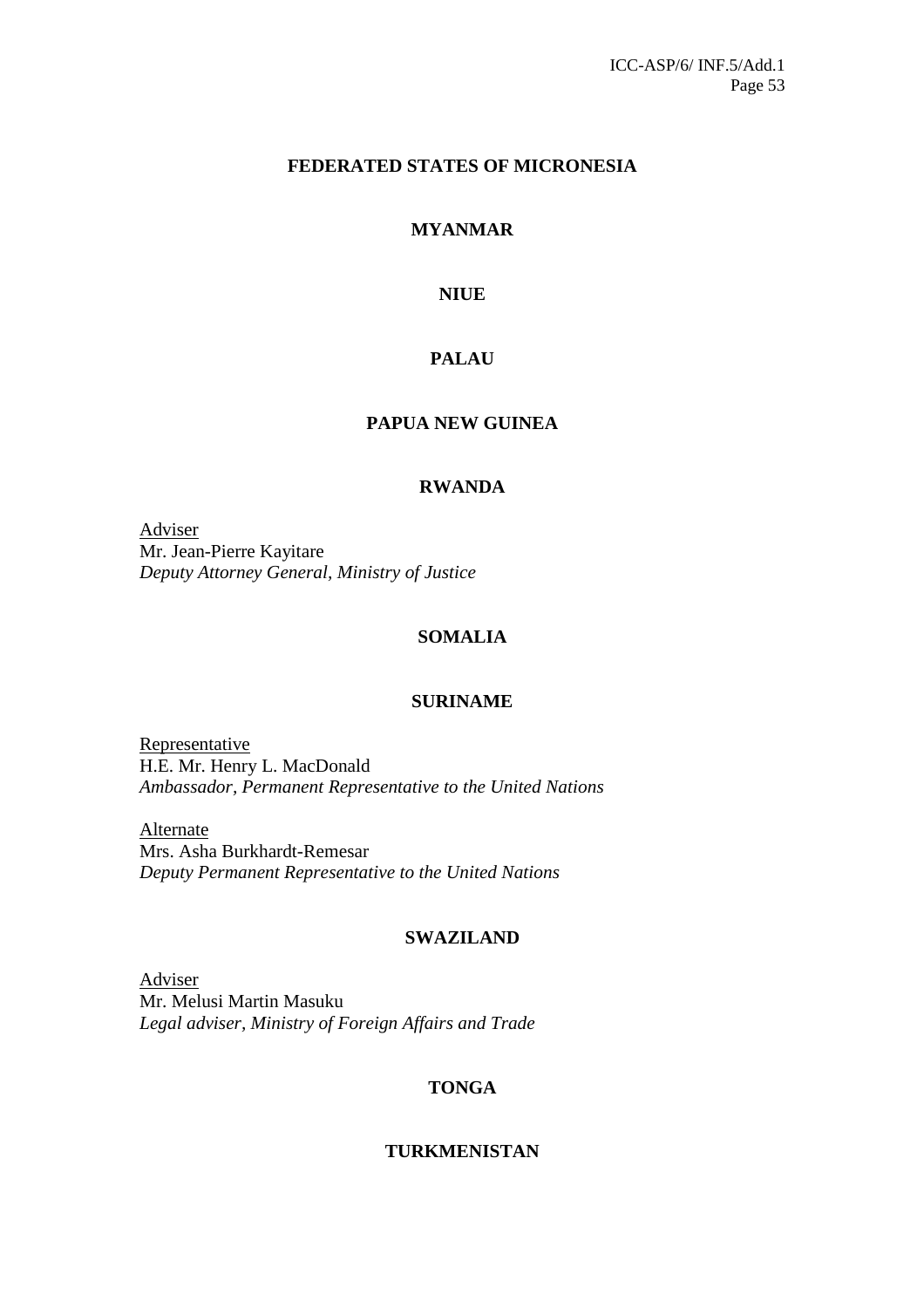# **TUVALU**

# **VANUATU**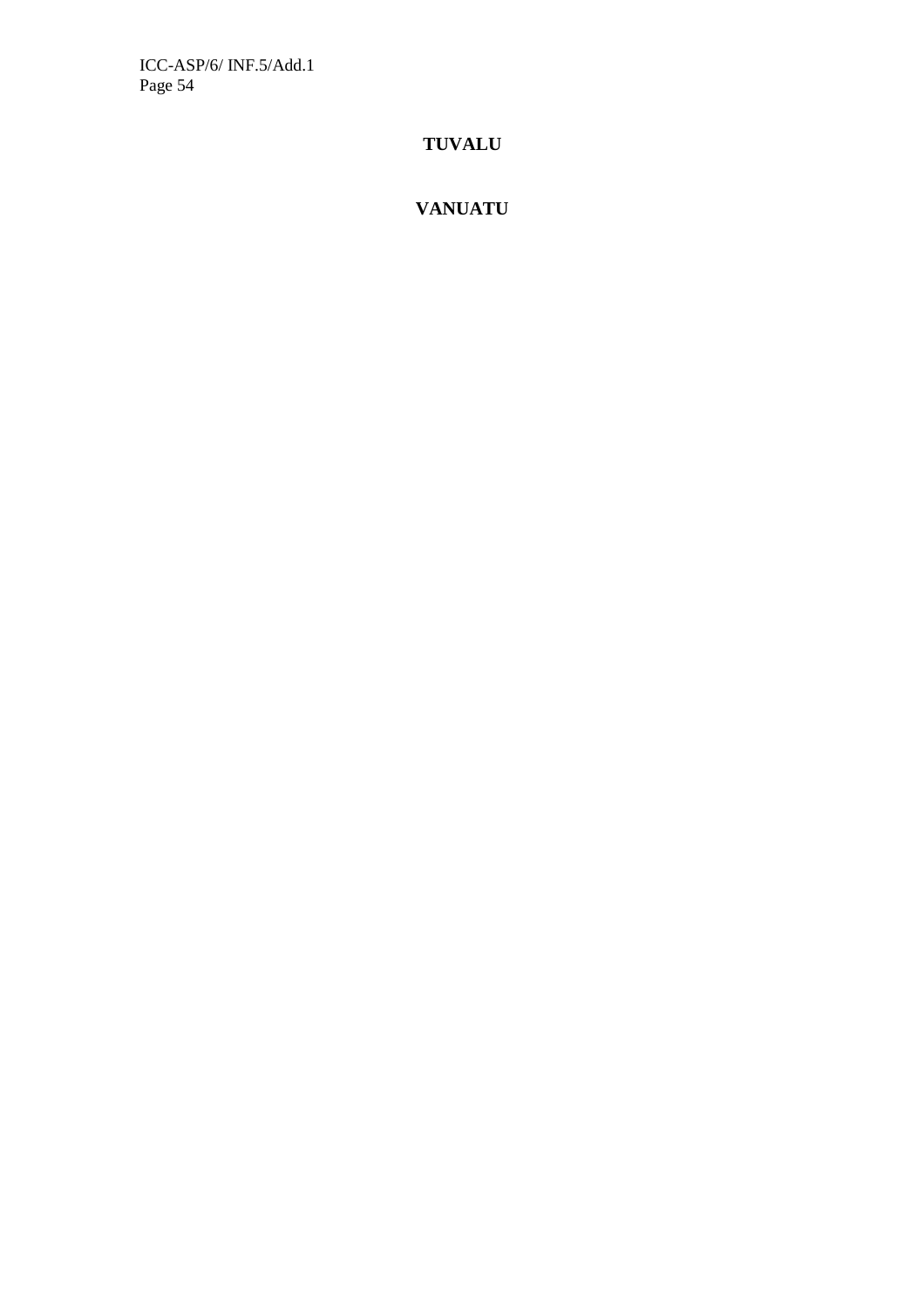### **IV. Entities, intergovernmental organizations and other entities/ Entités, organisations intergouvernementales et autres entités/ Entidades, organizaciones intergubernamentales y otras entidades**

### **Council of Europe**

Representative Mr. Gianluca Esposito *Special Adviser to the Deputy Secretary General* 

### **Council of the European Union**

Representative Mr. Rafael de Bustamante *EU focal point for the ICC*

### **International Committee of the Red Cross**

Representative Mr. Robert Young

### **International Organization for Migration**

Representative Mr. Luca Dall'Ogio *Permanent Observer* 

# **Organization for Security and Co-operation in Europe**

Representative Ms. Sonya A. Brander *Senior Legal Adviser* 

### **The Permanent Observer Mission of Palestine to the United Nations**

**Representative** Ms. Feda Abdelhady Nasser *First Counsellor*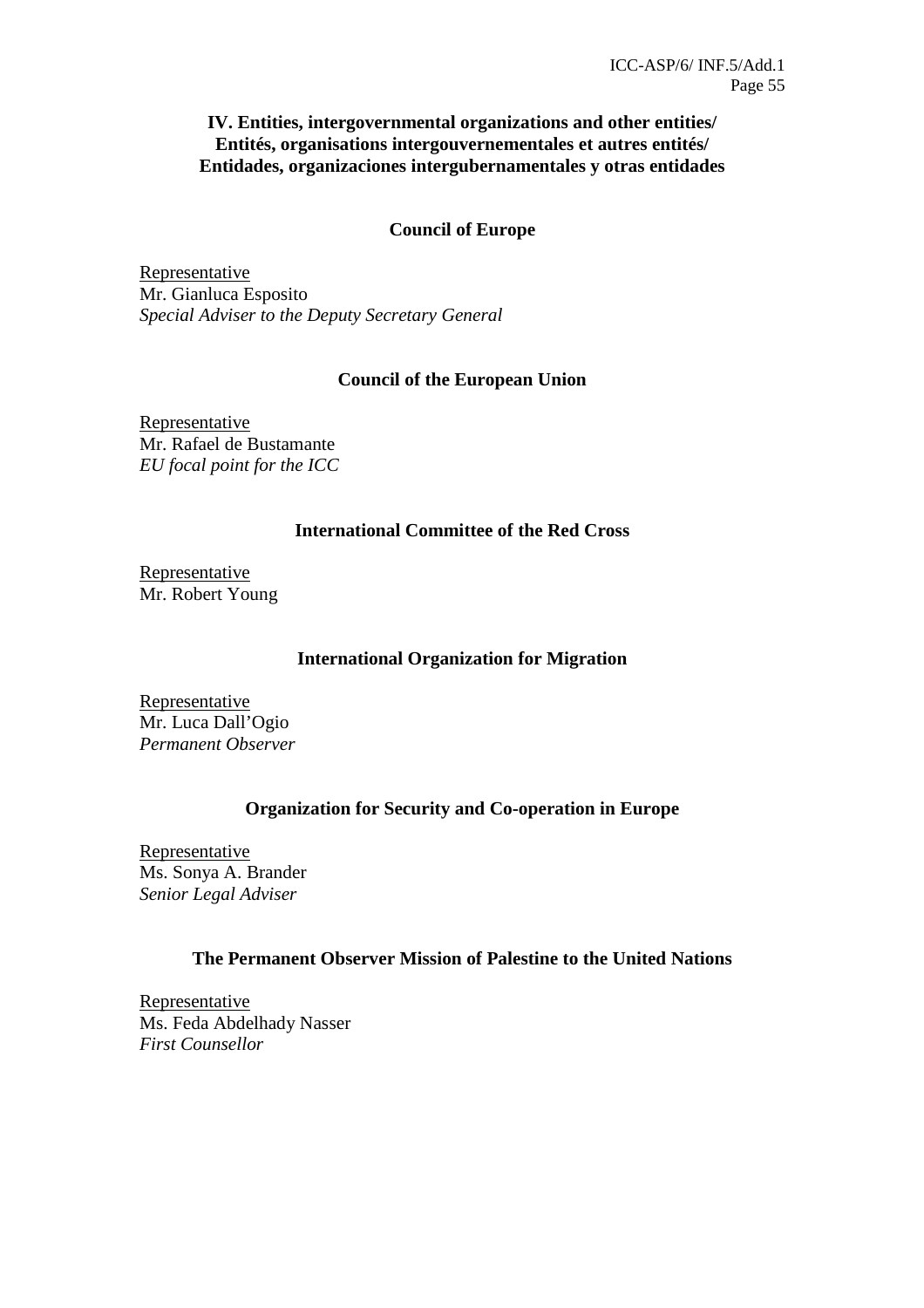# **United Nations High Commissioner for Human Rights**

Representative Mr. David Marshall *Human Rights Officer* 

# **United Nations High Commissioner for Refugees**

**Representatives** Mr. Pierre Betrand *Director* 

Ms. Emmy Takahashi *Senior Policy Adviser* 

Mr. Brian Gorlick *Senior Policy Adviser*